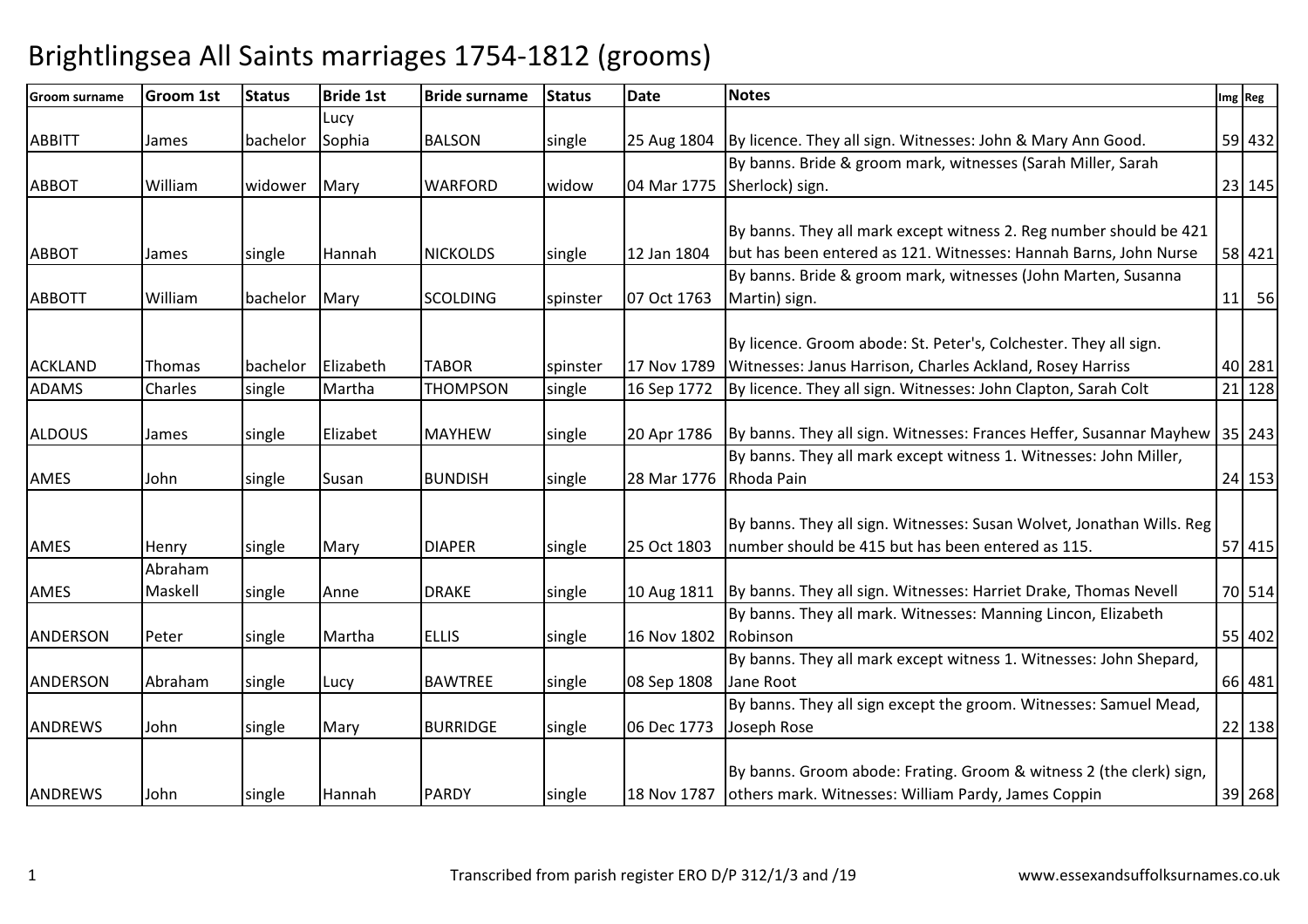| <b>Groom surname</b> | <b>Groom 1st</b> | <b>Status</b> | <b>Bride 1st</b> | <b>Bride surname</b> | <b>Status</b> | <b>Date</b>               | <b>Notes</b>                                                         |                | Img Reg                          |
|----------------------|------------------|---------------|------------------|----------------------|---------------|---------------------------|----------------------------------------------------------------------|----------------|----------------------------------|
|                      |                  |               |                  |                      |               |                           | By banns. They all sign except the bride. Witnesses: Isabella Blith, |                |                                  |
| <b>ANGIER</b>        | Thomas           | single        | Sarah            | <b>BARREL</b>        | single        | 30 Jul 1775               | Sarah Hart                                                           |                | 23 148                           |
|                      |                  |               |                  |                      |               |                           | By banns. They all sign. Witnesses: Joseph Burnham, Susaner          |                |                                  |
| <b>ANIS</b>          | John             | single        | Sarah            | <b>MAYHEW</b>        | single        | 29 Dec 1789               | Mayhew                                                               |                | 40 283                           |
|                      |                  |               |                  |                      |               |                           | By banns. They all mark except witness 1. Witnesses: Joseph & Mary   |                |                                  |
| <b>ANNIS</b>         | John             | single        | Mary             | <b>HARMONY</b>       | spinster      | 05 Aug 1764               | <b>IRose</b>                                                         |                | $12$ 62                          |
|                      |                  |               |                  |                      |               |                           | By banns. Bride & groom mark, witnesses (Thos. Jaggard, James        |                |                                  |
| <b>APPLEBY</b>       | Edward           | widower       | Mary             | <b>MANNING</b>       | single        | 05 Feb 1786               | Coppin) sign. Witness 2 is the clerk.                                |                | 35 241                           |
|                      |                  |               |                  |                      |               |                           | By licence. Groom & witness 1 sign, others mark. Witnesses: John     |                |                                  |
| <b>ARCHER</b>        | Henry            | widower       | Deborah          | <b>SPRAG</b>         | single        |                           | 11 May 1758 Gooddable, Sarah Coppin                                  |                | $6 \overline{\smash{\big)}\ 28}$ |
| <b>ARCHER</b>        | William          | single        | Sarah            | <b>ELLIS</b>         | single        | 09 Jun 1783               | By banns. They all sign. Witnesses: Thomas Ellis, John Boiten        |                | 33 226                           |
|                      |                  |               |                  |                      |               |                           | By banns. Bride abode: Orford, Suffolk. They all mark except witness |                |                                  |
| <b>BAB</b>           | Jacob            | single        | Ann              | EAMMO[NR]SON         | single        | 16 Nov 1799               | 2. Witnesses: William Eammo[nr]son, Wm. Wardley                      |                | 52 372                           |
|                      |                  |               |                  |                      |               |                           | By licence. Groom & witness 2 sign, others mark. Witnesses: George   |                |                                  |
| <b>BACON</b>         | John             | single        | Rachel           | <b>WOODGATE</b>      | widow         | 07 Jun 1763               | Campden, Joseph Rose                                                 |                | $10$ 50                          |
|                      |                  |               |                  |                      |               |                           | By banns. Groom & witness 2 sign, others mark. Witnesses: William    |                |                                  |
| <b>BACON</b>         | John             | single        | Ann              | <b>BAWTREE</b>       | single        | 24 Jul 1797               | Winterflood, James Coppin                                            |                | 49 352                           |
|                      |                  |               |                  |                      |               |                           | By banns. They all sign except the bride. Witnesses: Phebe Wenlock,  |                |                                  |
| <b>BACON</b>         | Samuel           | widower       | Anne             | <b>HEFFER</b>        | widow         | 26 Nov 1810               | George Coppin                                                        |                | 69 505                           |
|                      |                  |               |                  |                      |               |                           | By banns. They all mark except witness 2. Witnesses: Ann Gunn,       |                |                                  |
| <b>BAKER</b>         | William          | widower       | Ann              | <b>HALL</b>          | widow         | 09 Dec 1765               | Joseph Rose                                                          |                | $15$   82                        |
|                      |                  |               |                  |                      |               |                           | By banns. They all sign except the bride. Witnesses: John Daines,    |                |                                  |
| <b>BALCOMB</b>       | John             | single        | Sarah            | <b>STANTON</b>       | widow         | 16 Nov 1799               | <b>Mary Gowing</b>                                                   |                | 52 373                           |
|                      |                  |               |                  |                      |               |                           | By banns. They all sign except the bride. Witnesses: John Balcomb,   |                |                                  |
| <b>BALCOMB</b>       | William          | single        | Mary             | <b>INMAN</b>         | single        | 25 Feb 1800               | John Nurse                                                           |                | 52 378                           |
|                      |                  |               |                  |                      |               |                           | By banns. Groom abode: St. Osyth. Groom & witness 2 mark, others     |                |                                  |
| <b>BANYARD</b>       | Peter            | single        | Mary             | <b>GOODWIN</b>       | single        | 02 Sep 1754               | sign. Witnesses: John Rafess, Samuel Starling                        | 3 <sup>1</sup> | $\overline{\mathbf{3}}$          |
|                      |                  |               |                  |                      |               |                           | By banns. Bride and groom mark, witnesses (Jasper Waters, Nathl.     |                |                                  |
| <b>BARBER</b>        | James            | widower       | Ann              | <b>RUDKIN</b>        | single        | 13 May 1760 Barber) sign. |                                                                      | 8 <sup>1</sup> | 30                               |
|                      |                  |               |                  |                      |               |                           | By banns. They all sign except witness 2. Witnesses: Wm Sherlock,    |                |                                  |
| <b>BARBER</b>        | Nathaniel        | widower       | Dorothy          | <b>WALLER</b>        | single        | 05 Apr 1763               | James Barber                                                         |                | $10$ 46                          |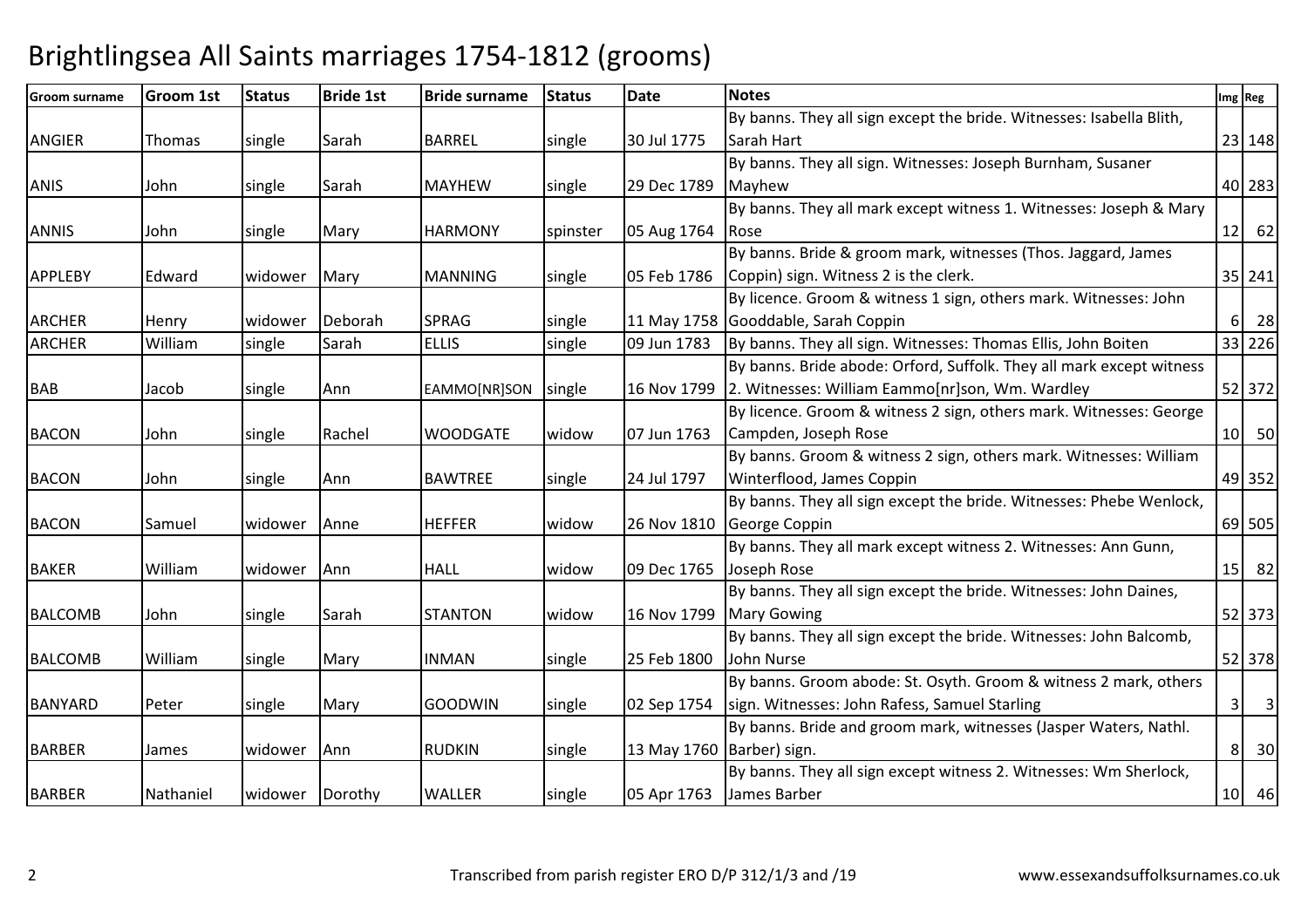| <b>Groom surname</b> | <b>Groom 1st</b> | <b>Status</b> | <b>Bride 1st</b> | <b>Bride surname</b> | <b>Status</b> | <b>Date</b>           | <b>Notes</b>                                                           | Img Reg |
|----------------------|------------------|---------------|------------------|----------------------|---------------|-----------------------|------------------------------------------------------------------------|---------|
|                      |                  |               |                  |                      |               |                       | By banns. They all sign except witness 1. Witnesses: Samuel & Jane     |         |
| <b>BARBER</b>        | James            | single        | Susanna          | <b>YOUNGS</b>        | single        | 07 Dec 1785           | l Root                                                                 | 35 240  |
|                      |                  |               |                  |                      |               |                       | By banns. They all mark except witness 2 (James Coppin, the clerk).    |         |
| <b>BARBER</b>        | John             | single        | Ann              | <b>CLARK</b>         | single        | 04 Jul 1790           | Witness 1: Joseph Hodgson                                              | 41 288  |
|                      |                  |               |                  |                      |               |                       |                                                                        |         |
| <b>BARBER</b>        | John             | bachelor      | Sarah            | <b>HOUGHTON</b>      | widow         | 02 Dec 1798           | By banns. They all sign. Witnesses: Elizabeth Champion, James Leech    | 50 363  |
|                      |                  |               |                  |                      |               |                       | By banns. Groom abode: Nayland. They all sign except the bride.        |         |
|                      |                  |               |                  |                      |               |                       | Marital statuses not in register. Witnesses: John Gardener, Mary       |         |
| <b>BARKER</b>        | George           |               | Sarah            | <b>FIELDGATE</b>     |               | 09 Jun 1801           | <b>Barker</b>                                                          | 54 393  |
|                      |                  |               |                  |                      |               |                       |                                                                        |         |
|                      |                  |               |                  |                      |               |                       | By banns. Groom abode: St. Osyth. No one marks or signs, no            |         |
| <b>BARKER</b>        | William          | single        | Sarah            | <b>MASKALL</b>       | single        | 21 Oct 1802           | witnesses. Is this in fact a record of the banns having been called?   | 55 400  |
|                      | Redhead          |               |                  |                      |               |                       | By banns. They all sign except the bride. Witnesses: Thomas Nevell,    |         |
| <b>BARKER</b>        | <b>Barnabas</b>  | single        | Sarah            | <b>THORP</b>         | widow         | 28 Mar 1811           | <b>Samuel Bocin</b>                                                    | 70 510  |
|                      |                  |               |                  |                      |               |                       | By banns. They all sign except the groom. Witnesses: Saml Bacon,       |         |
| <b>BARNES</b>        | John             | bachelor      | Anne             | <b>BACON</b>         | spinster      | 27 Jul 1810           | Ann Bateman                                                            | 69 500  |
|                      |                  |               |                  |                      |               |                       | By banns. Bride & groom mark, witnesses (Samuel Parsons?, Sarah        |         |
| <b>BARNS</b>         | Joseph           |               | Sarah            | <b>LEWS</b>          |               | 08 Sep 1777           | Parson) sign. Marital statuses not in register.                        | 26 167  |
|                      |                  |               |                  |                      |               |                       | By banns. They all mark except witness 2. Witnesses: Samuel Root,      |         |
| <b>BARNS</b>         | Joseph           | widower       | Mary             | <b>BIBBEN</b>        | single        | 23 Apr 1781           | Jane Root                                                              | 31 209  |
|                      |                  |               |                  |                      |               |                       | By banns. They all mark except witness 1. Witnesses: John Nurse,       |         |
| <b>BARNS</b>         | John             | single        | Hannah           | <b>THOMPSON</b>      | single        | 30 Nov 1788           | Thomas Farrington                                                      | 40 276  |
|                      |                  |               |                  |                      |               |                       | By banns. Bride & groom mark, witnesses (Mary Ouding, John Nurse)      |         |
|                      |                  |               |                  |                      |               |                       | sign. Reg number should be 425 but has been wrongly entered as         |         |
| <b>BARNS</b>         | Joseph           | widower       | Jane             | <b>ROOT</b>          | widow         | 14 Feb 1804           | 125.                                                                   | 58 425  |
|                      |                  |               |                  |                      |               |                       | By banns. Groom & witness 1 mark, others sign. Witnesses: Joseph       |         |
| <b>BARNS</b>         | James            | single        | Amy              | <b>DAY</b>           | single        | 09 Feb 1806           | Barns, John Nurse                                                      | 62 457  |
|                      |                  |               |                  |                      |               |                       | By banns. They all sign. Marital statuses not in register. Witnesses:  |         |
| <b>BARRELL</b>       | James            |               | Elizabeth        | <b>HART</b>          |               | 18 Nov 1777           | Ann & Sarah Hart                                                       | 26 172  |
|                      |                  |               |                  |                      |               |                       | By licence. They all sign except the bride. Witnesses: John Fieldgate, |         |
| <b>BARRINGTON</b>    | Robert           | bachelor      | Sarah            | <b>HART</b>          | single        | 22 Feb 1781 Ann Tabor |                                                                        | 31 208  |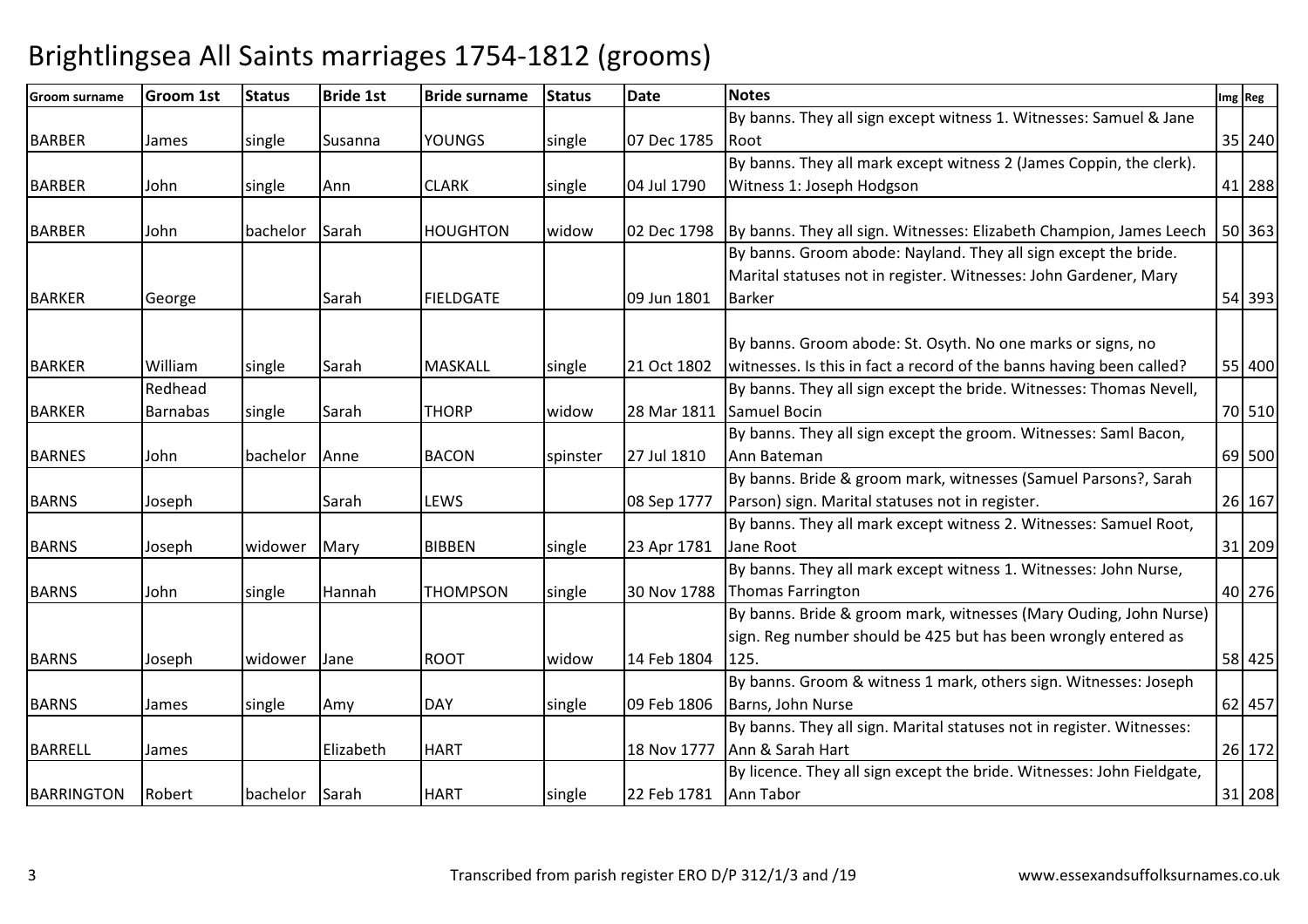| <b>Groom surname</b> | <b>Groom 1st</b> | <b>Status</b> | <b>Bride 1st</b> | <b>Bride surname</b> | <b>Status</b> | <b>Date</b> | <b>Notes</b>                                                         | Img Reg |
|----------------------|------------------|---------------|------------------|----------------------|---------------|-------------|----------------------------------------------------------------------|---------|
|                      |                  |               |                  |                      |               |             | By banns. Bride & groom mark, witnesses (Sarah Whiley, Thomas        |         |
| <b>BARTON</b>        | Joseph           | single        | Ann              | <b>WHILEY</b>        | single        | 17 Sep 1792 | Taylor) sign.                                                        | 43 307  |
|                      |                  |               |                  |                      |               |             | By banns. They all mark except witness 1. Witnesses: Thoams Nevell,  |         |
|                      |                  |               |                  |                      |               |             | Susan Barton. Month given as March, but banns were read 17, 24 &     |         |
| <b>BARTON</b>        | Joseph           | widower       | Sarah            | <b>RICHARDSON</b>    | widow         | 01 Mar 1811 | 31 March - should be April?                                          | 70 511  |
|                      |                  |               |                  |                      |               |             | By licence. Bride & groom mark, witnesses (John Weller, Richd.       |         |
| <b>BASS</b>          | Clement          |               | Deborah          | <b>BARKER</b>        |               | 18 Feb 1800 | Letch) sign. Marital statuses not in register.                       | 52 377  |
|                      |                  |               |                  |                      |               |             |                                                                      |         |
| <b>BAYLEY</b>        | John             | bachelor      | Susan            | <b>BUCK</b>          | spinster      | 06 Jun 1771 | By licence. They all sign. Witnesses: John Kingsbury, Sarah Phillips | 19 112  |
|                      |                  |               |                  |                      |               |             | By licence. Groom abode: Tolleshunt Major. They all sign. Witnesses: |         |
| <b>BECKLEY</b>       | Thomas           | bachelor      | Ann              | <b>BURGIS</b>        | single        | 19 Jan 1775 | Mary & John Burgis, Mary Poole?                                      | 23 144  |
| <b>BEECROFT</b>      | Henry            |               | Elizabeth        | <b>CHAPLIN</b>       |               | $* * 1812$  | Banns only - not a marriage. 8, 15, 22 Nov 1812                      | 72 515  |
|                      |                  |               |                  |                      |               |             | By banns. They all mark except witness 2. Marital statuses not in    |         |
| <b>BIRD</b>          | William          |               | Judith           | <b>MUNT</b>          |               | 09 Sep 1771 | register. Witnesses: Thomas Farrington, Joseph Rose                  | 19 114  |
|                      |                  |               |                  |                      |               |             | By banns. Groom abode: Weeley. Groom & witness 2 sign, others        |         |
|                      |                  |               |                  |                      |               |             | mark. Bride's marital status not in register. Witnesses: Joseph      |         |
| <b>BIRD</b>          | Henry            | single        | Hannah           | <b>BARNS</b>         |               | 29 Sep 1806 | Causton, John Nurse                                                  | 63 458  |
|                      |                  |               |                  |                      |               |             | By banns. They all mark except the groom. Witnesses: John Drake,     |         |
| <b>BISHOP</b>        | <b>Dodd</b>      | widower       | Anne             | <b>SMITH</b>         | single        | 11 Jul 1762 | John Hobart                                                          | 9 41    |
|                      |                  |               |                  |                      |               |             | By banns. Bride & groom mark, witnesses (James How, Thomas           |         |
| <b>BLIFIELD</b>      | John             | single        | Rebecca          | <b>DARDY</b>         | single        | 09 Aug 1812 | Nevell) sign.                                                        | 71 518  |
|                      |                  |               |                  |                      |               |             |                                                                      |         |
| <b>BLITH</b>         | John             | bachelor      | Martha           | <b>JOLLY</b>         | spinster      | 26 Jul 1766 | By licence. They all sign. Witnesses: Thos Angier, Joseph Rose       | 15 84   |
|                      |                  |               |                  |                      |               |             | By licence. They all sign. Groom's abode St. Botolph's - possibly    |         |
|                      |                  |               |                  |                      |               |             | Colchester though not stated. Witnesses: Mary & Phil. Newton, Jas.   |         |
| <b>BLOMFIELD</b>     | Samuel           | single        | Mary             | <b>HARWOOD</b>       | single        | 18 Jan 1787 | Weller                                                               | 37 252  |
|                      |                  |               |                  |                      |               |             | By banns. Groom & witness 2 sign, others mark. Witnesses: John       |         |
| <b>BOCKEN</b>        | John             | bachelor      | Mary             | <b>ADAMS</b>         | spinster      | 02 Jul 1765 | King, Thos. Kingsbury                                                | 14 77   |
|                      |                  |               |                  |                      |               |             | By licence. They all sign. Witnesses: Isaac Haward, Susaner Mayhew,  |         |
| <b>BOCKIN</b>        | Samuel           | single        | Mary             | <b>FENN</b>          | single        | 09 Jun 1791 | Lucy Ann Harriss                                                     | 42 294  |
|                      |                  |               |                  |                      |               |             | By banns. They all mark except witness 2. Witnesses: Joseph          |         |
| <b>BOLTON</b>        | John             | bachelor      | Ann              | <b>HUDSON</b>        | single        | 21 Aug 1803 | Causton, John Nurse                                                  | 57 412  |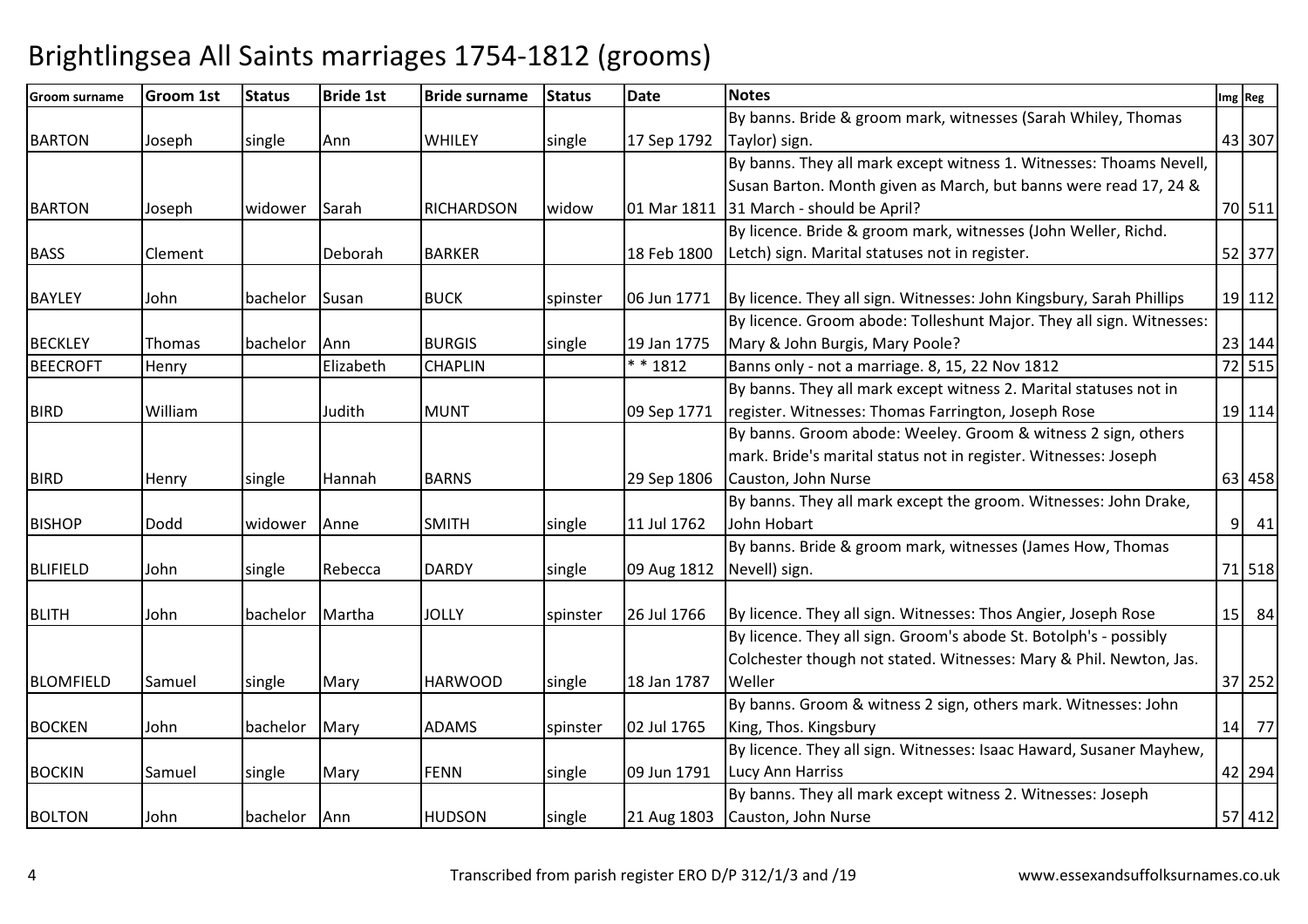| <b>Groom surname</b> | <b>Groom 1st</b> | <b>Status</b> | <b>Bride 1st</b> | <b>Bride surname</b> | <b>Status</b> | <b>Date</b> | <b>Notes</b>                                                                    |          | Img Reg |
|----------------------|------------------|---------------|------------------|----------------------|---------------|-------------|---------------------------------------------------------------------------------|----------|---------|
|                      |                  |               |                  |                      |               |             | By banns. They all sign except the groom. Witnesses: S. M., James               |          |         |
| <b>BOND</b>          | William          | widower       | Sarah            | PETTINGALE           | single        | 25 Jan 1787 | Coppin (clerk)                                                                  |          | 37 254  |
|                      |                  |               |                  |                      |               |             |                                                                                 |          |         |
| <b>BOND</b>          | James            | widower       | Susannah         | <b>RICHARDSON</b>    | widow         |             | 16 Aug 1803   By licence. They all sign. Witnesses: Elizth. Browne, Sarah Tabor |          | 56 410  |
|                      |                  |               |                  |                      |               |             |                                                                                 |          |         |
|                      |                  |               |                  |                      |               |             | By banns. They all sign except the groom. Bride's marital status not in         |          |         |
| <b>BOND</b>          | Robert           | single        | Elizabeth        | <b>RUFFELLS</b>      |               | 25 Dec 1806 | register. Witnesses: Phebe Wenlock, Thomas Ruffells                             |          | 64 466  |
|                      |                  |               |                  |                      |               |             | By banns. Groom & witness 2 sign, others mark. Witnesses: George                |          |         |
| <b>BOOTHMAN</b>      | John             | widower       | Mary             | LEWIS                | widow         | 15 Sep 1766 | Millar, Joseph Rose                                                             |          | 15 87   |
|                      |                  |               |                  |                      |               |             | By licence. Groom abode: St. Nicholas, Colchester. Marital statuses             |          |         |
|                      |                  |               |                  |                      |               |             | not in register. Groom & witness 2 sign, others mark. Witnesses:                |          |         |
| <b>BORDMAN</b>       | James            |               | Susan            | <b>BRAZIER</b>       |               | 16 Apr 1799 | Sarah Whitmore, John Nurse                                                      |          | 51 366  |
|                      |                  |               |                  |                      |               |             |                                                                                 |          |         |
|                      |                  |               |                  |                      |               |             | By licence. They all sign except the bride. The groom is Henry Bowtell          |          |         |
| <b>BOWTELL</b>       | Henry            | single        | Ann              | <b>WARNER</b>        | widow         | 26 Jan 1758 | the younger. Witnesses: Henry Bowtell, Timothy Cockett                          | $6\vert$ | 25      |
|                      |                  |               |                  |                      |               |             |                                                                                 |          |         |
| <b>BRAGG</b>         | John             | single        | Susan            | <b>WOOLVETT</b>      | single        | 18 Nov 1805 | By banns. They all sign. Witnesses: Jno. Wrinch, Sarah Woolvett                 |          | 62 453  |
|                      |                  |               |                  |                      |               |             | By banns. Bride & groom mark, witnesses (John Barber, James                     |          |         |
| <b>BRASTER</b>       | William          | single        | Elizabeth        | <b>THOMPSON</b>      | single        | 06 Oct 1788 | Coppin) sign. Witness 2 is the clerk.                                           |          | 39 274  |
|                      |                  |               |                  |                      |               |             | By banns. Bride & groom mark, witnesses (Robt. Lufkin, William                  |          |         |
| BRE[TL]              | John             | single        | Sarah            | <b>COLE</b>          | single        | 04 Dec 1779 | Rudling) sign.                                                                  |          | 30 197  |
|                      |                  |               |                  |                      |               |             | By banns. Bride & groom mark, witnesses (Jas. Harriss, Edmund                   |          |         |
| <b>BRET</b>          | John             | single        | Hannah           | <b>DEATH</b>         | single        | 28 Sep 1785 | Harwood) sign. Married by the Parish.                                           |          | 35 236  |
|                      |                  |               |                  |                      |               |             | By banns. They all mark except witness 2. Witnesses: Sarah Howard,              |          |         |
| <b>BRIANT</b>        | John             | single        | Elizabeth        | <b>DAVY</b>          | single        | 27 Jan 1794 | Sarah Lufkin                                                                    |          | 45 323  |
|                      |                  |               |                  |                      |               |             | By banns. Bride & groom mark, witnesses sign. Witnesses: S. M.,                 |          |         |
| <b>BROOKS</b>        | Joseph           | single        | Laetitia         | <b>HOWARD</b>        | single        | 25 Jan 1787 | James Coppin (clerk)                                                            |          | 37 255  |
|                      |                  |               |                  |                      |               |             | By banns. They all sign except the groom. Witnesses: Jamees Weller,             |          |         |
| <b>BROOKS</b>        | Joseph           | single        | Elizabeth        | AMES                 | single        | 10 Oct 1787 | Mariah Whiley                                                                   |          | 38 264  |
|                      |                  |               |                  |                      |               |             |                                                                                 |          |         |
| <b>BROOME</b>        | John             |               | Mary             | <b>HARWOOD</b>       |               | * * 1770    | Banns only - not a marriage. Published 27 May, 3, 10 June 1770                  | 18       |         |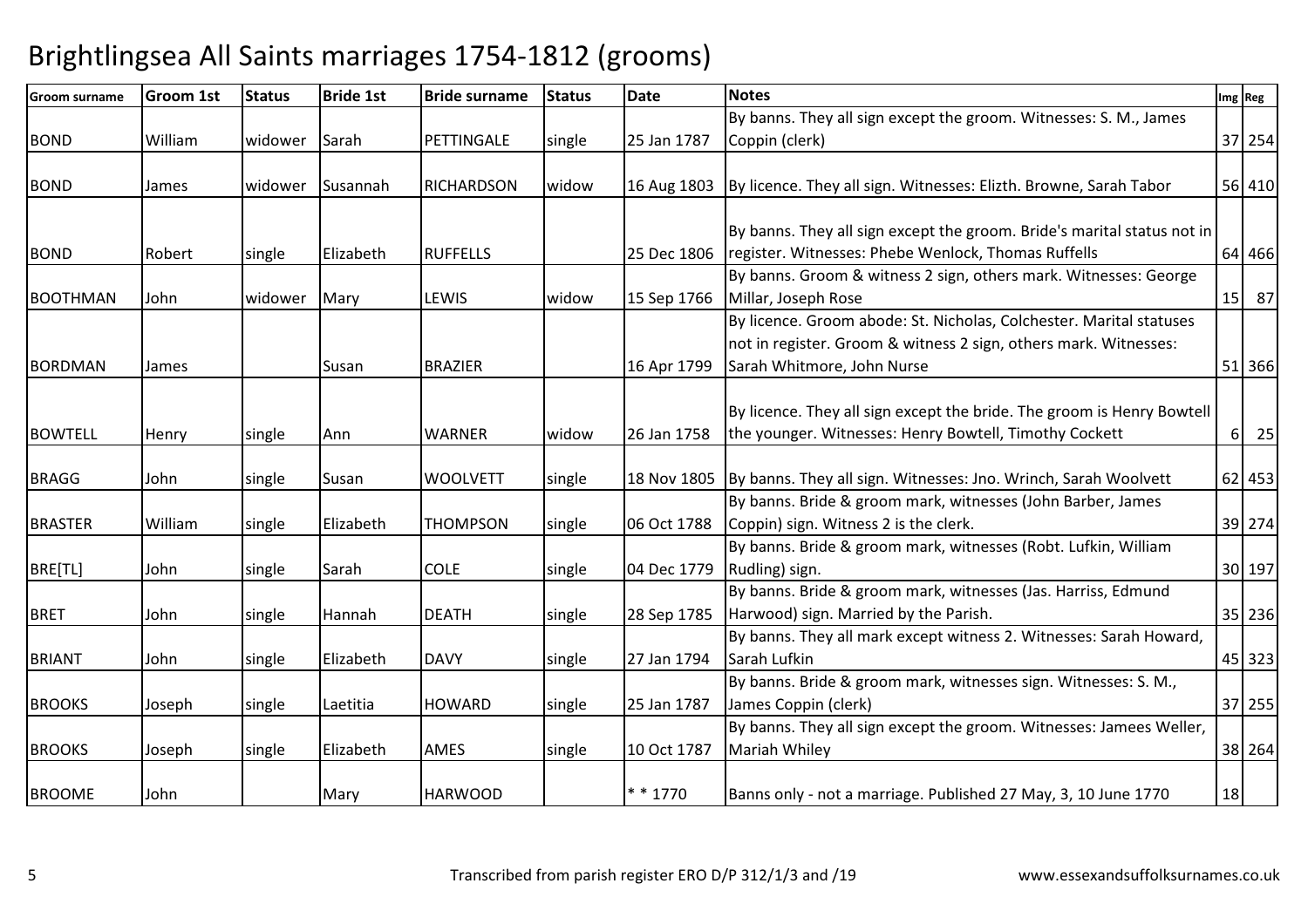| <b>Groom surname</b> | <b>Groom 1st</b> | <b>Status</b> | <b>Bride 1st</b> | <b>Bride surname</b> | <b>Status</b> | <b>Date</b> | <b>Notes</b>                                                             |   | Img Reg |
|----------------------|------------------|---------------|------------------|----------------------|---------------|-------------|--------------------------------------------------------------------------|---|---------|
|                      |                  |               |                  |                      |               |             | By banns. They all sign. Marital statuses not in register. Witnesses: S. |   |         |
| <b>BROWN</b>         | Robert           |               | Lucy             | <b>BUCK</b>          |               | 24 Feb 1784 | M., Elizabeth Mayhew                                                     | 1 |         |
|                      |                  |               |                  |                      |               |             | By banns. They all mark except witness 1. Witnesses: William Coult,      |   |         |
| <b>BROWN</b>         | <b>Moses</b>     | widower       | Ann              | <b>KERREY</b>        | single        | 28 Dec 1760 | John Hobart                                                              |   | 8 34    |
|                      |                  |               |                  |                      |               |             | By licence. Bride & groom mark, witnesses (Edmund Harwood, Jas.          |   |         |
| <b>BROWN</b>         | Thomas           | single        | Ann              | <b>SALLOWS</b>       | single        | 28 Sep 1785 | Harris) sign. Married by the Parish.                                     |   | 35 237  |
|                      |                  |               |                  |                      |               |             |                                                                          |   |         |
|                      |                  |               |                  |                      |               |             | By licence. Groom abode: St. Mary's, Colchester. They all sign.          |   |         |
| <b>BROWN</b>         | Bartholomew      | single        | Sarah            | <b>SIMONS</b>        | spinster      |             | 08 May 1796 Witnesses: Betsy, Wm & Martha Ann Simons, Anna Amelia Wade.  |   | 48 345  |
|                      |                  |               |                  |                      |               |             | By banns. They all mark except witness 2. Witnesses: John Peggs,         |   |         |
| <b>BRUCE</b>         | Thomas           | single        | Susannah         | <b>HOLDIER</b>       | single        | 30 Sep 1799 | Elizabeth Champion                                                       |   | 51 370  |
|                      |                  |               |                  |                      |               |             | By banns. They all mark. Reg number should be 419 but has been           |   |         |
| <b>BRUCE</b>         | Thomas           | widower       | Susan            | <b>IVES</b>          | single        | 26 Dec 1803 | entered as 119. Witnesses: John & Rachel Ives                            |   | 58 419  |
|                      |                  |               |                  |                      |               |             | By banns. Groom & witness 1 sign, others mark. Groom's surname is        |   |         |
| <b>BRUNNING</b> /    |                  |               |                  |                      |               |             | Brunning in the register but he signs Brunwyn. Witnesses: Jos. Rose,     |   |         |
| <b>BRUNWYN</b>       | William          |               | Ann              | <b>BARBER</b>        |               | 01 Oct 1776 | Sarah Angier.                                                            |   | 25 159  |
|                      |                  |               |                  |                      |               |             | By banns. Bride & groom mark, witnesses (Joseph Rose, James              |   |         |
| <b>BRYANT</b>        | John             | single        | Susannah         | <b>BACON</b>         | single        | 10 Apr 1787 | Coppin) sign. Witness 2 is the clerk.                                    |   | 37 258  |
|                      |                  |               |                  |                      |               |             | By banns. They all sign except the bride. Marital statuses not in        |   |         |
| <b>BUCK</b>          | George           |               | Mary             | <b>DEAKES</b>        |               | 11 Sep 1783 | register. Witnesses: Elizabeth Mayhew, John Drake                        |   | 33 227  |
|                      |                  |               |                  |                      |               |             | By banns. They all sign except witness 1, who marks with his initials.   |   |         |
| <b>BUCK</b>          | George           | single        | Susan            | KENDALL              | single        | 29 Dec 1784 | Witnesses: Samuel Martin, Sarah Jeffreys                                 |   | 34 230  |
|                      |                  |               |                  |                      |               |             | By banns. Groom and witness 2 (James Coppin, clerk) sign, others         |   |         |
| <b>BUCKELL</b>       | John             | widower       | Susannah         | LAYSEL               | widow         | 09 Apr 1780 | mark. Witness 1: John Dunnings.                                          |   | 30 199  |
|                      |                  |               |                  |                      |               |             | By banns. They all sign except witness 1. Witness 2 is the clerk.        |   |         |
| <b>BULLSON</b>       | James            | single        | Mary             | <b>GOWING</b>        | widow         | 22 Nov 1785 | Witnesses: Thomas Farrah, James Coppin                                   |   | 35 239  |
|                      |                  |               |                  |                      |               |             | By banns. They all sign except the groom. Witnesses: Sarah Lufkin,       |   |         |
| <b>BUNN</b>          | John             | single        | Mary             | <b>UNDERWOOD</b>     | single        | 03 Mar 1795 | Samuel Haward                                                            |   | 47 333  |
|                      |                  |               |                  |                      |               |             | By banns. They all sign. Witnesses: George Heffer, David Dewsley,        |   |         |
| <b>BURNHAM</b>       | Joseph           | single        | Frances          | <b>HEFFER</b>        | single        | 04 Jul 1786 | Sarah Knight, Susanner Mayhew                                            |   | 36 246  |
|                      |                  |               |                  |                      |               |             | By banns. Witnesses: Elizabeth Lappage, S. M. Not clear what names       |   |         |
| <b>BURNHAM</b>       | Joseph           | single        | Mary             | LAPPAGE              | single        | 20 Dec 1792 | witness 2's initials stand for.                                          |   | 44 311  |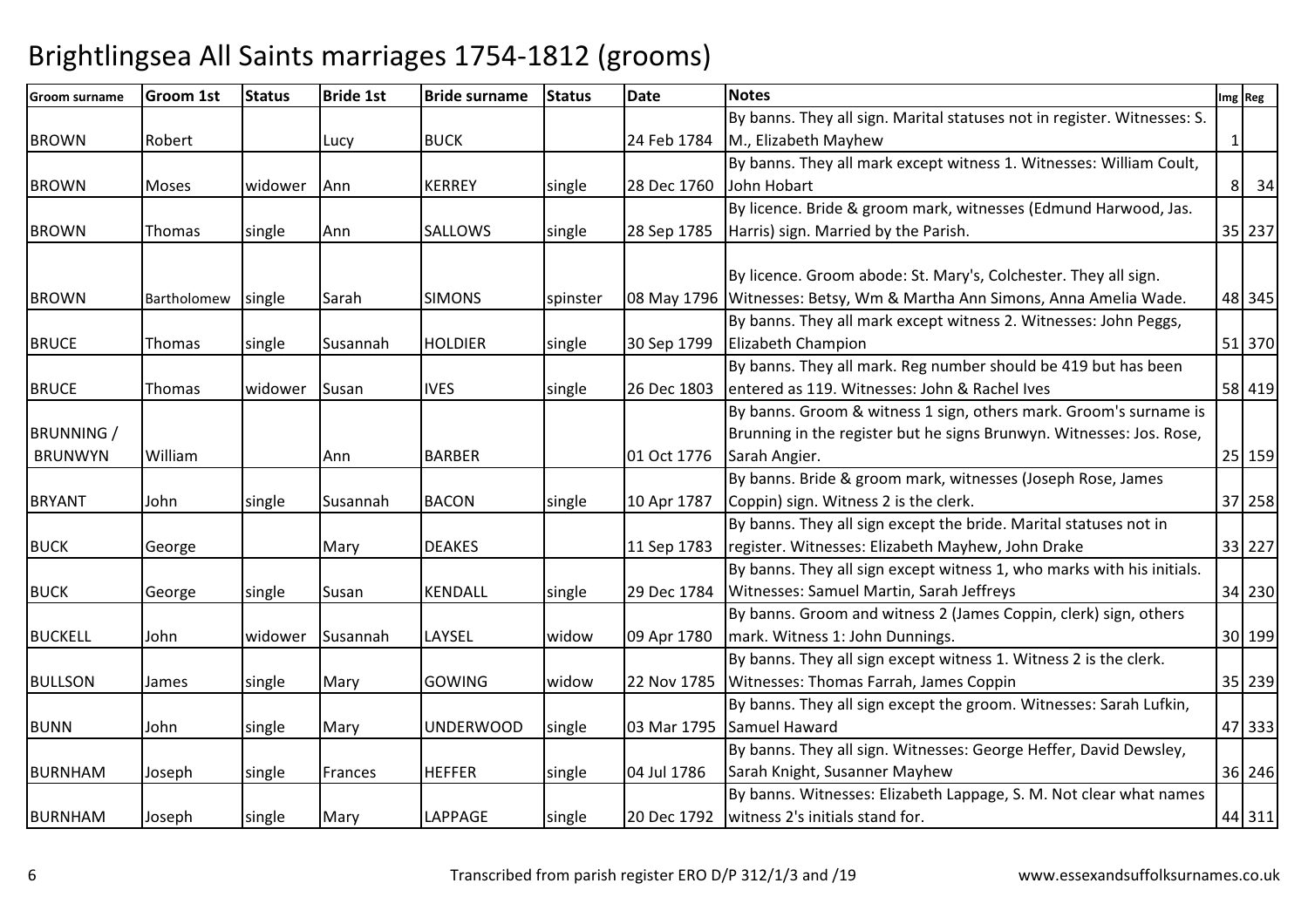| Groom surname     | <b>Groom 1st</b> | <b>Status</b> | <b>Bride 1st</b> | <b>Bride surname</b> | <b>Status</b> | <b>Date</b> | <b>Notes</b>                                                            | Img Reg |        |
|-------------------|------------------|---------------|------------------|----------------------|---------------|-------------|-------------------------------------------------------------------------|---------|--------|
|                   |                  |               |                  |                      |               |             |                                                                         |         |        |
| <b>BURRELL</b>    | Robert           | single        | Elizabeth        | <b>SCOTT</b>         | single        | 21 Jul 1772 | By banns. They all sign. Witnesses: John Frostick, Martin Cock          |         | 20 124 |
|                   |                  |               |                  |                      |               |             | By banns. Groom & witness 1 sign, others mark. Witnesses: Isaac         |         |        |
| <b>BURRIDGE</b>   | Peter            | single        | Sarah            | <b>HAYWARD</b>       | single        | 06 Oct 1755 | Harwood, John Chandler                                                  |         | 4 11   |
|                   |                  |               |                  |                      |               |             | By banns. Bride & groom mark, witnesses (Ed. Appelbe, John Nurse)       |         |        |
| <b>BUTCHER</b>    | John             | bachelor      | Maria            | <b>MILLS</b>         | single        | 24 Jan 1805 | sign.                                                                   |         | 60 441 |
|                   |                  |               |                  |                      |               |             |                                                                         |         |        |
|                   |                  |               |                  |                      |               |             | By banns. Bride & groom mark, witnesses (Samuel Kingsbury, John         |         |        |
| <b>BUTTON</b>     | Philip           | bachelor      | Elizabeth        | <b>GILDERS</b>       |               | 21 Aug 1803 | Nurse) sign. Bride's marital status not in register.                    |         | 57 411 |
|                   |                  |               |                  |                      |               |             | By banns. Bride & groom mark, witnesses (John Deasly, Nathl.            |         |        |
| <b>CAMPAIGN</b>   | George           | single        | Hellen           | <b>DAZELEY</b>       | single        | 23 Nov 1758 | Barber) sign.                                                           |         | 7 33   |
|                   |                  |               |                  |                      |               |             |                                                                         |         |        |
|                   |                  |               |                  |                      |               |             | By licence. They all sign. Reg number should be 431 but entered as      |         |        |
| <b>CANDLER</b>    | Stephen          | bachelor      | Sarah            | <b>TABOR</b>         | spinster      | 07 Aug 1804 | 131 in error. Witnesses: Jno. Groodage?, Jonth. Stone                   |         | 59 431 |
|                   |                  |               |                  |                      |               |             | By banns. They all mark except witness 1 (the clerk). Witnesses:        |         |        |
| <b>CAPEN</b>      | Philip           | single        | Maria            | <b>APPLEBY</b>       | single        | 10 Jul 1785 | James Coppin, James Appleby                                             |         | 34 234 |
|                   |                  |               |                  |                      |               |             | By banns. They all sign except the bride. Witnesses: Mary Taylor,       |         |        |
| <b>CAPON</b>      | John             | bachelor      | Elizabeth        | <b>RALPH</b>         | single        | 26 Apr 1803 | John Holden                                                             |         | 56 405 |
|                   |                  |               |                  |                      |               |             | By banns. They all sign except the bride. Witnesses: Ann Stilles?, John |         |        |
| <b>CAPON</b>      | Thomas           | bachelor      | Sarah            | <b>CHAMPION</b>      | spinster      | 11 Jan 1811 | <b>Aldous</b>                                                           |         | 70 508 |
|                   |                  |               |                  |                      |               |             | By licence. Groom abode: Great Bromley. They all sign. Marital          |         |        |
|                   |                  |               | Anna             |                      |               |             | statuses not in register. Witnesses: Orbell & Betsy Simons, Hannah      |         |        |
| <b>CARRINGTON</b> | Robert           |               | Mahala           | <b>SIMONS</b>        |               | 11 Jun 1807 | Hardy                                                                   |         | 65 469 |
|                   |                  |               |                  |                      |               |             | By banns. Bride & groom mark, witnesses (Joseph Rose, James             |         |        |
| <b>CARTER</b>     | Jeffery          | single        | Sarah            | <b>ROSE</b>          | single        | 22 Mar 1787 | Coppin) sign. Witness 2 is the clerk.                                   |         | 37 257 |
|                   |                  |               |                  |                      |               |             | By banns. They all mark except witness 2. Witnesses: John Goodchild,    |         |        |
| <b>CATCHPOLE</b>  | John             | single        | Ann              | <b>HARRIS</b>        | single        | 02 Jul 1775 | Joseph Rose                                                             |         | 23 147 |
|                   |                  |               |                  |                      |               |             |                                                                         |         |        |
|                   |                  |               |                  |                      |               |             | By banns. They all mark except witness 1 (James Coppin, the clerk).     |         |        |
| <b>CAUSTON</b>    | Thomas           | single        | Elizabeth        | <b>HOLDIER</b>       |               | 07 Dec 1784 | Witness 2: Erasmus Wade. Bride's marital status not in register.        |         | 34 229 |
|                   |                  |               |                  |                      |               |             | By banns. They all mark except witness 2. Witnesses: Mary               |         |        |
| <b>CAUSTON</b>    | Joseph           | widower       | Grace            | <b>GOODCHILD</b>     | widow         | 29 Jun 1800 | Underwood, John Nurse                                                   |         | 52 379 |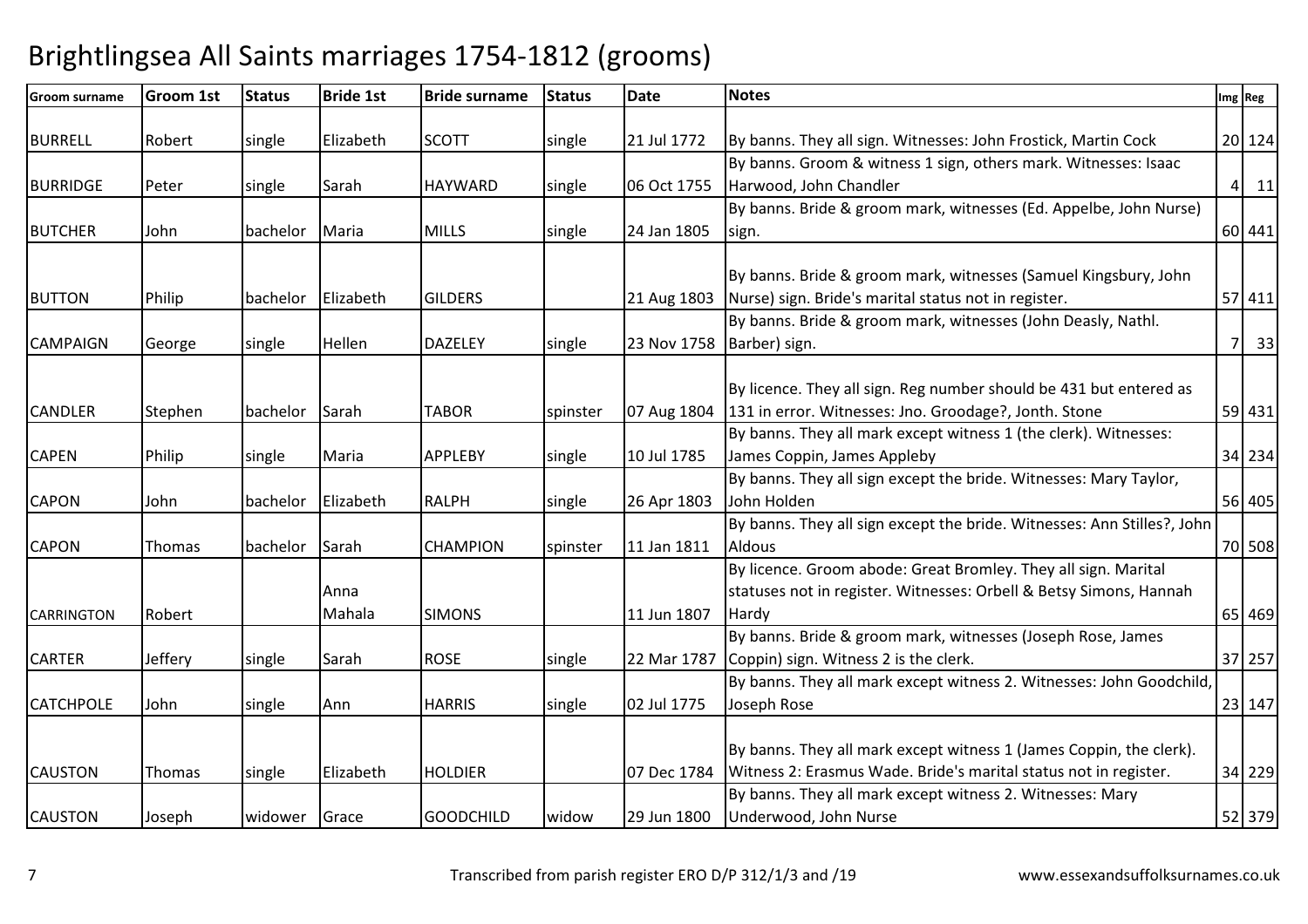| Groom surname    | <b>Groom 1st</b> | <b>Status</b> | <b>Bride 1st</b> | <b>Bride surname</b> | <b>Status</b> | <b>Date</b> | <b>Notes</b>                                                          |    | Img Reg |  |
|------------------|------------------|---------------|------------------|----------------------|---------------|-------------|-----------------------------------------------------------------------|----|---------|--|
|                  |                  |               |                  |                      |               |             | By banns. They all mark except witness 2 (the clerk). Witnesses: John |    |         |  |
| <b>CAWSTONE</b>  | Joseph           | single        | Ann              | <b>BROWN</b>         | single        | 23 Apr 1786 | Goodchild, James Coppin                                               |    | 36 244  |  |
|                  |                  |               |                  |                      |               |             | By banns. They all mark except the bride. She signs "Corson" -        |    |         |  |
|                  |                  |               |                  |                      |               |             | presumably her version of "Cawstone". Her marital status isn't in the |    |         |  |
| <b>CAWSTONE</b>  | Joseph           | widower       | Sarah            | <b>BRIGHLIFF</b>     |               | 15 Apr 1808 | register. Witnesses: John & Mary Green                                |    | 66 478  |  |
|                  |                  |               |                  |                      |               |             | By banns. Bride & groom mark, witnesses (Anna Amelia Wade,            |    |         |  |
| <b>CHAMBERS</b>  | Edward           | single        | Sarah            | <b>HOWARD</b>        | single        | 29 Sep 1795 | Granmon? Wade) sign.                                                  |    | 47 336  |  |
|                  |                  |               |                  |                      |               |             |                                                                       |    |         |  |
|                  |                  |               |                  |                      |               |             | By banns. Bride & groom mark, witnesses sign. Marital statuses not    |    |         |  |
| <b>CHAMPION</b>  | Thomas           |               | Sarah            | <b>SMITH</b>         |               | 17 Nov 1777 | in register. Witnesses: John Rayment, Elizabeth Wolstone              |    | 26 171  |  |
|                  |                  |               |                  |                      |               |             | By banns. Groom & witness 2 (the clerk) sign, others mark.            |    |         |  |
| <b>CHAPLIN</b>   | James            | single        | Susan            | <b>EDDY</b>          | single        | 05 Jan 1790 | Witnesses: Sarah Hills, James Coppin                                  |    | 41 285  |  |
|                  |                  |               |                  |                      |               |             | By banns. They all sign except the bride. Witnesses: Edward Pain,     |    |         |  |
| <b>CHIDDOCK</b>  | William          | widower       | Susan            | <b>TILLEY</b>        | widow         | 13 Oct 1811 | <b>Thomas Nevell</b>                                                  |    | 71 516  |  |
|                  |                  |               |                  |                      |               |             | By banns. They all sign except witness 1. Witnesses: James Letch,     |    |         |  |
| <b>CHIDWICK</b>  | Robert           | bachelor      | Amy              | <b>WILBEY</b>        | single        | 15 Feb 1795 | James Coppin                                                          |    | 47 332  |  |
|                  |                  |               |                  |                      |               |             | By banns. They all mark except witness 2. Bride's name given as       |    |         |  |
|                  |                  |               |                  |                      |               |             | "Mary Gonneclift", then as "Mary Gonneclift Saymor." Witnesses:       |    |         |  |
| <b>CHIGNALL</b>  | James            | single        | Mary             | <b>GONNECLIFT</b>    | single        | 21 Apr 1808 | John Chignall, Elizabeth Challings.                                   |    | 66 479  |  |
|                  |                  |               |                  |                      |               |             | By banns. They all mark except witness 2. Bride's name given as       |    |         |  |
|                  |                  |               | Mary             |                      |               |             | "Mary Gonneclift", then as "Mary Gonneclift Saymor." Witnesses:       |    |         |  |
| <b>CHIGNALL</b>  | James            | single        | Gonneclift       | <b>SAYMOR</b>        | single        | 21 Apr 1808 | John Chignall, Elizabeth Challings.                                   |    | 66 479  |  |
|                  |                  |               |                  |                      |               |             | By banns. The groom's surname is Chittuck alias Chitwick. They all    |    |         |  |
| CHITTUCK /       |                  |               |                  |                      |               |             | mark except witness 2 (the clerk). Witnesses: Richard Robinson,       |    |         |  |
| <b>CHITWICK</b>  | Henry            | single        | Lucy             | <b>CROSS</b>         | single        | 12 Oct 1782 | James Coppin                                                          |    | 33 221  |  |
|                  |                  |               |                  |                      |               |             | By banns. Groom & witness 1 sign, others mark. Witnesses: John        |    |         |  |
| <b>CHURCH</b>    | John             | single        | Eleonora         | <b>CAMPTON</b>       | single        | 01 Oct 1779 | Nourse, Sarah Campton                                                 |    | 29 192  |  |
|                  |                  |               |                  |                      |               |             | By banns. Groom & witness 2 sign, others mark. Witnesses: Joseph      |    |         |  |
| <b>CHURCH</b>    | John             | widower       | Mary             | <b>IRON</b>          | widow         | 24 Apr 1803 | Farrington, John Nurse                                                |    | 56 404  |  |
| <b>CINNACLE?</b> | John             | single        | Ann              | <b>BROWN</b>         | widow         | $* * 1768$  | Banns only - not a marriage. Published 20, 27 Nov, 4 Dec 1768         | 17 |         |  |
|                  |                  |               |                  |                      |               |             | By banns. They all mark except witness 2. Witnesses: Thomas           |    |         |  |
| <b>CLARK</b>     | Henry            | single        | Mary             | <b>OSBOURN</b>       | single        |             | 21 Nov 1773 Osbourn, Jos. Rose                                        |    | 22 137  |  |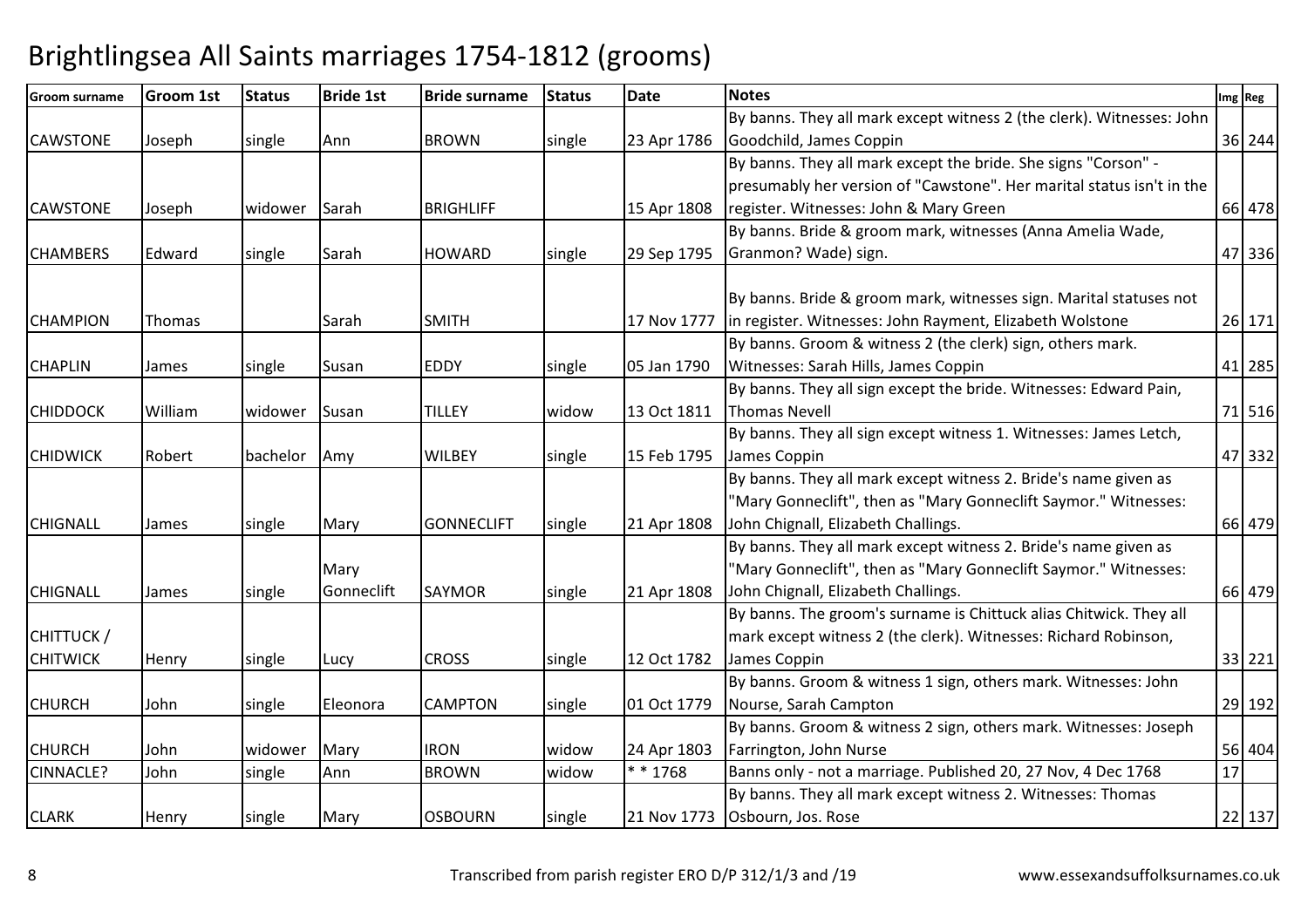| <b>Groom surname</b> | <b>Groom 1st</b> | <b>Status</b> | <b>Bride 1st</b> | <b>Bride surname</b> | <b>Status</b> | <b>Date</b> | <b>Notes</b>                                                                | Img Reg |
|----------------------|------------------|---------------|------------------|----------------------|---------------|-------------|-----------------------------------------------------------------------------|---------|
|                      |                  |               |                  |                      |               |             | By banns. Bride & groom mark, witnesses (Leonard Haward, James              |         |
| <b>CLARK</b>         | Thomas           | single        | Frances          | <b>DEATH</b>         | single        |             | 25 May 1786 Coppin) sign. Witness 2 is the clerk.                           | 36 245  |
|                      |                  |               |                  |                      |               |             | By banns. Groom & witness 2 sign, others mark. Witnesses: Sarah             |         |
| <b>CLARKE</b>        | John             | single        | Jane             | <b>ROBINSON</b>      | widow         | 17 Jun 1792 | Curtis, James Coppin                                                        | 43 303  |
|                      |                  |               |                  |                      |               |             | By banns. Groom abode: Wivenhoe. They all sign except the bride.            |         |
| <b>CLEMENTS</b>      | Thomas           | bachelor      | Ann              | <b>HARVEY</b>        | spinster      | 19 Oct 1765 | <b>Witnesses: Thos Angier, Nathaniel Wenlock</b>                            | 14 79   |
|                      |                  |               |                  |                      |               |             | By licence. Groom abode: Great Clacton. They all sign. Witnesses:           |         |
| <b>COCK</b>          | Martin           | bachelor      | Martha           | <b>SCOTT</b>         | spinster      | 07 Aug 1770 | Wm Scott, John Frostick                                                     | 18 107  |
|                      |                  |               |                  |                      |               |             | By banns. Groom abode: St. Osyth. Groom & witness 1 sign, others            |         |
| <b>COE</b>           | James            | single        | Susan            | <b>MUNT</b>          | single        | 24 Mar 1807 | mark. Witnesses: William Maskell, Mary Munson                               | 65 467  |
|                      |                  |               |                  |                      |               |             |                                                                             |         |
|                      |                  |               |                  |                      |               |             | By licence. Groom abode: Thorrington. They all sign. Groom's marital        |         |
| <b>COOK</b>          | Robert           |               | Mary             | <b>TABOR</b>         | single        | 15 Dec 1778 | status not in register. Witnesses: John Lake, Jos. Rose                     | 28 182  |
|                      |                  |               |                  |                      |               |             | By banns. Groom abode: West Mersea. Bride & groom mark,                     |         |
|                      |                  |               |                  |                      |               |             | witnesses (Samuel Hedgthorn, James Coppin) sign. Witness 2 is the           |         |
| <b>COOK</b>          | Edward           | single        | Sarah            | <b>FOKES</b>         | single        | 19 Oct 1787 | clerk.                                                                      | 38 265  |
|                      |                  |               |                  |                      |               |             | By banns. They all sign except the groom. Witnesses: Mary Ruffells,         |         |
| COOK                 | James            | single        | Anne             | <b>WENLOCK</b>       | single        | 24 Aug 1811 | Nath. Wenlock.                                                              | 71 515  |
| <b>COOK</b>          | William          |               | Unice            | LAY                  |               | * * 1812    | Banns only - not a marriage. Read 18, 25 Oct, 1 Nov 1812.                   | 72 513  |
|                      |                  |               |                  |                      |               |             |                                                                             |         |
| <b>COPPIN</b>        | James            | single        | Sarah            | <b>SMITH</b>         | single        | 11 Apr 1763 | By banns. They all sign. Witnesses: John Reynolds, Joseph Rose              | 10 47   |
|                      |                  |               |                  |                      |               |             | By banns. They all mark except witness 2. Witnesses: Robt. Chandler,        |         |
| <b>COPPIN</b>        | William          | single        | Sarah            | <b>BERTREE</b>       | single        | 01 Sep 1768 | Joseph Rose                                                                 | 17 102  |
|                      |                  |               |                  |                      |               |             | By banns. They all sign except the bride. Witnesses: Anna Amelia            |         |
| <b>COPPIN</b>        | Thomas           | single        | Mary             | <b>BAKER</b>         | single        | 29 Sep 1791 | Wade, James Coppin Witness 2 is the clerk.                                  | 42 296  |
|                      |                  |               |                  |                      |               |             |                                                                             |         |
| <b>COPPIN</b>        | William          | single        | Lucy             | <b>SHOREY</b>        | single        |             | 26 Mar 1795 By banns. They all sign. Witnesses: Hanh. Storey, Stepn. Bridge | 47 334  |
|                      |                  |               |                  |                      |               |             | By banns. Groom & witness 2 sign, others mark. Witnesses: Elizabeth         |         |
| <b>COPPIN</b>        | George           | widower       | Elizabeth        | <b>DUNNETT</b>       | single        | 07 Jul 1807 | Eagle, Thomas Nevell                                                        | 65 471  |
|                      |                  |               |                  |                      |               |             | By banns. They all sign except witness 1 (Samuel Martin). Witness 2         |         |
| <b>COPSEY</b>        | John             | single        | Elizabeth        | <b>STEARNS</b>       | single        | 09 Apr 1782 | (James Coppin) is the clerk.                                                | 32 220  |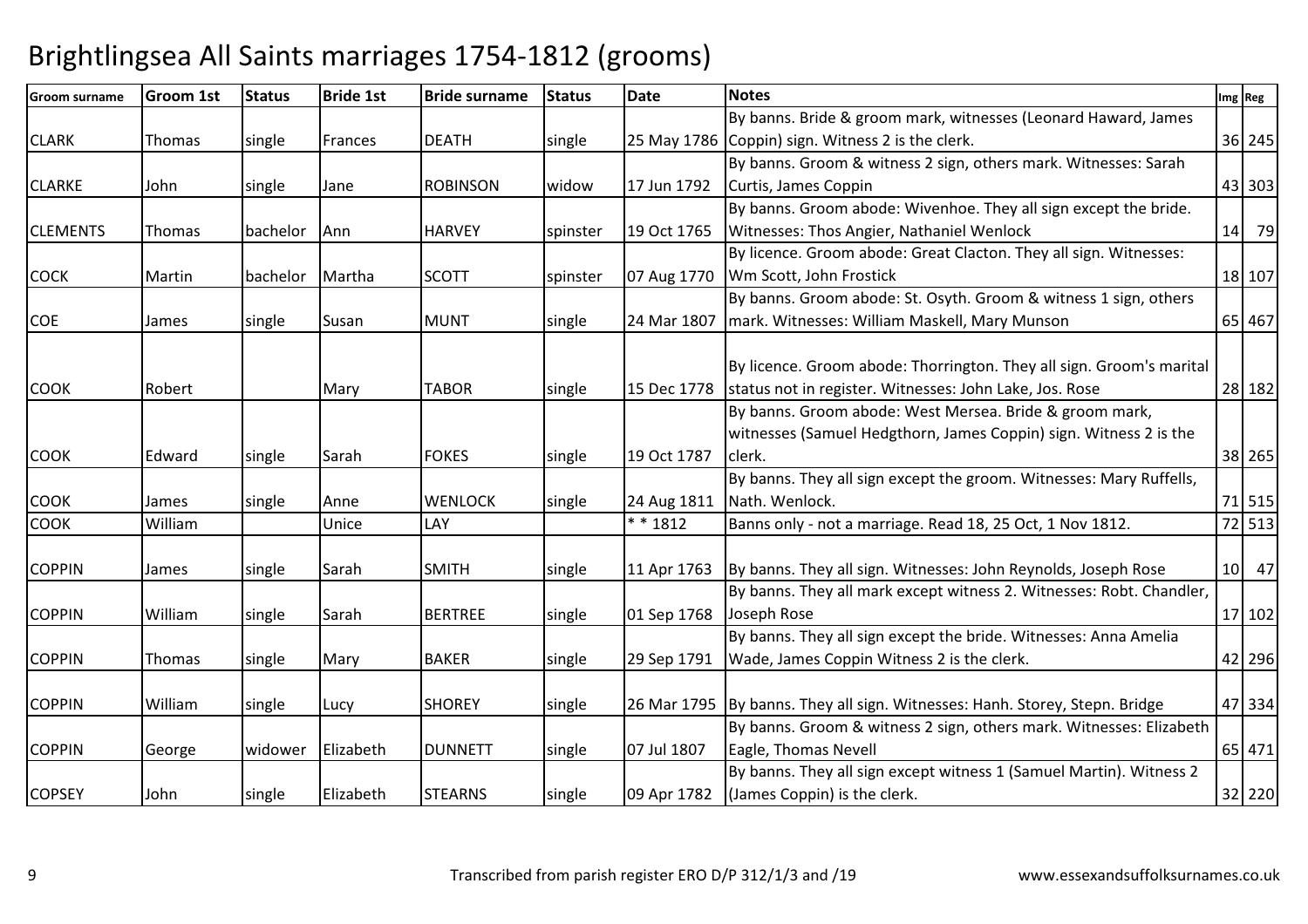| <b>Groom surname</b> | Groom 1st | <b>Status</b> | <b>Bride 1st</b> | <b>Bride surname</b> | <b>Status</b> | <b>Date</b> | <b>Notes</b>                                                               | Img Reg |
|----------------------|-----------|---------------|------------------|----------------------|---------------|-------------|----------------------------------------------------------------------------|---------|
|                      |           |               |                  |                      |               |             | By banns. They all sign except the bride. Witness 2 is the clerk.          |         |
| <b>COPSEY</b>        | William   | single        | Mary             | <b>SHERLOCK</b>      | widow         | 25 Dec 1788 | Witnesses: Nathl. Wenlock, James Coppin                                    | 40 277  |
|                      |           |               |                  |                      |               |             |                                                                            |         |
|                      |           |               |                  |                      |               |             | By banns. Groom & witness 2 sign, others mark. Bride's marital status      |         |
| <b>COPSEY</b>        | William   | single        | <b>Mary Ann</b>  | <b>SHARP</b>         |               | 02 Nov 1806 | not in register. Witnesses: Ann Drake, John Nurse                          | 64 462  |
|                      |           |               |                  |                      |               |             | By banns. They all mark except witness 1. Witnesses: Thomas                |         |
| <b>COPSEY</b>        | John      | bachelor      | Martha           | <b>HUM</b>           | spinster      | 15 Nov 1809 | Nevelle, Peter Hills                                                       | 68 494  |
|                      |           |               |                  |                      |               |             | By banns. Groom & witness 1 sign, others mark. Witnesses: Thomas           |         |
| <b>DAVEY</b>         | Robert    | single        | Mary             | <b>DEATH</b>         | single        | 02 Nov 1800 | Pinnock, Sarah Simons                                                      | 53 387  |
|                      |           |               |                  |                      |               |             | By banns. They all mark except witness 1. Witnesses: Thomas                |         |
| <b>DAVIS</b>         | William   | single        | Martha           | <b>LOCK</b>          | single        | 01 Oct 1809 | Nevelle, John Davis                                                        | 68 493  |
|                      |           |               |                  |                      |               |             | By banns. Bride & groom mark, witnesses (Samuel Bockin, James              |         |
| <b>DAVY</b>          | John      | widower       | Mary             | <b>ROBINSON</b>      | widow         | 11 Dec 1796 | Coppin) sign.                                                              | 49 349  |
|                      |           |               |                  |                      |               |             | By banns. Bride & groom mark, witnesses (Wm Dawson, John Nurse)            |         |
| <b>DAWSON</b>        | John      | single        | Elizabeth        | <b>GARDENER</b>      | single        | 10 Aug 1806 | sign.                                                                      | 63 456  |
|                      |           |               |                  |                      |               |             | By banns. They all sign except the bride. Witnesses: Elizabeth Bond,       |         |
| <b>DAY</b>           | Thomas    | single        | Sarah            | <b>WENT</b>          | single        | 16 Jul 1807 | <b>Richard Minter</b>                                                      | 65 472  |
|                      |           |               |                  |                      |               |             |                                                                            |         |
| <b>DEATH</b>         | Isaac     | single        | Mary             | <b>CHINERY</b>       | single        |             | 03 Nov 1779 By banns. They all sign. Witnesses: John Rayment, Mary Harwood | 29 196  |
|                      |           |               |                  |                      |               |             | By licence. Bride & witness 2 (the clerk) sign, others mark. Witnesses:    |         |
| <b>DEATH</b>         | Ambrose   | single        | Elizabeth        | HA[Z_]ELL            | widow         | 07 Dec 1781 | Mary Death, James Coppin                                                   | 32 218  |
|                      |           |               |                  |                      |               |             | By banns. Bride abode: St. Osyth. They all sign except the bride.          |         |
| <b>DEATH</b>         | George    | single        | Judith           | <b>MAYS</b>          | single        | 16 Oct 1805 | Witnesses: Maria Death, John Nurse                                         | 62 452  |
|                      |           |               |                  |                      |               |             | By banns. Bride & groom mark, witnesses (John Paine, Thomas                |         |
| <b>DEATH</b>         | Isaac     | single        | Mary             | <b>ATKINS</b>        | single        | 22 Oct 1808 | Nevill) sign.                                                              | 67 487  |
|                      |           |               |                  |                      |               |             | By banns. They all sign except the bride. Witnesses: Ann Wenlock,          |         |
| <b>DEATH</b>         | John      | single        | Lucy             | <b>HOUGHTON</b>      | single        | 04 Aug 1811 | <b>Thomas Nevell</b>                                                       | 70 513  |
|                      |           |               |                  |                      |               |             | By banns. Bride & groom mark, witnesses (David Howe, James                 |         |
| <b>DINES</b>         | John      | single        | Sarah            | <b>DURRINGTON</b>    | single        | 20 Aug 1786 | Coppin) sign. Witness 2 is the clerk.                                      | 36 247  |
| <b>DODD</b>          | Walduck   | single        | Martha           | <b>BLYTH</b>         | widow         | 26 Aug 1779 | By banns. They all sign. Witnesses: John Jolly, Clement Stow               | 29 189  |
|                      | William   |               |                  |                      |               |             | By banns. Bride & groom mark, witnesses (John? Conward?, James             |         |
| <b>DOOR</b>          | Roberts   | single        | Rebekah          | <b>FEN</b>           | single        |             | 03 Mar 1794 Cansdale) sign.                                                | 46 324  |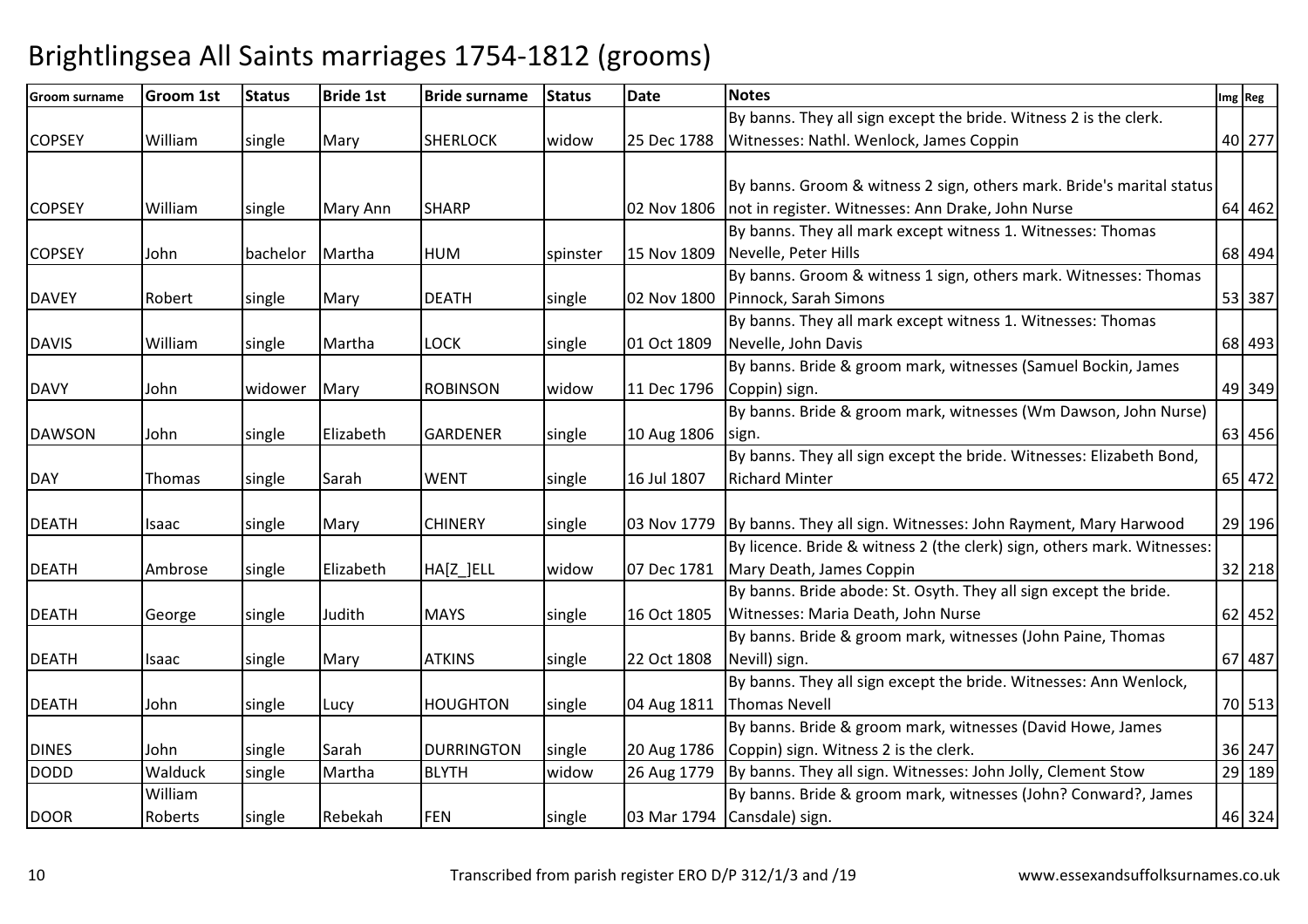| <b>Groom surname</b> | <b>Groom 1st</b> | <b>Status</b> | <b>Bride 1st</b> | <b>Bride surname</b> | <b>Status</b> | <b>Date</b> | <b>Notes</b>                                                               | Img Reg             |
|----------------------|------------------|---------------|------------------|----------------------|---------------|-------------|----------------------------------------------------------------------------|---------------------|
|                      |                  |               |                  |                      |               |             |                                                                            |                     |
|                      |                  |               |                  |                      |               |             | By licence. Groom abode: All Hallows, Lombard St. Groom's signature        |                     |
|                      |                  |               |                  |                      |               |             | doesn't appear to be the same as "Dorling" (as written in the              |                     |
|                      |                  |               |                  |                      |               |             | register) but his signature is hard to decipher. They all sign.            |                     |
| <b>DORLING</b>       | James            | bachelor      | Lucy Ann         | <b>HARRISS</b>       | spinster      | 14 Mar 1799 | Witnesses: Jas. & Jno. Harriss, Hester & John Carter                       | 51 365              |
|                      |                  |               |                  |                      |               |             | By banns. Groom abode: East Mersea. They all sign except the bride.        |                     |
|                      |                  |               |                  |                      |               |             | Marital statuses not in register. Witnesses: Joseph Dunnage, John          |                     |
| <b>DOWSING</b>       | John             |               | Mary             | <b>BIGSBY</b>        |               | 02 Oct 1798 | Nurse                                                                      | 50 361              |
|                      |                  |               |                  |                      |               |             | By banns. They all sign except the groom. Witnesses: Wm Inman,             |                     |
| <b>DRAKE</b>         | John             | single        | Ann              | KENDALL              | single        | 02 Aug 1754 | John Rafess                                                                | $\overline{2}$<br>3 |
|                      |                  |               |                  |                      |               |             |                                                                            |                     |
| <b>DRAKE</b>         | John             | single        | Sarah            | <b>COOK</b>          | single        |             | 02 Nov 1781   By banns. They all sign. Witnesses: James Sharp, John Higham | 32 215              |
|                      |                  |               |                  |                      |               |             | By banns. They all sign except the groom. Witnesses: Jno. Wrinch,          |                     |
| <b>DRAKE</b>         | John             | bachelor      | Harriet          | <b>WRINCH</b>        | spinster      | 22 Nov 1809 | Phebe Wenlock                                                              | 68 495              |
|                      |                  |               |                  |                      |               |             | By banns. They all sign except witness 1 (William Jennings). Witness 2     |                     |
| <b>DRURY</b>         | James            | single        | Mary             | SADLER               | single        | 13 Nov 1781 | (James Coppin) is the clerk.                                               | 32 216              |
|                      |                  |               |                  |                      |               |             | By banns. They all sign except the bride. Witnesses: Samuel Lewis,         |                     |
| <b>DUNNINGS</b>      | Christopher      | bachelor      | Elizabeth        | <b>BARROWS</b>       | spinster      | 15 Sep 1767 | Joseph Rose                                                                | $16$ 93             |
|                      |                  |               |                  |                      |               |             | By banns. Groom & witness 2 sign, others mark. Witnesses: Thomas           |                     |
| <b>DUNNINGS</b>      | John             | single        | Mary             | <b>PULLEN</b>        | single        | 03 Oct 1773 | Scot, Joseph Rose                                                          | 22 136              |
|                      |                  |               |                  |                      |               |             | By banns. They all sign except witness 1. Witnesses: John Thompson,        |                     |
| <b>DUNNINGS</b>      | Christopher      | widower       | Elizabeth        | <b>WOLSTON</b>       | widow         | 28 Jul 1793 | James Coppin                                                               | 45 316              |
|                      |                  |               |                  |                      |               |             | By banns. They all mark except witness 2. Witnesses: Edward Martin,        |                     |
| <b>DUNNINGS</b>      | Christopher      | widower       | Mary             | <b>PARKER</b>        | single        | 19 Nov 1797 | James Coppin                                                               | 50 356              |
|                      |                  |               |                  |                      |               |             | By banns. Bride & groom mark, witnesses (Daniel & Mary Griggs)             |                     |
| <b>DURRENT</b>       | John             | single        | Louisa           | <b>KIRCHHOFFER</b>   | single        | 10 Aug 1800 | sign.                                                                      | 53 382              |
|                      |                  |               |                  |                      |               |             | By banns. Bride & groom mark, witnesses (Ambrose Death, Joseph             |                     |
| <b>DURRINGTON</b>    | Samuel           | single        | Mary             | <b>PLUM</b>          | single        | 15 Feb 1763 | Rose) sign.                                                                | $10$ 45             |
|                      |                  |               |                  |                      |               |             | By banns. They all mark except witness 2. Witnesses: John Lewes,           |                     |
| <b>EAGLE</b>         | James            | single        | Sarah            | <b>WOODS</b>         | single        | 20 Feb 1774 | Jos. Rose                                                                  | 22 139              |
|                      |                  |               |                  |                      |               |             | By banns. They all mark except witness 2. Marital statuses not in          |                     |
| <b>EAGLE</b>         | Francis          |               | Elizabeth        | <b>CUNDY</b>         |               | 03 Oct 1792 | register. Witnesses: Richard Chittam, James Coppin                         | 44 308              |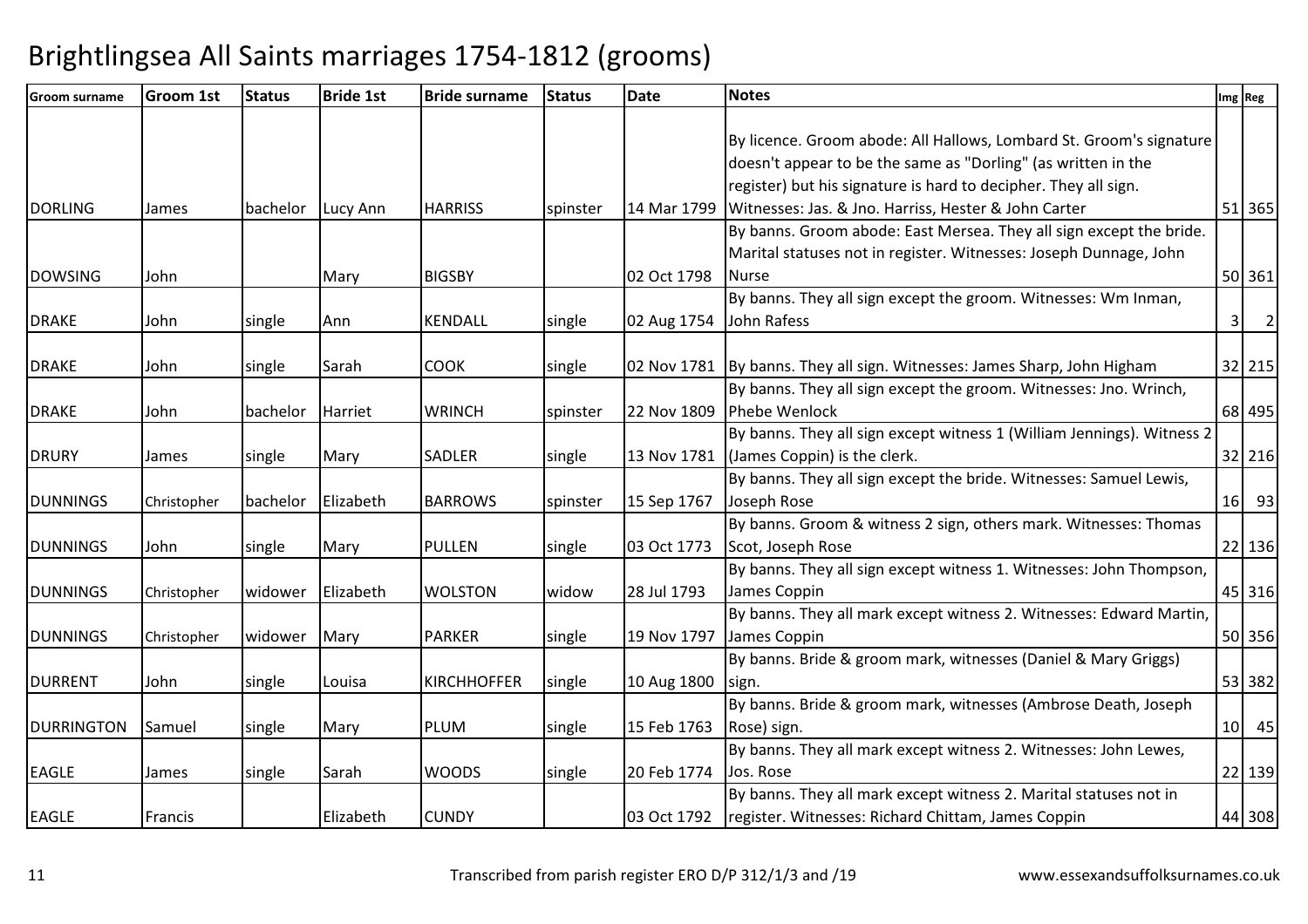| <b>Groom surname</b> | <b>Groom 1st</b> | <b>Status</b> | <b>Bride 1st</b> | <b>Bride surname</b> | <b>Status</b> | <b>Date</b>             | <b>Notes</b>                                                                         |                 | Img Reg |
|----------------------|------------------|---------------|------------------|----------------------|---------------|-------------------------|--------------------------------------------------------------------------------------|-----------------|---------|
|                      |                  |               |                  |                      |               |                         | By banns. Groom & witness 2 sign, others mark. Witnesses: Samuel                     |                 |         |
| <b>EAGLE</b>         | Francis          | single        | Elizabeth        | <b>COPPIN</b>        | single        | 11 Oct 1806             | Seager, John Nurse                                                                   |                 | 64 460  |
|                      |                  |               |                  |                      |               |                         |                                                                                      |                 |         |
| <b>ELLIS</b>         | John             | single        | Hannah           | <b>HAYWARD</b>       | single        | 24 Sep 1758             | By banns. They all mark. Witnesses: Simon Smith, John Hobart                         | 71              | 30      |
|                      |                  |               |                  |                      |               |                         |                                                                                      |                 |         |
| <b>ELLIS</b>         | John             | widower       | Maria            | TURNER               | widow         | 31 Dec 1793             | By banns. They all mark. Witness: James Potter. No 2nd witness.                      |                 | 45 322  |
|                      |                  |               |                  |                      |               |                         | By banns. Groom & witness 1 sign, others mark. Witnesses: Susannah                   |                 |         |
| <b>ELLIS</b>         | John             | single        | Elizabeth        | <b>PEGGS</b>         | single        | 24 Jun 1799             | Pirkis, James Letch                                                                  |                 | 51 368  |
|                      | John             |               |                  |                      |               |                         | By banns. They all sign except the bride. Witnesses: Robt Chiddock,                  |                 |         |
| <b>EVERETT</b>       | <b>Burgess</b>   | single        | Sarah            | <b>THORP</b>         | single        | 17 Jul 1808             | <b>Thomas Nevelle</b>                                                                |                 | 66 480  |
|                      |                  |               |                  |                      |               |                         |                                                                                      |                 |         |
| <b>EVES</b>          | Stephen          | bachelor      | Mary             | TURNER               | spinster      | 14 Oct 1764             | By banns. Bride & groom mark, witnesses (Thos Wade, Jos Rose) sign.                  | 13              | 68      |
|                      |                  |               |                  |                      |               |                         | By banns. They all mark. Witness 2 (William Henry Wade) is an infant.                |                 |         |
| <b>FARRAH</b>        | Thomas           | single        | Elizabeth        | <b>BAKON</b>         | single        | 01 Jan 1776             | Witness 1: Elizabeth Wade                                                            |                 | 24 151  |
|                      |                  |               |                  |                      |               |                         |                                                                                      |                 |         |
|                      |                  |               |                  |                      |               |                         | By banns. They all mark except witness 2, the clerk. Marital statuses                |                 |         |
| <b>FARRINGTON</b>    | Thomas           |               | Susannah         | <b>BROWN</b>         |               | 25 Apr 1784             | not in reigster. Witnesses: Henry Mann, James Coppin                                 | 1               |         |
|                      |                  |               |                  |                      |               |                         | By banns. Bride & groom mark, witnesses (Joseph Rose, John                           | 17 <sup>1</sup> | 98      |
| <b>FARRINGTON</b>    | Thomas           | widower       | Ann              | <b>MUNT</b>          | spinster      | 21 Jan 1768             | Pegrum) sign.<br>By banns. They all mark except witness 2. Witnesses: James Laysell, |                 |         |
| <b>FARRINGTON</b>    | <b>Thomas</b>    |               | Martha           | <b>FENN</b>          |               | 20 Oct 1795             | James Coppin                                                                         |                 | 47 339  |
|                      |                  | single        |                  |                      | single        |                         | By banns. They all sign except the groom. Witnesses: Samuel Bockin,                  |                 |         |
| <b>FARRINGTON</b>    | William          | single        | Susan            | <b>PIRKIS</b>        | single        | 18 Nov 1800             | John Nurse                                                                           |                 | 54 388  |
|                      |                  |               |                  |                      |               |                         | By banns. They all mark except witness 1. Witnesses: Mary Barker,                    |                 |         |
| <b>FARRINGTON</b>    | Joseph           | bachelor      | Elizabeth        | <b>CHURCH</b>        | single        | 17 Sep 1802             | Sarah Death                                                                          |                 | 55 399  |
|                      |                  |               |                  |                      |               |                         | By licence. Bride abode: East Mersea. Bride & groom mark, witnesses                  |                 |         |
| <b>FENN</b>          | John             | widower       | Sarah            | <b>HARE</b>          | single        | 22 Aug 1756             | (Jno. Spurden, Jonathan Bennett) sign.                                               | 5 <sup>1</sup>  | 17      |
|                      |                  |               |                  |                      |               |                         | By banns. They all sign except the bride. Witnesses: John Fenn,                      |                 |         |
| <b>FENN</b>          | George           | single        | Sarah            | <b>HARRISS</b>       | single        | 01 Nov 1757             | <b>William Harriss</b>                                                               | $6 \mid$        | 24      |
|                      |                  |               |                  |                      |               |                         | By banns. Bride & groom mark, witnesses (William Coul[te], Joseph                    |                 |         |
| <b>FENN</b>          | John             | widower       | Mary             | <b>GOODWIN</b>       | widow         | 11 Nov 1764 Rose) sign. |                                                                                      |                 | 13 71   |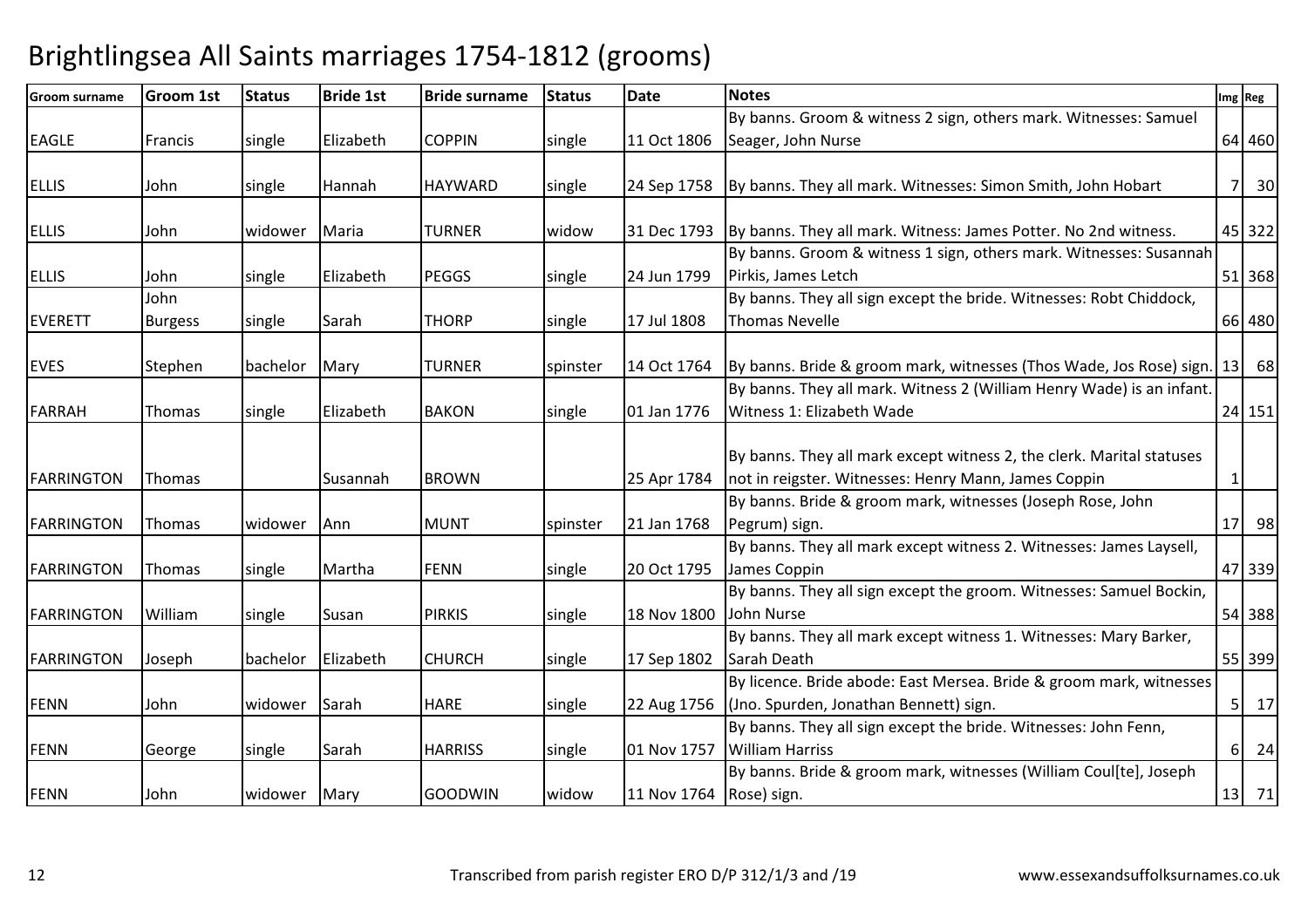| <b>Groom surname</b> | <b>Groom 1st</b> | <b>Status</b> | <b>Bride 1st</b> | <b>Bride surname</b> | <b>Status</b> | <b>Date</b> | <b>Notes</b>                                                        |   | Img Reg |
|----------------------|------------------|---------------|------------------|----------------------|---------------|-------------|---------------------------------------------------------------------|---|---------|
|                      |                  |               |                  |                      |               |             | By banns. Bride & groom mark, witnesses (John Sheepard, James       |   |         |
| <b>FENN</b>          | William          | single        | Mary             | <b>FRENCH</b>        | single        | 30 Oct 1794 | Coppin) sign.                                                       |   | 46 329  |
|                      |                  |               |                  |                      |               |             | By banns. They all sign the bride. Witnesses: Samuel Parson?,       |   |         |
| <b>FIELDGATE</b>     | John             | bachelor      | Rachel           | <b>HOBART</b>        | spinster      | 16 Dec 1766 | <b>Elizabeth Dent</b>                                               |   | 15 89   |
|                      |                  |               |                  |                      |               |             | By banns. Groom & witness 2 sign, others mark. Witnesses: Joseph    |   |         |
| <b>FIELDGATE</b>     | John             | single        | Mary             | <b>PITCHER</b>       | single        | 21 Jun 1789 | <b>Wolvet, Susaner Mayhew</b>                                       |   | 40 280  |
|                      |                  |               |                  |                      |               |             |                                                                     |   |         |
| <b>FIELDGATE</b>     | James            | single        | Lucy             | <b>MAYHEW</b>        | single        | 19 Feb 1805 | By banns. They all sign. Witnesses: John Annis, Mahalath Aldus      |   | 60 442  |
|                      |                  |               |                  |                      |               |             | By banns. Groom & witness 2 sign, others mark. Witnesses: John      |   |         |
| <b>FIELDGATE</b>     | John.            | widower       | Elizabeth        | <b>WHITE</b>         | single        | 24 Dec 1806 | Lambeth, Phebe Wenlock                                              |   | 64 465  |
| <b>FLOWER</b>        | John             | widower       | Mary             | <b>ROOK</b>          | single        | 12 Jan 1761 | By banns. They all mark. Witnesses: Paul Inget, Mary Perriman       | 9 | 35      |
|                      |                  |               |                  |                      |               |             | By banns. They all mark except witness 2. Witnesses: Thomas         |   |         |
| <b>FORRESS</b>       | James            | single        | Mary             | <b>COULL</b>         | widow         | 12 Apr 1772 | Osbourn, Jos. Rose                                                  |   | 20 121  |
|                      |                  |               |                  |                      |               |             | By banns. Bride & groom mark, witnesses (Wm. Wordley, James         |   |         |
| <b>FOSTER</b>        | Wiliam           | single        | Elizabeth        | <b>GREEN</b>         | single        | 13 Feb 1788 | Coppin) sign. Witness 2 is the clerk.                               |   | 39 270  |
|                      |                  |               |                  |                      |               |             | By banns. They all sign except the bride. Witnesses: John Balcomb,  |   |         |
| <b>FOSTER</b>        | John             | single        | Elizabeth        | <b>EVERETT</b>       | single        | 29 Jun 1800 | John Nurse                                                          |   | 53 380  |
|                      |                  |               |                  |                      |               |             | By banns. Bride & groom mark, witnesses (Samuel Mead, Henry?        |   |         |
| <b>FRENCH</b>        | John             |               | Mary             | <b>CROSS</b>         | single        | 12 Sep 1773 | Burridge) sign. Groom's marital status not in register.             |   | 22 134  |
|                      |                  |               |                  |                      |               |             | By banns. Groom & witness 1 mark, others sign. Witnesses: Samuel    |   |         |
| <b>FRENCH</b>        | John             | single        | Elizabeth        | <b>MAKEROW</b>       | single        | 13 Sep 1779 | Martin, Joseph Rose                                                 |   | 29 191  |
|                      |                  |               |                  |                      |               |             | By banns. They all mark except witness 2. Witnesses: Mary Fen, John |   |         |
| <b>FRENCH</b>        | William          | single        | Mary             | <b>WEBB</b>          | single        | 23 Nov 1800 | <b>INurse</b>                                                       |   | 54 389  |
|                      |                  |               |                  |                      |               |             | By banns. They all mark except witness 2. Witnesses: Samuel Jacobs, |   |         |
| <b>FRENCH</b>        | William          | widower       | Elizabeth        | <b>WOODS</b>         | single        | 21 Mar 1805 | John Nurse                                                          |   | 61 445  |
| <b>FRENCH</b>        | Robert           |               | Lucy             | <b>ANNIS</b>         |               | $* * 1812$  | Banns only - not a marriage. Read 1, 8, 15 Nov 1812                 |   | 72 514  |
|                      |                  |               |                  |                      |               |             | By banns. They all mark. Bride's surname given both as Ager and as  |   |         |
| <b>FROST</b>         | Stephen          | single        | Hannah           | <b>AGER</b>          | widow         | 05 Feb 1756 | Bush. Witnesses: Thomas Bush, Sarah Coppin                          |   | $5$ 14  |
|                      |                  |               |                  |                      |               |             | By banns. They all mark. Bride's surname given both as Ager and as  |   |         |
| <b>FROST</b>         | Stephen          | single        | Hannah           | <b>BUSH</b>          | widow         | 05 Feb 1756 | Bush. Witnesses: Thomas Bush, Sarah Coppin                          |   | $5$ 14  |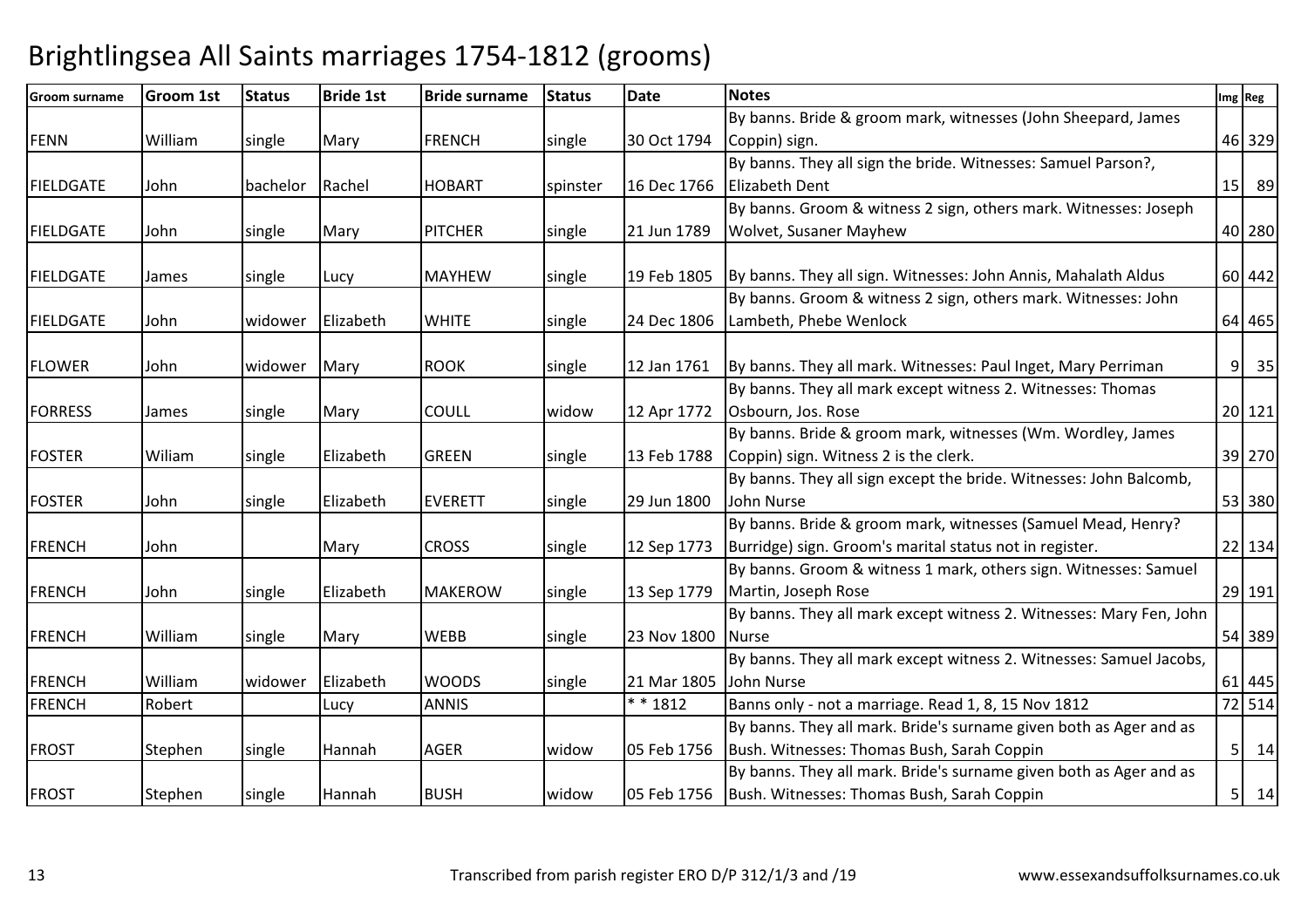| <b>Groom surname</b> | <b>Groom 1st</b> | <b>Status</b> | <b>Bride 1st</b> | <b>Bride surname</b> | <b>Status</b> | <b>Date</b> | <b>Notes</b>                                                                  | Img Reg                           |
|----------------------|------------------|---------------|------------------|----------------------|---------------|-------------|-------------------------------------------------------------------------------|-----------------------------------|
|                      |                  |               |                  |                      |               |             | By banns. They all mark except witness 2. Witnesses: Mary Jennings,           |                                   |
| <b>FROST</b>         | William          | single        | Lucy             | <b>DINES</b>         | single        | 02 Aug 1796 | James Coppin                                                                  | 49 348                            |
|                      |                  |               |                  |                      |               |             | By banns. They all sign except the bride. Witnesses: Wm. Jackson,             |                                   |
| <b>FROST</b>         | Samuel           | single        | Martha           | <b>ROBINSON</b>      | single        | 20 Jun 1799 | Elizabeth Champion                                                            | 51 367                            |
|                      |                  |               |                  |                      |               |             | By banns. They all mark except witness 1. Witnesses: John Nurse,              |                                   |
| <b>FROST</b>         | Nathan           | single        | Elizabeth        | <b>BRIANT</b>        | widow         | 03 Dec 1806 | Erasmus Wade                                                                  | 64 464                            |
|                      |                  |               |                  |                      |               |             | By licence. Groom abode: Ardleigh. They all sign. Witnesses: Wm               |                                   |
| <b>FROSTICK</b>      | John             | bachelor      | Mary             | <b>SCOTT</b>         | spinster      | 16 Oct 1770 | Scott, John Howes                                                             | 18 108                            |
|                      |                  |               |                  |                      |               |             | By banns. They all sign except the groom. Witnesses: Simon Smith,             |                                   |
| <b>GALE</b>          | William          | single        | Sarah            | SALMON               | single        | 23 Feb 1755 | Mary Colman?                                                                  | 8 <sup>8</sup><br>$\vert 4 \vert$ |
|                      |                  |               |                  |                      |               |             |                                                                               |                                   |
|                      |                  |               |                  |                      |               |             | By banns. They all mark except witness 2. Witnesses: William Clark,           |                                   |
| <b>GARDENER</b>      | Daniel           | bachelor      | Elizabeth        | <b>CLARK</b>         | single        | 28 Sep 1804 | John Nurse. Reg number should be 434 but entered wrongly as 134.              | 59 434                            |
|                      |                  |               |                  |                      |               |             | By banns. They all sign except the bride. Witnesses: Elizabeth Burgis,        |                                   |
| <b>GARDINER</b>      | John             | widower       | Susannah         | <b>MEAD</b>          | widow         |             | 10 May 1780 James Coppin (clerk)                                              | 30 200                            |
|                      |                  |               |                  |                      |               |             | By banns. Bride & groom mark, witnesses (John Good, John Nurse)               |                                   |
|                      |                  |               |                  |                      |               |             | sign. Bride's marital status not in register. Reg number should be 430        |                                   |
| <b>GEE</b>           | William          | single        | Hannah           | <b>WARD</b>          |               | 29 Jul 1804 | but wrongly entered instead as 130.                                           | 59 430                            |
|                      |                  |               |                  |                      |               |             | By licence. Groom abode: Harwich. They all sign except the bride.             |                                   |
| <b>GILDERS</b>       | James            | bachelor      | Sarah            | <b>WARD</b>          | spinster      | 20 Sep 1810 | Witnesses: John Death, Abm. Lufkin                                            | 69 501                            |
|                      |                  |               |                  |                      |               |             | By banns. Bride & groom mark, witnesses (John Lappage, John Nurse)            |                                   |
|                      |                  |               |                  |                      |               |             | sign. Reg number should be 417 but has been incorrectly entered as            |                                   |
| <b>GILL</b>          | Daniel           | single        | Martha           | <b>HARVEY</b>        | widow         | 14 Dec 1803 | 117.                                                                          | 57 417                            |
|                      | Robert           |               |                  |                      |               |             |                                                                               |                                   |
| <b>GLENDINING</b>    | Heard            | single        | Sarah            | <b>WHILEY</b>        | single        |             | 21 Mar 1793   By banns. They all sign. Witnesses: Philip Sainty, James Coppin | 44 313                            |
|                      |                  |               |                  |                      |               |             | By banns. They all mark except witness 2. Witnesses: Sarah Godfrey,           |                                   |
| <b>GODFREY</b>       | John             | single        | Sarah            | <b>CHICK</b>         | single        | 08 Dec 1795 | James Coppin                                                                  | 48 341                            |
|                      |                  |               |                  |                      |               |             | By banns. Bride & groom mark, witnesses (Mary Tudor, James                    |                                   |
| <b>GODFRY</b>        | Robert           | single        | Sarah            | <b>OSBOURN</b>       | single        | 03 Oct 1786 | Coppin) sign. Witness 2 is the clerk.                                         | 36 249                            |
|                      |                  |               |                  |                      |               |             | By banns. They all mark. Marital statuses not in register. Reg number         |                                   |
|                      |                  |               |                  |                      |               |             | should be 420 but has been entered as 120. Witnesses: Edward &                |                                   |
| <b>GODRFEY</b>       | Thomas           |               | Elizabeth        | SWEETINGHAM          |               | 26 Dec 1803 | <b>Mary Martin</b>                                                            | 58 420                            |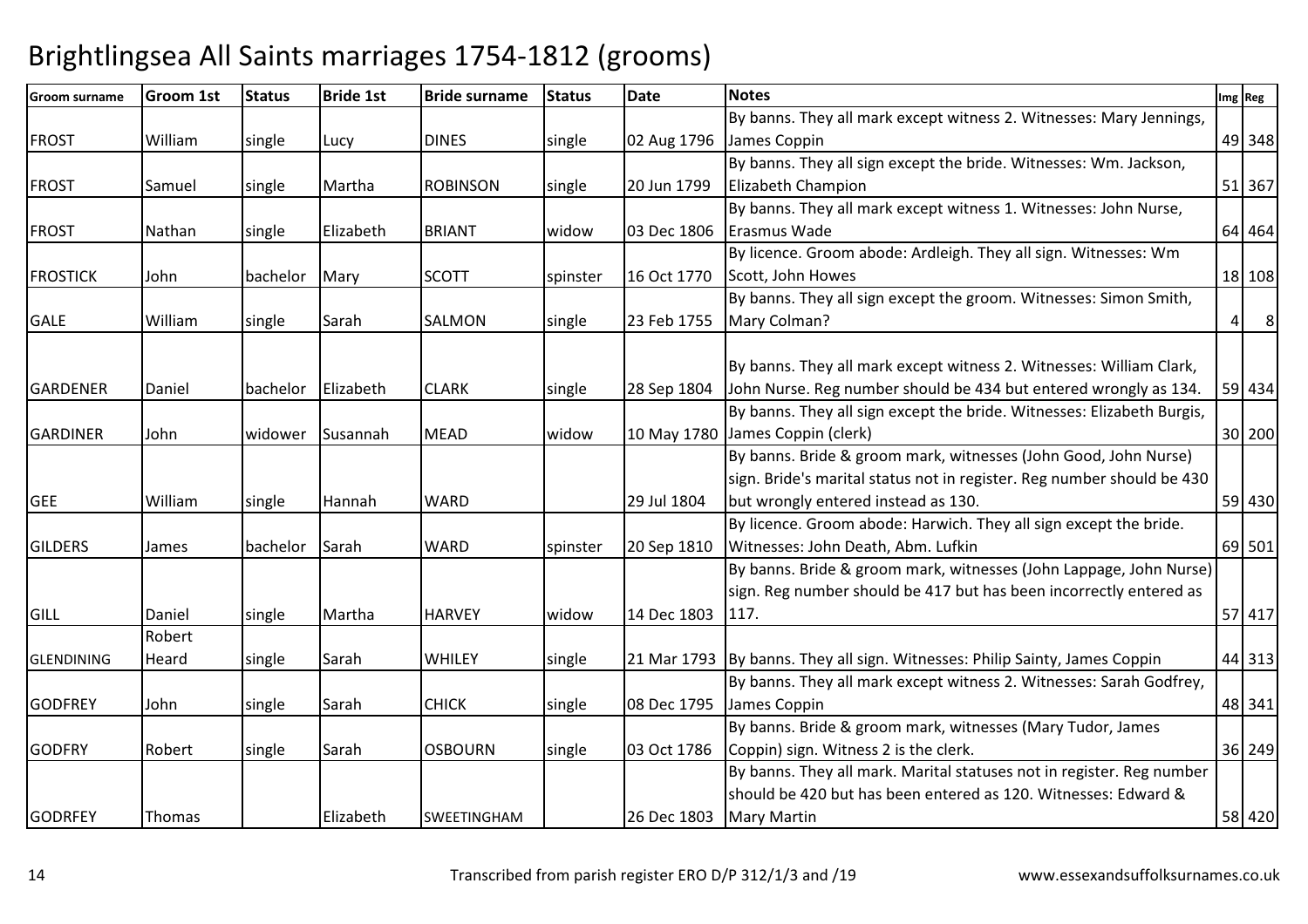| Groom surname    | <b>Groom 1st</b> | <b>Status</b>      | <b>Bride 1st</b> | <b>Bride surname</b> | <b>Status</b> | <b>Date</b> | <b>Notes</b>                                                              |    | Img Reg |                |
|------------------|------------------|--------------------|------------------|----------------------|---------------|-------------|---------------------------------------------------------------------------|----|---------|----------------|
|                  |                  |                    |                  |                      |               |             | By banns. They all mark except witness 2 (James Coppin, the clerk).       |    |         |                |
| <b>GOLD</b>      | James            | single             | Ann              | <b>AMBREWS</b>       | single        | 09 Jan 1781 | Witness 1: William May                                                    |    | 30 203  |                |
|                  |                  |                    |                  |                      |               |             |                                                                           |    |         |                |
|                  |                  |                    |                  |                      |               |             | By banns. Bride & groom mark, witnesses (William Wade, James              |    |         |                |
| <b>GOLDACRE</b>  | William          | single             | Ann              | <b>ROSE</b>          | single        | 03 Nov 1787 | Coppin) sign. Witness 1 is William Wade jnr. Witness 2 is the clerk.      |    | 38 267  |                |
|                  |                  |                    |                  |                      |               |             |                                                                           |    |         |                |
|                  |                  |                    |                  |                      |               |             | By banns. They all sign except witness 2. Reg number should be 429        |    |         |                |
| <b>GOOD</b>      | John             | single             | Mary Ann         | <b>GOWING</b>        | single        | 07 Jun 1804 | but wrongly entered as 129. Witnesses: James Ablitt, Susan Lufkin         |    | 59 429  |                |
|                  |                  |                    |                  |                      |               |             |                                                                           |    |         |                |
| <b>GOODCHILD</b> | Robert           | bachelor           | Mary             | <b>HARRISON</b>      | spinster      |             | 05 Dec 1768 By banns. They all sign. Witnesses: Mary Fensley, Joseph Rose |    | 17 103  |                |
|                  |                  |                    |                  |                      |               |             | By banns. Groom & witness 1 sign, others mark. Witnesses: John            |    |         |                |
| <b>GOODEN</b>    | John             | single             | Mary             | <b>WORRIL</b>        | single        | 10 Oct 1754 | Desly, Henry Vince                                                        |    | 3       | $\overline{4}$ |
|                  |                  |                    |                  |                      |               |             | By banns. They all sign except the groom. Witnesses: John Shepard,        |    |         |                |
| <b>GOODING</b>   | James            | bachelor           | Elizabeth        | <b>PARKER</b>        | spinster      |             | 13 May 1810 Thomas Nevell                                                 |    | 68 498  |                |
|                  |                  |                    |                  |                      |               |             | By banns. They all sign except witness 1. Witnesses: Joseph Tranham,      |    |         |                |
| <b>GOSLING</b>   | Thomas           | single             | Elizabeth        | <b>NUNN</b>          | single        | 10 Nov 1807 | Thomas Neville                                                            |    | 66 476  |                |
| <b>GOWING</b>    | John             | single             | Mary             | <b>COOK</b>          | single        | 28 Nov 1771 | By banns. They all sign. Witnesses: John Bacon, Joseph Rose               |    | 20 117  |                |
|                  |                  |                    |                  |                      |               |             | Banns only - not a marriage. Read 30 June, 7, 14 July. Bride abode: St.   |    |         |                |
| <b>GOYMER</b>    | John             |                    | Susan            | <b>CULEY</b>         |               | $* * 1771$  | Osyth. Married at St. Osyth.                                              | 19 |         |                |
|                  |                  |                    |                  |                      |               |             | By banns. They all sign except the groom. Witnesses: Thomas               |    |         |                |
| <b>GRIGGS</b>    | John             | single             | Ann              | <b>HAZELL</b>        | single        | 04 Dec 1792 | Farrington, Elizabeth Ruse                                                |    | 44 310  |                |
|                  |                  |                    |                  |                      |               |             | By banns. They all sign. Witnesses: Thomas Farrington, Hanah?             |    |         |                |
| <b>GRIGGS</b>    | Daniel           | single             | Mary             | <b>DURRANT</b>       | single        | 17 Jun 1793 | Coppin                                                                    |    | 44 315  |                |
|                  |                  |                    |                  |                      |               |             | By banns. Groom & witness 2 sign, others mark. Marital statuses not       |    |         |                |
| <b>GRYMES</b>    | David            |                    | Mary             | <b>CLARK</b>         |               | 05 Jul 1772 | in register. Witnesses: John French, Jos Rose                             |    | 20 123  |                |
|                  |                  |                    |                  |                      |               |             | By banns. Bride & groom mark, witnesses (John Ham, James Coppin)          |    |         |                |
| <b>HALSEY</b>    | Joseph           | single             | Catherine        | <b>DURRINGTON</b>    | single        | 01 Nov 1781 | sign. Witness 2 is the clerk.                                             |    | 31 212  |                |
|                  |                  |                    |                  |                      |               |             | By licence. Groom abode: Wivenhoe. They all sign. Bride signs             |    |         |                |
|                  |                  |                    |                  |                      |               |             | 'Raymond" but her surname is spelt "Rayment" in the register.             |    |         |                |
| <b>HARLOW</b>    | William          | widower            | Sarah            | <b>RAYMOND</b>       | widow         | 24 Jul 1803 | Witnesses: Samuel Simons, Edward Sage.                                    |    | 56 408  |                |
|                  |                  |                    |                  |                      |               |             | By banns. They all sign except the bride. Witnesses: Philip Harris,       |    |         |                |
| <b>HARRIS</b>    | Johnson          | bachelor Elizabeth |                  | <b>SCRIVENER</b>     | spinster      | 28 Feb 1769 | Joseph Rose                                                               |    | 17 104  |                |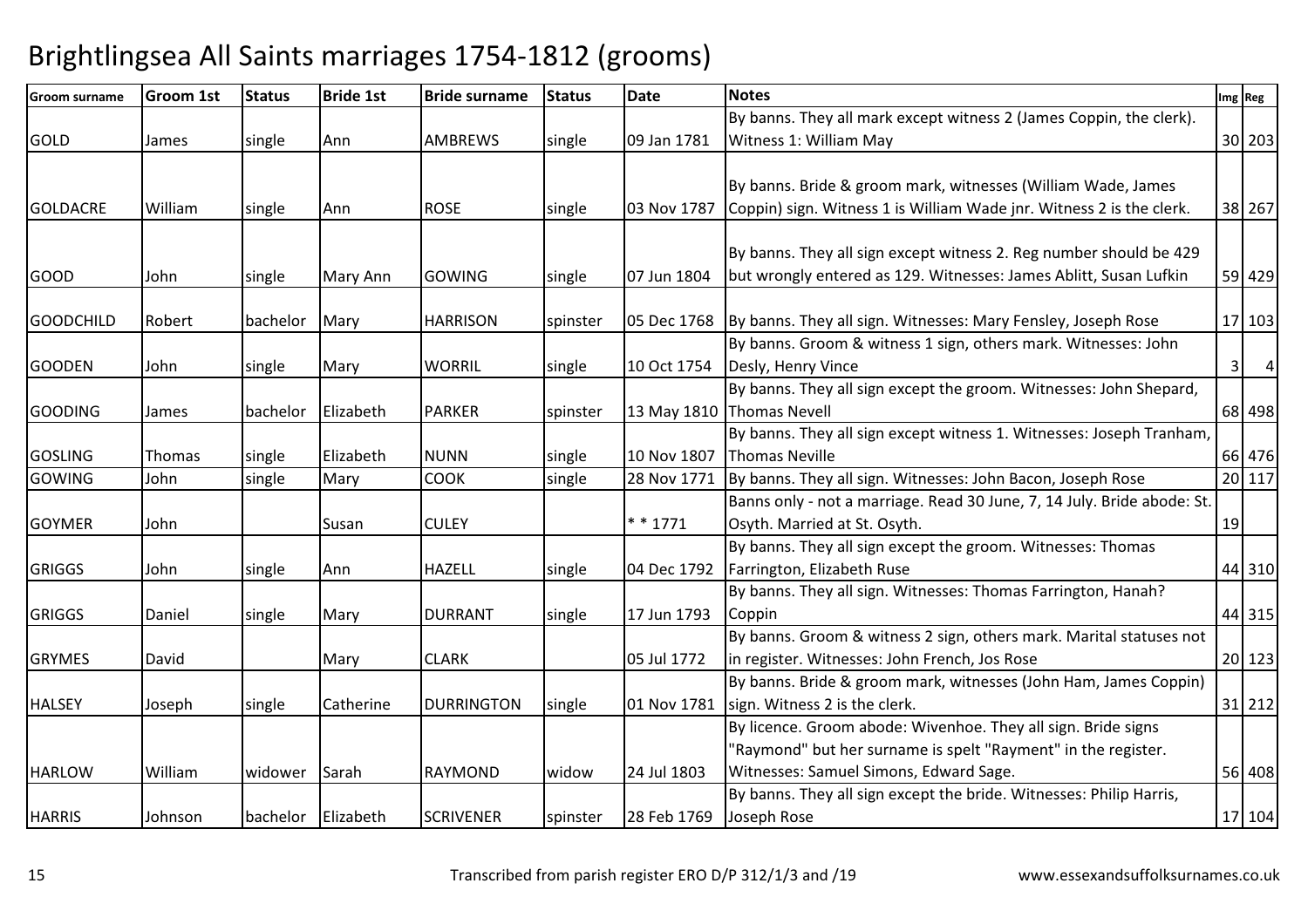| <b>Groom surname</b> | <b>Groom 1st</b> | <b>Status</b> | <b>Bride 1st</b> | <b>Bride surname</b> | <b>Status</b> | <b>Date</b> | <b>Notes</b>                                                          |                  | Img Reg              |
|----------------------|------------------|---------------|------------------|----------------------|---------------|-------------|-----------------------------------------------------------------------|------------------|----------------------|
|                      |                  |               |                  |                      |               |             | By banns. They all mark except witness 2. Witnesses: Hannah Griggs,   |                  |                      |
| <b>HARRISON</b>      | Joseph           | bachelor      | Mary             | <b>HARVEY</b>        | spinster      | 03 Jan 1765 | Jos. Rose                                                             |                  | $13$ 73              |
|                      |                  |               |                  |                      |               |             | By licence. They all sign. Witnesses: Hannah Rolle, Wm & Elizabeth    |                  |                      |
| <b>HARRISS</b>       | James            | bachelor      | Betsey           | <b>SIMONS</b>        | spinster      | 10 Dec 1812 | Simons                                                                |                  | 72 518               |
|                      |                  |               |                  |                      |               |             | By banns. Groom abode: Thorrington. They all sign except the groom.   |                  |                      |
| <b>HART</b>          | <b>Charles</b>   | single        | Elizabeth        | <b>WENT</b>          | single        | 04 Dec 1781 | Witnesses: Thos. Wade, Lucy Buck                                      |                  | 32 217               |
|                      |                  |               |                  |                      |               |             | By licence. They all sign. Witnesses: Anna Amelia Wade, James         |                  |                      |
| <b>HART</b>          | John             | widower       | Mary             | <b>WHILEY</b>        | single        | 01 Dec 1791 | Coppin                                                                |                  | 42 298               |
|                      |                  |               |                  |                      |               |             | By banns. Groom & witness 1 sign, others mark. Witnesses: John        |                  |                      |
| <b>HARVEY</b>        | Nathaniel        | single        | Mary             | <b>HARSOM</b>        | single        | 17 Nov 1754 | Rafess, Thomas Brown                                                  |                  | $5\overline{)}$<br>4 |
|                      |                  |               |                  |                      |               |             | By banns. Bride & groom mark, witnesses (Willm. Harriss, Joseph       |                  |                      |
| <b>HARVEY</b>        | William          | single        | Rebecca          | <b>CHISOM</b>        | single        | 24 Oct 1774 | Rose) sign.                                                           |                  | 23 142               |
|                      |                  |               |                  |                      |               |             | By banns. Bride & groom mark, witness (John Fieldgate) signs. No      |                  |                      |
| <b>HARVEY</b>        | William          | single        | Sarah            | <b>LIGHT</b>         | single        | 16 Jan 1776 | second witness.                                                       |                  | 24 152               |
|                      |                  |               |                  |                      |               |             | By banns. They all mark except witness 2. Witnesses: Lucy Cowel,      |                  |                      |
| <b>HARVEY</b>        | William          |               | Martha           | <b>SURRY</b>         |               | 28 Sep 1800 | John Nurse                                                            |                  | 53 384               |
|                      |                  |               |                  |                      |               |             | By banns. They all sign except the groom. Witnesses: Mary Willis,     |                  |                      |
| <b>HARVEY</b>        | James            | bachelor      | Elizabeth        | <b>HILLS</b>         | spinster      | 31 Oct 1810 | <b>Thomas Nevelle</b>                                                 |                  | 69 504               |
|                      |                  |               |                  |                      |               |             | By banns. They all sign except witness 1. Groom is Edmund Harwood     |                  |                      |
| <b>HARWOOD</b>       | Edmund           | widower       | Mary             | <b>JARVIS</b>        | widow         | 12 Jan 1755 | jnr. Witnesses: John King, John Rafes.                                | $\left 4\right $ | $\overline{7}$       |
|                      |                  |               |                  |                      |               |             | By licence. They all sign except witness 2. Witnesses: Anthony Scott, |                  |                      |
| <b>HARWOOD</b>       | Isaac            | single        | Elizabeth        | <b>SHIPMAN</b>       | single        | 07 Nov 1758 | Sarah Coppin                                                          |                  | 32<br><b>7</b>       |
|                      |                  |               |                  |                      |               |             |                                                                       |                  |                      |
| <b>HARWOOD</b>       | Isaac            | widower       | Mary             | <b>CHANDLER</b>      | spinster      | 07 Jan 1767 | By banns. They all sign. Witnesses: Thos. Wade, Nathaniel Wenlock     |                  | 16 90                |
|                      |                  |               |                  |                      |               |             | By banns. They all sign except witness 1. Witnesses: John King, Jos.  |                  |                      |
| <b>HARWOOD</b>       | Edmund           | widower       | Sarah            | <b>NUNN</b>          | widow         | 20 Sep 1773 | l Rose                                                                |                  | 22 135               |
|                      |                  |               |                  |                      |               |             | By licence. Bride & groom mark, witnesses (William Bagley, Thomas     |                  |                      |
|                      |                  |               |                  |                      |               |             | Bennett) sign. Reg number should be 438 but has been incorrectly      |                  |                      |
| <b>HAZLETON</b>      | Thomas           | bachelor      | Sarah            | <b>DEATH</b>         | single        | 09 Nov 1804 | entered as 138.                                                       |                  | 60 438               |
|                      |                  |               |                  |                      |               |             | By banns. Groom abode: East Mersea. Bride & groom mark,               |                  |                      |
|                      |                  |               |                  |                      |               |             | witnesses (Thos Wade, Joseph Rose) sign. Year is given as 1764 but    |                  |                      |
| <b>HEAD</b>          | John             | widower Mary  |                  | <b>HARWOOD</b>       | spinster      | 22 Jan 1765 | appears amongst 1765 so is presumably a mistake.                      |                  | $13$ 74              |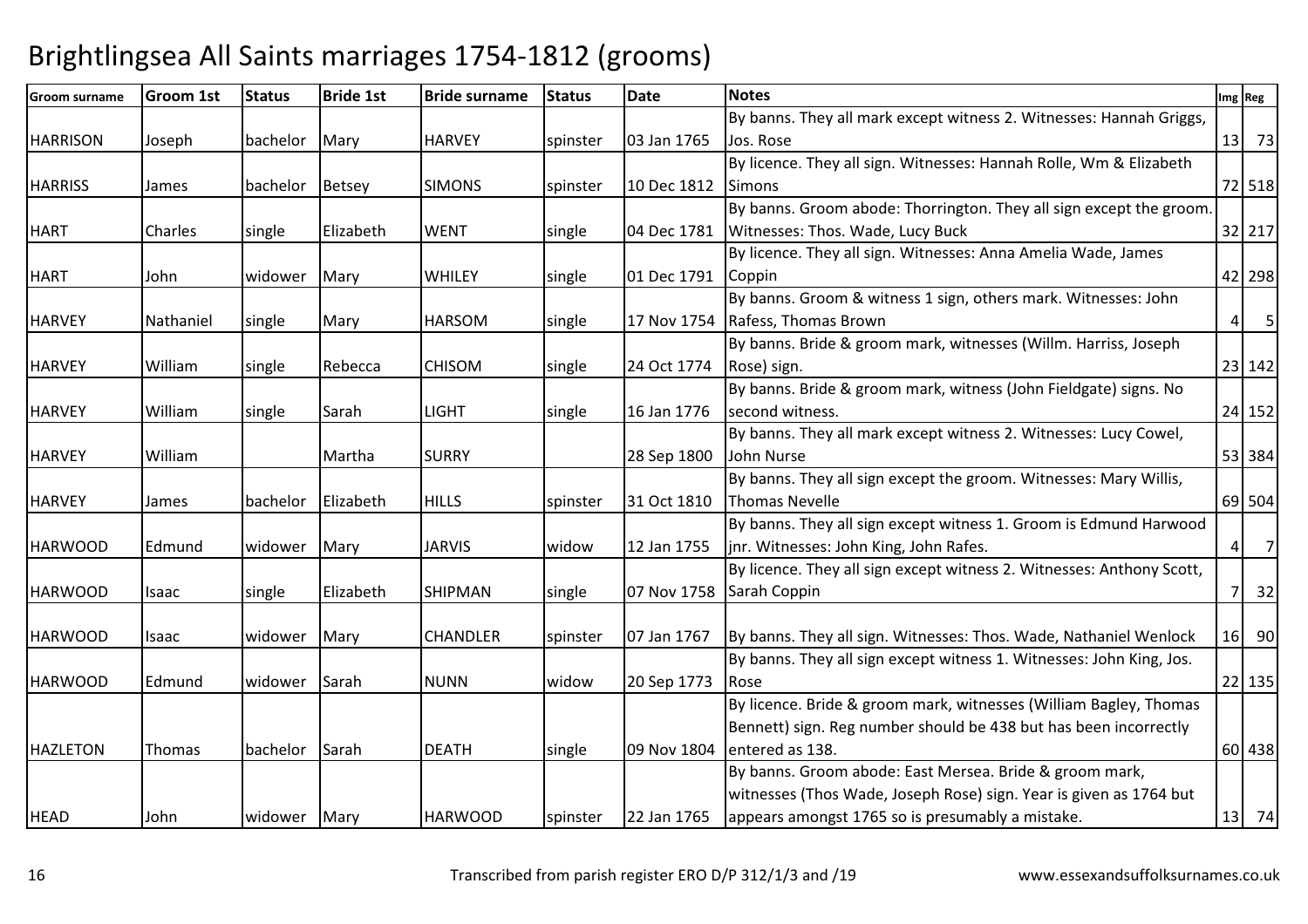| <b>Groom surname</b> | <b>Groom 1st</b> | <b>Status</b> | <b>Bride 1st</b> | <b>Bride surname</b> | <b>Status</b> | <b>Date</b> | <b>Notes</b>                                                        |                | Img Reg              |
|----------------------|------------------|---------------|------------------|----------------------|---------------|-------------|---------------------------------------------------------------------|----------------|----------------------|
|                      |                  |               |                  |                      |               |             | By banns. Groom abode: Thorrington. Bride & groom mark,             |                |                      |
|                      |                  |               |                  |                      |               |             | witnesses (Elizabeth Brooks, James Coppin) sign. Witness 2 is the   |                |                      |
| <b>HEARN</b>         | John             | single        | Elizabeth        | <b>MARKAM</b>        | single        | 02 Oct 1788 | clerk.                                                              |                | 39 272               |
|                      |                  |               |                  |                      |               |             | By banns. Groom & witness 1 sign, others mark. Witnesses: Henry     |                |                      |
| <b>HEFFER</b>        | Samuel           | widower       | Martha           | <b>STARLING</b>      | widow         | 02 Nov 1760 | Archer, John Hobart                                                 |                | 33<br>8 <sup>1</sup> |
|                      |                  |               |                  |                      |               |             | By banns. They all sign except the bride. Witnesses: John Gooddall, |                |                      |
| <b>HEFFER</b>        | John             | single        | Elizabeth        | <b>MEADOWS</b>       | spinster      | 07 Jun 1762 | George Heffer                                                       | 9 <sup>1</sup> | 40                   |
|                      |                  |               |                  |                      |               |             |                                                                     |                |                      |
| <b>HEFFER</b>        | John             | widower       | Ann              | <b>HEMSTEAD</b>      | widow         | 21 Feb 1788 | By banns. They all sign. Witnesses: Thomas Taylor, Elizabeth Brooks |                | 39 271               |
|                      |                  |               |                  |                      |               |             | By banns. They all mark except witness 1. Witnesses: Joseph Rose,   |                |                      |
| <b>HELLIN</b>        | Richard          | bachelor      | Mary             | <b>ASKEW</b>         | spinster      | 25 Oct 1770 | <b>Susan Hellin</b>                                                 |                | 18 109               |
|                      | Charles          |               |                  |                      |               |             |                                                                     |                |                      |
| <b>HEMLSEY</b>       | William          | single        | Hannah           | <b>DUNTHORNE</b>     | single        | 20 Sep 1794 | By banns. They all sign. Witnesses: Eliza & R? Dunthorne            |                | 46 328               |
|                      | Charles          |               |                  |                      |               |             | By licence. They all sign. Reg number incorrectly given as 450.     |                |                      |
| <b>HEMSLEY</b>       | William          | widower       | Lucy             | LAYSELL              | widow         | 06 Mar 1806 | witnesses: Martin Gage Vince, John Nurse                            |                | 62 450               |
|                      |                  |               |                  |                      |               |             | By banns. They all sign. Witnesses: Abraham & Susanna Lufkin, Sally |                |                      |
| <b>HENDERSON</b>     | Robert           | widower       | Anna             | <b>RUDLING</b>       | single        | 07 Jul 1807 | Leverick                                                            |                | 65 470               |
|                      |                  |               |                  |                      |               |             |                                                                     |                |                      |
| <b>HILL</b>          | George           | widower       | Lettice          | <b>WHITE</b>         | widow         | 21 Oct 1755 | By banns. They all mark. Witnesses: John Hobart, Sarah Coppen       | $\overline{4}$ | 12                   |
|                      |                  |               |                  |                      |               |             | By banns. They all sign except the bride. Witnesses: Wm. Sheepard,  |                |                      |
| <b>HILL</b>          | John             | single        | Mary             | <b>RICHARDSON</b>    | single        | 01 Apr 1757 | <b>Saley Dod</b>                                                    | $6 \mid$       | 21                   |
|                      |                  |               |                  |                      |               |             | By banns. Bride & groom mark, witnesses (Samuel Mead, James         |                |                      |
| <b>HILLS</b>         | Jonathan         | single        | Sarah            | <b>EDY</b>           | single        | 05 Feb 1781 | Coppin) sign. Witness 2 is the clerk.                               |                | 31 206               |
|                      |                  |               |                  |                      |               |             | By banns. Bride & groom mark, witnesses (Sarah Wiley, Wm            |                |                      |
| <b>HILLS</b>         | Samuel           | single        | Elizabeth        | <b>STEVENSON</b>     | single        | 17 Jul 1787 | Wordley) sign.                                                      |                | 38 261               |
|                      |                  |               |                  |                      |               |             |                                                                     |                |                      |
|                      |                  |               |                  |                      |               |             | By banns. They all mark except witness 2. Reg number should be 423  |                |                      |
| <b>HILLS</b>         | Peter            | single        | Thamar           | <b>COPSEY</b>        | single        | 02 Feb 1804 | but has been entered as 123. Witnesses: Samuel Agar, John Nurse     |                | 58 423               |
|                      |                  |               |                  |                      |               |             |                                                                     |                |                      |
|                      |                  |               |                  |                      |               |             | By banns. They all mark except witness 2. Witnesses: Robert Thorp,  |                |                      |
| <b>HILLS</b>         | William          | widower Susan |                  | <b>HOWARD</b>        | widow         | 16 Oct 1804 | John Nurse. Reg number should be 436 but entered wrongly as 136.    |                | 60 436               |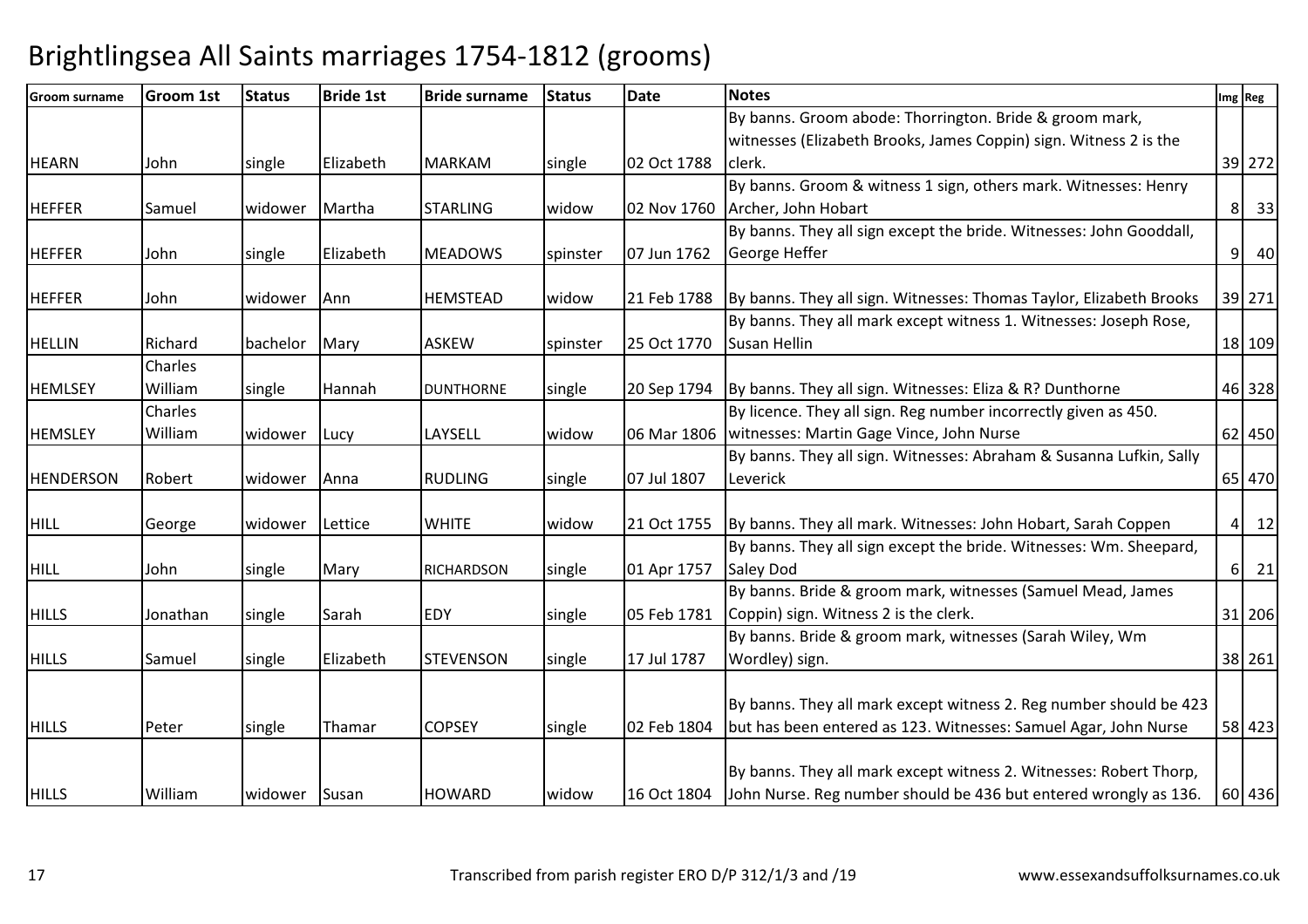| <b>Groom surname</b> | <b>Groom 1st</b> | <b>Status</b> | <b>Bride 1st</b> | <b>Bride surname</b> | <b>Status</b> | <b>Date</b> | <b>Notes</b>                                                                 | Img Reg |         |                                  |
|----------------------|------------------|---------------|------------------|----------------------|---------------|-------------|------------------------------------------------------------------------------|---------|---------|----------------------------------|
|                      |                  |               |                  |                      |               |             | By banns. Bride & groom mark, witnesses (Thos Wade, Nathl Barber)            |         |         |                                  |
| <b>HOBART</b>        | John             | widower       | Rachel           | <b>CAMPAIGN</b>      | widow         | 24 Mar 1761 | sign.                                                                        |         |         | $9 \overline{\smash{\big)}\ 36}$ |
|                      |                  |               |                  |                      |               |             | By banns. Bride & groom mark, witnesses (John Ellis, James Coppin)           |         |         |                                  |
| <b>HODGSON</b>       | Joseph           | single        | Mary             | <b>BOCKIN</b>        | single        | 22 Jan 1787 | sign. Witness 2 is the clerk.                                                |         |         | 37 253                           |
|                      |                  |               |                  |                      |               |             | By banns. They all mark except witness1, the clerk. Witnesses: James         |         |         |                                  |
| <b>HODGSON</b>       | Joseph           | single        | Rachel           | VERLANDER            | single        | 05 Oct 1788 | Coppin, Thomas Watson                                                        |         |         | 39 273                           |
| <b>HOLDEN</b>        | Isaac            | single        | Mary             | <b>KING</b>          | single        | 20 Aug 1797 | By banns. They all sign. Witnesses: Samuel Bockin, Robert Sainty             |         |         | 49 354                           |
| <b>HOLDEN</b>        | Thomas           | single        | Sarah            | <b>COPSEY</b>        | single        | 06 Jun 1806 | By banns. They all sign. Witnesses: John Holden, John Nurse                  |         |         | 63 453                           |
|                      |                  |               |                  |                      |               |             | By banns. They all sign except the bride. Witnesses: John Lappage,           |         |         |                                  |
| <b>HOLDEN</b>        | John             | single        | Jane             | <b>ROOT</b>          | single        | 22 Apr 1809 | Susanna Lufkin                                                               |         | 68 491  |                                  |
|                      |                  |               |                  |                      |               |             |                                                                              |         |         |                                  |
| <b>HOLDER</b>        | William          | single        | Sarah            | <b>THORNTON</b>      | single        |             | 29 Nov 1756   By banns. They all mark. Witnesses: John Hobart, John Holder   |         |         | $5 \mid 18$                      |
|                      |                  |               |                  |                      |               |             |                                                                              |         |         |                                  |
| <b>HOLDER</b>        | Thomas           | single        | Hannah           | <b>OLIVE</b>         | single        | 24 Feb 1760 | By banns. They all mark. Witnesses: John Hobart, Thomas Richmond             |         |         | 8 39                             |
|                      |                  |               |                  |                      |               |             | By licence. Groom abode: Little Bentley. Bride & groom mark,                 |         |         |                                  |
| <b>HOLDER</b>        | George           | single        | Mary             | PRIGG                | single        | 22 Jun 1763 | witnesses (Tho Kingsbury, Joseph Rose) sign.                                 |         |         | $11$ 51                          |
| <b>HOLDER</b>        | George           | widower       | Elizabeth        | <b>BUCKLE</b>        | single        | 03 Apr 1764 | By banns. They all mark. Witnesses: William & Thomas Holder                  |         | $12$ 61 |                                  |
|                      |                  |               |                  |                      |               |             | By banns. Bride & groom mark, witnesses (John Buckell, Joseph Rose)          |         |         |                                  |
| <b>HOLDER</b>        | Thomas           |               | Mary             | <b>PEGGS</b>         |               | 24 Jun 1776 | sign. Marital statuses not in register.                                      |         |         | 24 156                           |
|                      |                  |               |                  |                      |               |             | By banns. They all mark except witness 2. Witnesses: William &               |         |         |                                  |
| <b>HOPKINS</b>       | John             | widower       | Mary             | <b>ABBOTT</b>        | widow         | 18 Oct 1759 | <b>Elizabeth Rose</b>                                                        |         |         | 8 38                             |
|                      |                  |               |                  |                      |               |             | By banns. Bride & groom mark, witnesses (Mary Rudding, James                 |         |         |                                  |
| <b>HOUGHTON</b>      | Edward           | single        | Sarah            | <b>BEEL</b>          | single        | 11 Feb 1786 | Coppin) sign. Witness 2 is the clerk.                                        |         |         | 35 242                           |
|                      |                  |               |                  |                      |               |             | By banns. They all mark except witness 2 (the clerk). Witnesses: John        |         |         |                                  |
| <b>HOW</b>           | William          | single        | Mary             | <b>ALBON</b>         | single        | 05 Feb 1782 | Hart, James Coppin                                                           |         |         | 32 219                           |
|                      |                  |               |                  |                      |               |             |                                                                              |         |         |                                  |
|                      |                  |               |                  |                      |               |             | By banns. They all sign. Groom's surname Howard in register, but his         |         |         |                                  |
| <b>HOWARD</b>        | Leonard          | single        | Sarah            | <b>FENN</b>          | single        |             | 26 Dec 1786 signature might be Haward. Witnesses: Rosey Harris, Betsey Tabor |         |         | 36 251                           |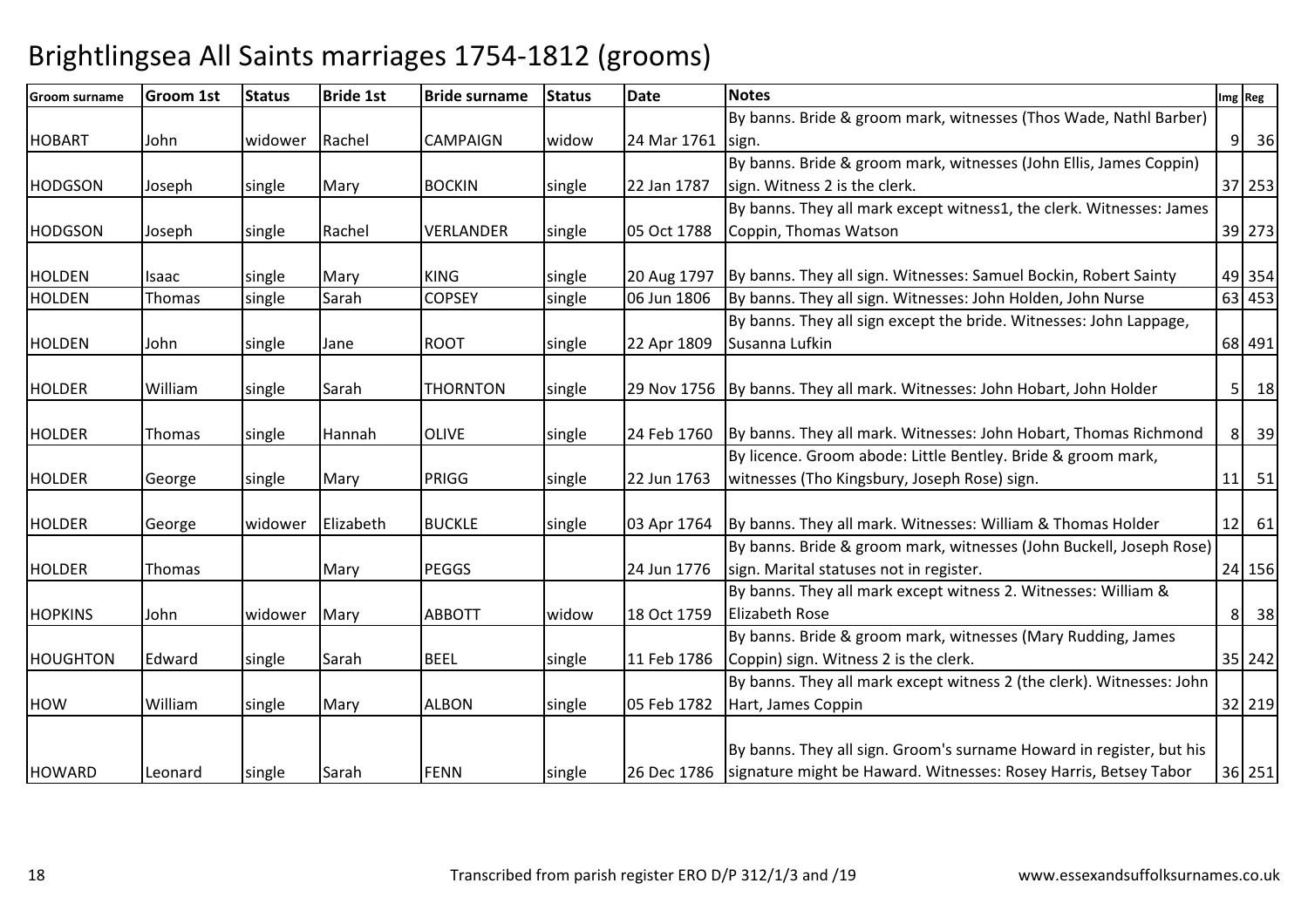| <b>Groom surname</b> | <b>Groom 1st</b> | <b>Status</b> | <b>Bride 1st</b> | <b>Bride surname</b> | <b>Status</b> | <b>Date</b> | <b>Notes</b>                                                                      |          | Img Reg |
|----------------------|------------------|---------------|------------------|----------------------|---------------|-------------|-----------------------------------------------------------------------------------|----------|---------|
|                      |                  |               |                  |                      |               |             |                                                                                   |          |         |
|                      |                  |               |                  |                      |               |             | By licence. Groom abode: Great Clacton. They all sign. Witnesses:                 |          |         |
| <b>HOWARD</b>        | John             | single        | Sarah            | <b>KINGSBURY</b>     | single        | 04 Apr 1791 | Mary Howard, Susaner Mayhew, Thomas Kingsbury                                     |          | 42 293  |
|                      |                  |               |                  |                      |               |             | By banns. Bride & groom mark, witnesses (John Miller, John Young)                 |          |         |
| <b>HOWS</b>          | William          | single        | Mary             | <b>DORRINGTON</b>    | single        | 11 May 1773 | sign.                                                                             |          | 21 131  |
|                      |                  |               |                  |                      |               |             | By banns. They all sign except the bride. Witnesses: Mary Whitfield,              |          |         |
| <b>HUDSON</b>        | John             | widower       | Sarah            | <b>COPSEY</b>        | spinster      | 17 Aug 1768 | Joseph Rose                                                                       |          | 17 101  |
|                      |                  |               |                  |                      |               |             | By banns. Groom abode: Great Bentley. They all mark. Witnesses:                   |          |         |
| <b>HYAM</b>          | John             | single        | Margaret         | <b>DUNTHORN</b>      | single        | 09 Oct 1757 | John Drake, Mary Coppin                                                           | $6 \mid$ | 22      |
|                      |                  |               |                  |                      |               |             | By banns. Bride & groom mark, witnesses (Christopher Dunnings,                    |          |         |
| <b>IVES</b>          | James            |               | Mary             | <b>KING</b>          |               | 20 Sep 1778 | Ann Hart) sign. Marital statuses not in register.                                 |          | 27 179  |
|                      |                  |               |                  |                      |               |             |                                                                                   |          |         |
|                      |                  |               |                  |                      |               |             | By banns. Bride is a minor. Bride & groom mark, witnesses (Jno.                   |          |         |
| <b>IVES</b>          | James            |               | Rachel           | <b>WOODGATE</b>      |               | 25 Apr 1779 | Kingsbury, William Rudling) sign. Marital statuses not in register.               |          | 28 186  |
|                      |                  |               |                  |                      |               |             | By banns. Bride & groom mark, witnesses (Elizabeth Mills, John                    |          |         |
| <b>IVES</b>          | John             | single        | Elizabeth        | <b>RICHMOND</b>      |               | 01 Aug 1805 | Nurse) sign. Bride's marital status not in register.                              |          | 61 450  |
|                      |                  |               |                  |                      |               |             | By banns. Bride & groom mark, witnesses (John Nurse, Wm Randle)                   |          |         |
| <b>JACOB</b>         | Samuel           | single        | Mary             | <b>ROBINSON</b>      | single        | 20 Jun 1805 | sign.                                                                             |          | 61 446  |
| <b>JACOBS</b>        | Thomas           | widower       | Ann              | <b>BISHOP</b>        | widow         | 05 Apr 1779 | By licence. They all sign. Witnesses: Ann Jacob, Jas. Sanders                     |          | 28 185  |
|                      |                  |               |                  |                      |               |             | By banns. Groom & witness 1 sign, others mark. Witnesses: John                    |          |         |
| <b>JAMES</b>         | William          | single        | Susan            | <b>GREEN</b>         | single        |             | 09 Mar 1806 Nurse, Elizabeth Hills                                                |          | 63 451  |
|                      | Thomas           |               |                  |                      |               |             | By licence. They all sign. Marital statuses not in register. Witnesses:           |          |         |
| <b>JEFFERIES</b>     | <b>Buck</b>      |               | Elizabeth        | LAPPAGE              |               | 24 Jun 1794 | Susan Bayley, Chas. Adams                                                         |          | 46 326  |
|                      |                  |               |                  |                      |               |             |                                                                                   |          |         |
| <b>JEFFERY</b>       | Thomas           | single        | Sarah            | <b>BUCK</b>          | single        | 07 Sep 1772 | By banns. They all sign. Witnesses: John Bayley, Jemima Whitcake                  |          | 21 127  |
|                      |                  |               |                  |                      |               |             | By licence. Bride abode: St. Mary's, Colchester. Bride & groom mark,              |          |         |
| <b>JENNINGS</b>      | John             | single        | Mary             | <b>HILLS</b>         |               | 01 Aug 1807 | witnesses (Robert West, John Hills) sign.                                         |          | 65 473  |
|                      |                  |               |                  |                      |               |             | By banns. They all sign. Marital statuses not in register. Witnesses: W           |          |         |
| <b>JESSEMAN</b>      | Alexander        |               | Tamar            | <b>MARTIN</b>        |               | 19 Jul 1805 | & M Sawyer.                                                                       |          | 61 449  |
|                      |                  |               |                  |                      |               |             |                                                                                   |          |         |
| <b>JESSUP</b>        | Thomas           | bachelor      | Eleanor          | <b>WORDLEY</b>       | widow         |             | 06 Aug 1812   By licence. They all sign. Witnesses: Mary Coppin, Vivian Davenport |          | 71 517  |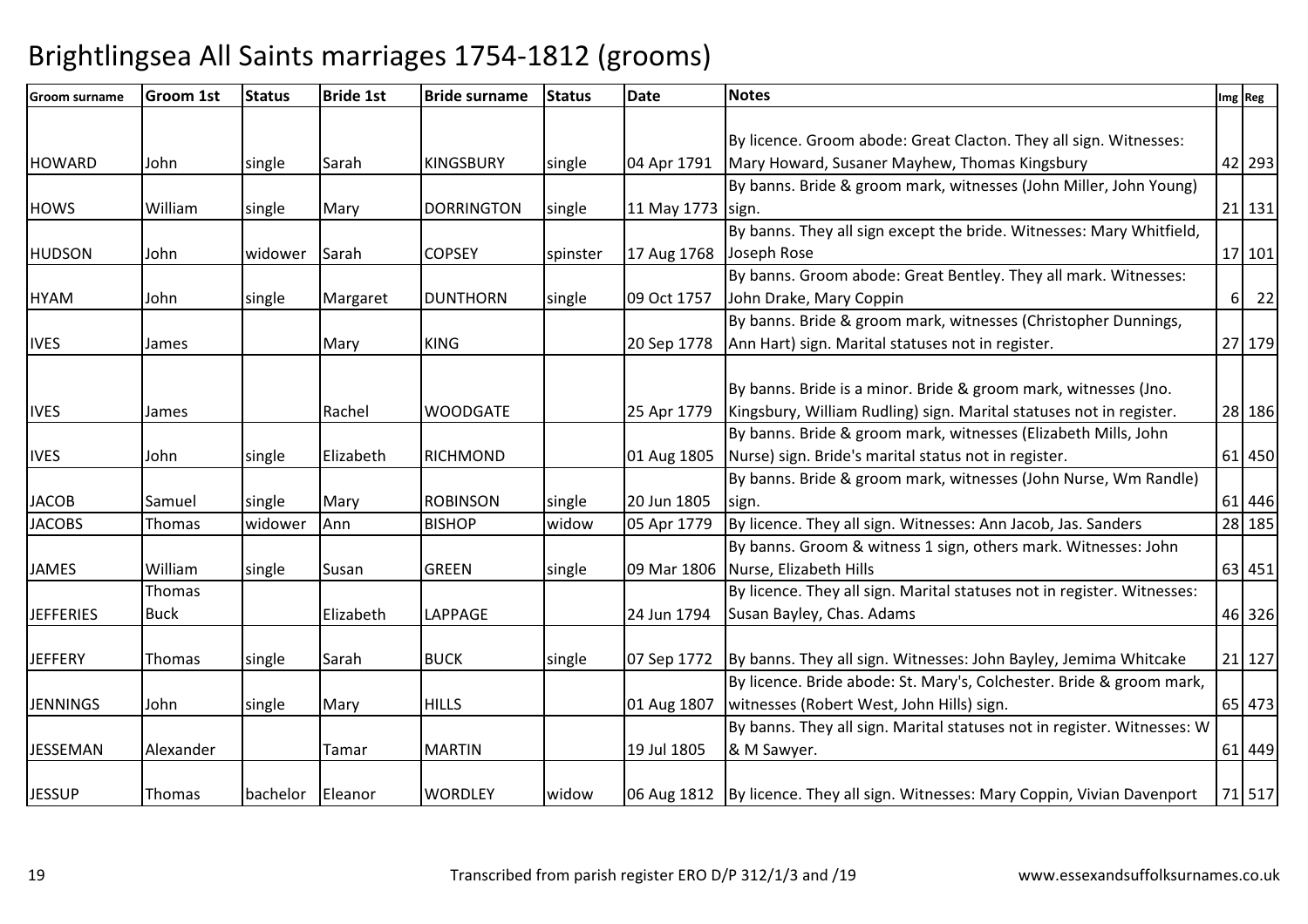| <b>Groom surname</b> | <b>Groom 1st</b> | <b>Status</b>  | <b>Bride 1st</b> | <b>Bride surname</b> | <b>Status</b> | <b>Date</b> | <b>Notes</b>                                                                    |    | Img Reg |
|----------------------|------------------|----------------|------------------|----------------------|---------------|-------------|---------------------------------------------------------------------------------|----|---------|
|                      |                  |                |                  |                      |               |             | By banns. Bride & groom mark, witnesses (Nathaniel Wenlock,                     |    |         |
| <b>JESUP</b>         | Henry            | bachelor       | Mary             | <b>MARTIN</b>        | spinster      | 13 Jan 1766 | Joseph Rose) sign.                                                              |    | 15 83   |
|                      |                  |                |                  |                      |               |             |                                                                                 |    |         |
| <b>JOLLY</b>         | John             | bachelor       | Mary             | <b>YOUNGS</b>        | spinster      | 25 Aug 1772 | By licence. They all sign. Witnesses: Cresey Youngs, Joseph Rose                |    | 21 126  |
|                      |                  |                |                  |                      |               |             | By licence. Bride abode: North Yarmouth. Bride & groom mark,                    |    |         |
| <b>JONES</b>         | <b>Morris</b>    | single         | Lydia            | <b>PORTWRIGHT</b>    | single        | 05 Sep 1787 | witnesses (Willm. Ringe, Thomas Gledhill) sign.                                 |    | 38 263  |
|                      |                  |                |                  |                      |               |             | By licence. Groom abode: St. Margaret's, Westminster. They all sign.            |    |         |
| <b>JORDAN</b>        | David            | single         | Elizabeth        | <b>MILLER</b>        | spinster      | 15 Aug 1764 | Witnesses: Thos. Turner, Edmd. Hale                                             |    | $12$ 63 |
|                      |                  |                |                  |                      |               |             | By banns. Bride & groom mark, witnesses (Deborah Bawtree, James                 |    |         |
| <b>KEMP</b>          | Daniel           | bachelor       | Maria            | <b>SHEPHERD</b>      | spinster      | 24 Dec 1810 | Letch) sign.                                                                    |    | 70 507  |
| <b>KEMPTON</b>       | Edward           | bachelor       | Jane             | <b>TODD</b>          | spinster      | 13 Aug 1765 | By licence. They all sign. Witnesses: John & Ann Kirby                          | 14 | 78      |
|                      |                  |                |                  |                      |               |             | By banns. They all sign except the bride. Witnesses: John Lappage,              |    |         |
| <b>KENDALL</b>       | Robert           | single         | Sarah            | <b>BURRIDGE</b>      | single        | 01 Nov 1781 | James Coppin (clerk)                                                            |    | 32 214  |
|                      |                  |                |                  |                      |               |             | By licence. They all sign except the bride. Witnesses: John Bacon,              |    |         |
| <b>KENINGALE</b>     | John             | single         | Anne             | <b>BROWNE</b>        | widow         | 11 Jun 1775 | Joseph Rose                                                                     |    | 23 146  |
|                      |                  |                |                  |                      |               |             | By banns. Bride & groom mark, witnesses (Ephraim Woods, John                    |    |         |
| <b>KERRIDGE</b>      | George           | single         | Mary             | <b>SMITH</b>         | single        | 30 Nov 1790 | Dunnings) sign.                                                                 |    | 41 289  |
|                      |                  |                |                  |                      |               |             |                                                                                 |    |         |
| <b>KING</b>          | John             | single         | Mary             | <b>DOWNS</b>         | single        |             | 20 Dec 1763   By banns. They all mark. Witnesses: Thos. Wolstone, James Walford |    | 11 57   |
|                      |                  |                |                  |                      |               |             | By banns. They all sign. The bride appears to be the witness who                |    |         |
|                      |                  |                |                  |                      |               |             | usually spells her first name "Susaner." Witnesses: Elizabeth Whiley,           |    |         |
| <b>KING</b>          | John             | single         | Susan            | <b>MAYHEW</b>        | single        | 28 Jun 1792 | Mary King                                                                       |    | 43 304  |
|                      |                  |                |                  |                      |               |             | By banns. Groom & witness 2 sign, others mark. Witnesses: Sarah                 |    |         |
|                      |                  |                |                  |                      |               |             | Smith, John Nurse. Reg number should be 437 but has been                        |    |         |
| <b>KING</b>          | Durrant          | bachelor       | Ann              | <b>TAYLOR</b>        | single        | 21 Oct 1804 | incorrectly entered as 137.                                                     |    | 60 437  |
|                      |                  |                |                  |                      |               |             | By banns. They all sign except the groom. Witnesses: Adam Polley,               |    |         |
| <b>KING</b>          | William          | single         | Elizabeth        | <b>CHALLINGS</b>     | single        | 14 Nov 1808 | Ann Wenlock                                                                     |    | 67 488  |
|                      |                  |                |                  |                      |               |             |                                                                                 |    |         |
| <b>KINGSBURY</b>     | John             | bachelor       | Sally            | <b>TABOR</b>         | spinster      |             | 27 Nov 1766 By licence. They all sign. Witnesses: Robt. Kingsbury, Joseph Rose  | 15 | 88      |
|                      |                  |                |                  |                      |               |             | By banns. They all sign except the bride. Witnesses: Sarah Tabor,               |    |         |
| <b>KINGSBURY</b>     | Samuel           | bachelor Sarah |                  | <b>SMITH</b>         | widow         |             | 16 Dec 1801 Stephen Candler                                                     |    | 55 396  |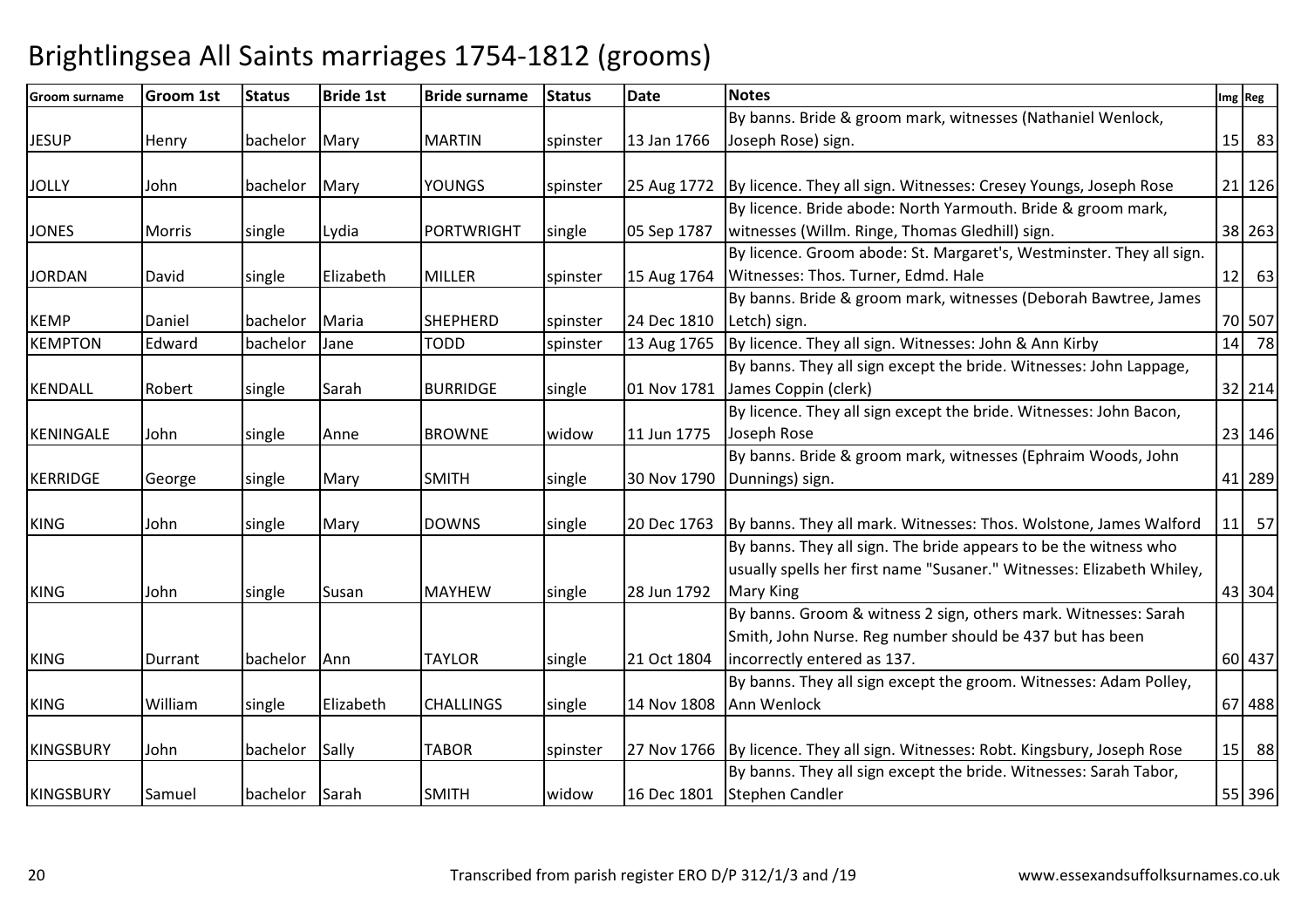| <b>Groom surname</b> | <b>Groom 1st</b> | <b>Status</b> | <b>Bride 1st</b> | <b>Bride surname</b> | <b>Status</b> | <b>Date</b> | <b>Notes</b>                                                                                                                       |          | Img Reg |
|----------------------|------------------|---------------|------------------|----------------------|---------------|-------------|------------------------------------------------------------------------------------------------------------------------------------|----------|---------|
|                      |                  |               |                  |                      |               |             | By banns. They all mark except witness 2. Witnesses: John Hobart,                                                                  |          |         |
| <b>KIRK</b>          | John             | single        | Hannah           | <b>HARSOM</b>        | single        | 23 Oct 1757 | Thomas Topley                                                                                                                      | $6\vert$ | 23      |
| <b>KNIGHT</b>        | Robert           | bachelor      | Janes            | <b>FOSTER</b>        | spinster      | 19 Nov 1765 | By licence. They all sign. Witnesses: Tamar? Waters, Jos Rose                                                                      |          | $14$ 81 |
| <b>KNIGHT</b>        | Robert           | widower       | Elizabeth        | <b>BARBER</b>        | widow         |             | 14 Nov 1793 By licence. They all sign. Witness: Jos. Stammers. No 2nd witness.                                                     |          | 45 320  |
|                      |                  |               |                  |                      |               |             | By banns. Groom abode: St. Botolph's, Colchester. Bride & groom                                                                    |          |         |
|                      |                  |               |                  |                      |               |             | mark, witnesses (John Jolly, James Coppin) sign. Witness 2 is the                                                                  |          |         |
| <b>KNOPP</b>         | John             | single        | Mary             | <b>HARVEY</b>        | single        | 21 Jun 1787 | clerk.                                                                                                                             |          | 38 260  |
|                      |                  |               |                  |                      |               |             | By banns. Bride & groom mark, witnesses (Robert Godfrey, Thomas                                                                    |          |         |
| <b>LADAMS</b>        | Benjamin         | single        | Martha           | <b>LISTER</b>        | widow         | 06 Jun 1811 | Nevell) sign.                                                                                                                      |          | 70 512  |
|                      |                  |               |                  |                      |               |             | By licence. Groom abode: Frating. They all sign. Witnesses: Betsy &                                                                |          |         |
| LAKE                 | Thomas           | single        | Martha Ann       | <b>SIMONS</b>        | single        | 26 Nov 1801 | John Simons, M. Lake                                                                                                               |          | 55 395  |
|                      |                  |               |                  |                      |               |             | By banns. Bride & groom mark, witnesses (John Noble, Mary King)                                                                    |          |         |
| LAMBATH              | John             | single        | Mary             | <b>MEAD</b>          | single        | 03 Sep 1793 | sign.                                                                                                                              |          | 45 318  |
| <b>LAPPAGE</b>       | John             |               | Sarah            | <b>PARSONS</b>       |               | 27 Oct 1777 | By banns. Bride & witness 1 sign, others mark. Marital statuses not in<br>register. Witnesses: George? Youngs, Elizabeth Parsons   |          | 26 170  |
|                      |                  |               |                  |                      |               |             | By licence. They all sign except the bride. Witnesses: Tho. Jefferies,                                                             |          |         |
| <b>LAPPAGE</b>       | John             | widower       | Martha           | <b>GILES</b>         | single        | 19 Jun 1794 | Sarah Jeffrys                                                                                                                      |          | 46 325  |
| <b>LAPPAGE</b>       | John             | bachelor      | Elizabeth        | <b>TAYLOR</b>        | widow         | 04 Oct 1808 | By licence. Groom abode: Rochford, Essex. They all sign. Witnesses:<br>Jas. Harriss, John Lappage, Betsy Simons, Rebecca Alexander |          | 67 484  |
|                      |                  |               |                  |                      |               |             | By licence. They all sign except the groom. Witnesses: John King,                                                                  |          |         |
| LAYSEL               | James            | single        | Sarah            | <b>KNIGHTS</b>       | single        | 04 Jan 1791 | Susaner Mayhew, Mary Lappage                                                                                                       |          | 41 291  |
|                      |                  |               |                  |                      |               |             | By banns. They all sign except the groom. Witnesses: Thos.                                                                         |          |         |
| LAYSELL              | James            | widower       | Lucy             | <b>BARKER</b>        | single        | 12 Jun 1797 | Farrington, Susaner King                                                                                                           |          | 49 351  |
|                      |                  |               |                  |                      |               |             | By banns. Groom abode: Little Horkesley. They all mark except                                                                      |          |         |
| <b>LEE</b>           | Thomas           | bachelor      | Susan            | <b>WAKLING</b>       | single        | 01 Oct 1808 | witness 2. Witnesses: William Nurse, Thomas Nevell                                                                                 |          | 67 483  |
|                      |                  |               |                  |                      |               |             | By banns. They all mark except witness 1. Witnesses: John Sheepard,                                                                |          |         |
| <b>LETCH</b>         | James            | single        | Jemima           | <b>PEGGS</b>         | single        | 20 Nov 1792 | <b>Mary Bawtree</b>                                                                                                                |          | 44 309  |
| <b>LETCH</b>         | James            | widower       | Sarah            | <b>BAWTREE</b>       | single        | 04 Jul 1805 | By banns. They all sign except the groom. Witnesses: Eliz Woodward,<br>John Bacon                                                  |          | 61 447  |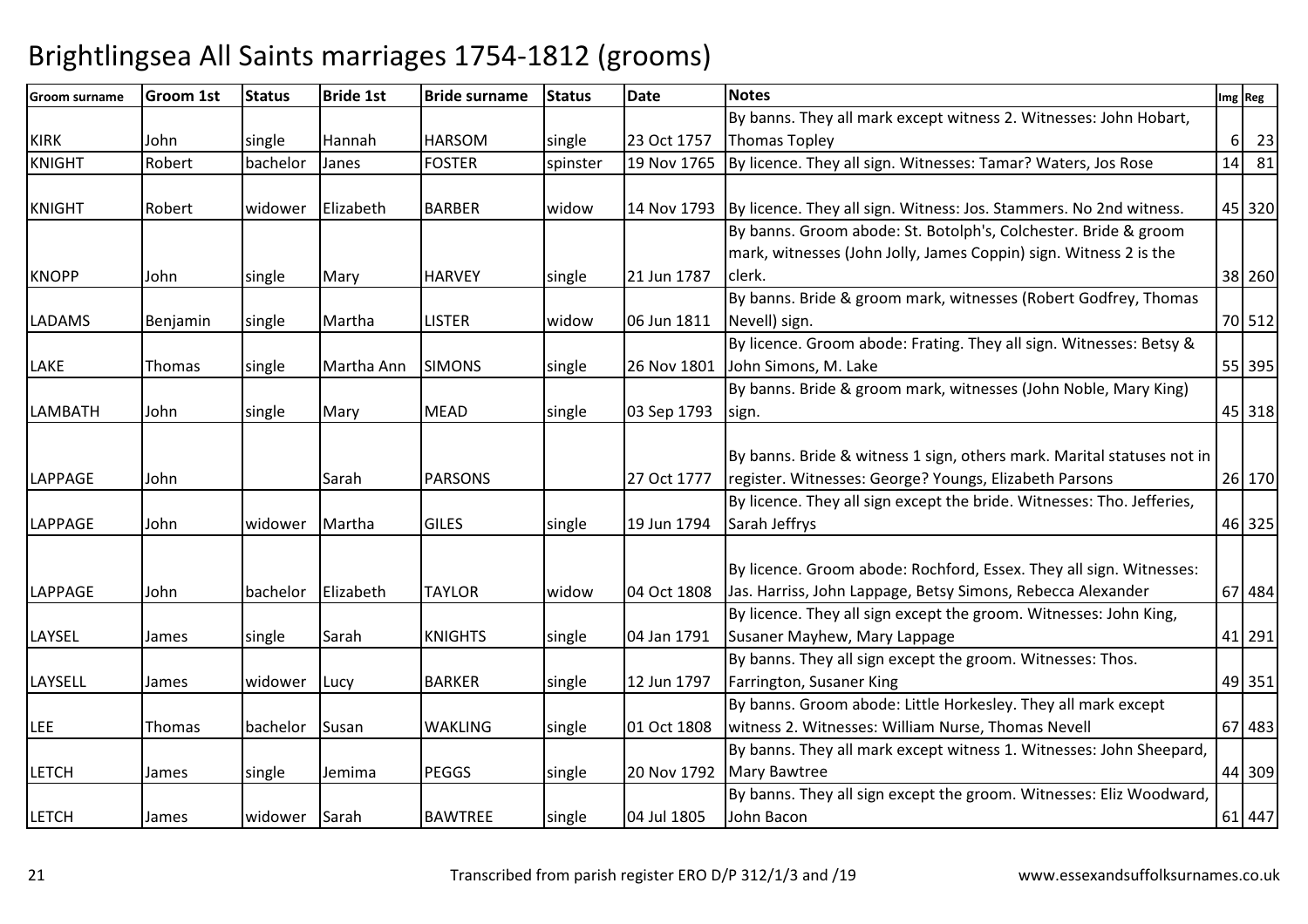| <b>Groom surname</b> | <b>Groom 1st</b> | <b>Status</b> | <b>Bride 1st</b> | <b>Bride surname</b> | <b>Status</b> | <b>Date</b> | <b>Notes</b>                                                           |    | Img Reg                          |
|----------------------|------------------|---------------|------------------|----------------------|---------------|-------------|------------------------------------------------------------------------|----|----------------------------------|
|                      |                  |               |                  |                      |               |             | By banns. They all sign except witness 1. Witnesses: Esther Wenlock,   |    |                                  |
| <b>LEVERETT</b>      | Edward           | widower       | Sally            | <b>RUDLING</b>       | single        | 11 Mar 1805 | John Nurse                                                             |    | 61 444                           |
|                      |                  |               |                  |                      |               |             | By banns. They alll sign except the bride. Witnesses: Thomas Taylor,   |    |                                  |
| <b>LEVERICK</b>      | William          | single        | Charlotte        | LAYSELL              | single        | 20 Nov 1787 | James Coppin (clerk).                                                  |    | 39 269                           |
|                      |                  |               |                  |                      |               |             | By banns. Groom & witness 2 sign, others mark. Witnesses: James        |    |                                  |
| <b>LEVERICK</b>      | William          | single        | Mary             | <b>JESSOP</b>        | single        | 01 Nov 1795 | Laysel, James Coppin                                                   |    | 48 340                           |
|                      |                  |               |                  |                      |               |             |                                                                        |    |                                  |
| <b>LEWES</b>         | Henry            | single        | Elizabeth        | <b>COPSEY</b>        | single        | 09 Aug 1807 | By banns. They all mark. Witnesses: Thomas Hills, Joseph Brooks        |    | 65 474                           |
|                      |                  |               |                  |                      |               |             | By banns. Bride & groom mark, witnesses (Joseph May, John Rafess)      |    |                                  |
| LEWIS                | Jacob            | widower       | Jane             | <b>BURRIDGE</b>      | single        | 30 Jun 1754 | sign.                                                                  |    | 3 <sup>1</sup><br>$\overline{1}$ |
|                      |                  |               |                  |                      |               |             | By banns. Bride & groom mark, witnesses (Joseph & Sarah Ellistone)     |    |                                  |
| LEWIS                | John             | single        | Elizabeth        | <b>ELLISTONE</b>     | single        | 08 Apr 1755 | sign.                                                                  |    | 10<br> 4                         |
|                      |                  |               |                  |                      |               |             | By licence. They all sign except witness 2. Witnesses: Joseph Cresey,  |    |                                  |
| LEWIS                | Anthony          | single        | Mary             | <b>BARRETT</b>       | widow         | 30 Mar 1758 | John Hobart                                                            |    | 27<br>$6 \mid$                   |
|                      |                  |               |                  |                      |               |             | By banns. They all mark except witness 2. Witnesses: John King,        |    |                                  |
| LEWIS                | Peter            | single        | Jud.             | <b>WILLIAMS</b>      | spinster      | 27 Aug 1764 | Joseph Rose                                                            |    | $12$ 64                          |
|                      |                  |               |                  |                      |               |             | By banns. They all mark except witness 2. Witnesses: Saml.             |    |                                  |
| LEWIS                | Thomas           | widower       | Elizabeth        | <b>WHITE</b>         | widow         |             | 12 May 1765   Dunnington, Jos. Rose                                    | 14 | 76                               |
|                      |                  |               |                  |                      |               |             | By banns. They all sign except the bride. Witnesses: Henry Archer,     |    |                                  |
| <b>LIST</b>          | John             | bachelor      | Ann              | <b>FISHER</b>        | spinster      | 20 Oct 1765 | Joseph Rose                                                            |    | 14 79                            |
|                      |                  |               |                  |                      |               |             | By banns. They all mark except witness 2. Witnesses: John Orman,       |    |                                  |
| <b>LISTER</b>        | Barnard          | bachelor      | Martha           | <b>OSBORN</b>        | single        | 08 Sep 1805 | John Nurse                                                             |    | 62 451                           |
|                      |                  |               |                  |                      |               |             |                                                                        |    |                                  |
| <b>LITTLEWOOD</b>    | Nathaniel        | bachelor      | Mary             | <b>SIMONS</b>        | spinster      | 28 Oct 1810 | By licence. They all sign. Witnesses: Robt. Lufkin, Thomas Nevelle     |    | 69 503                           |
|                      |                  |               |                  |                      |               |             | By licence. Bride abode: Wivenhoe. They all sign except the bride.     |    |                                  |
| <b>LITTLEWOOD</b>    | Nathaniel        | widower       | Sarah            | <b>CROSS</b>         | spinster      | 29 Dec 1812 | Witnesses: John Woods, Thomas Nevell                                   | 72 |                                  |
|                      |                  |               |                  |                      |               |             | By banns. They all sign except witness 2 (William Frances). Witnesses  |    |                                  |
| <b>LUFKIN</b>        | Abraham          | single        | Martha           | <b>TAYLOR</b>        | single        | 22 Jan 1805 | 1 & 3: Susann Lufkin, Thos. Jefferies.                                 |    | 60 440                           |
|                      |                  |               |                  |                      |               |             | By licence. They all sign except the bride. Witnesses: Susanna Lufkin, |    |                                  |
| <b>LUFKIN</b>        | Robert           | widower       | Susan            | MASKELL              | spinster      | 05 Jun 1810 | Abm. Lufkin senior.                                                    |    | 69 499                           |
|                      |                  |               |                  |                      |               |             | By licence. Bride abode: Wivenhoe. Groom & witness 2 sign, others      |    |                                  |
| <b>MALLETT</b>       | Nathaniel        | widower       | Isabella         | <b>CADMAN</b>        | widow         | 14 Sep 1800 | mark. Witnesses: Lucy Cowel, John Nurse                                |    | 53 383                           |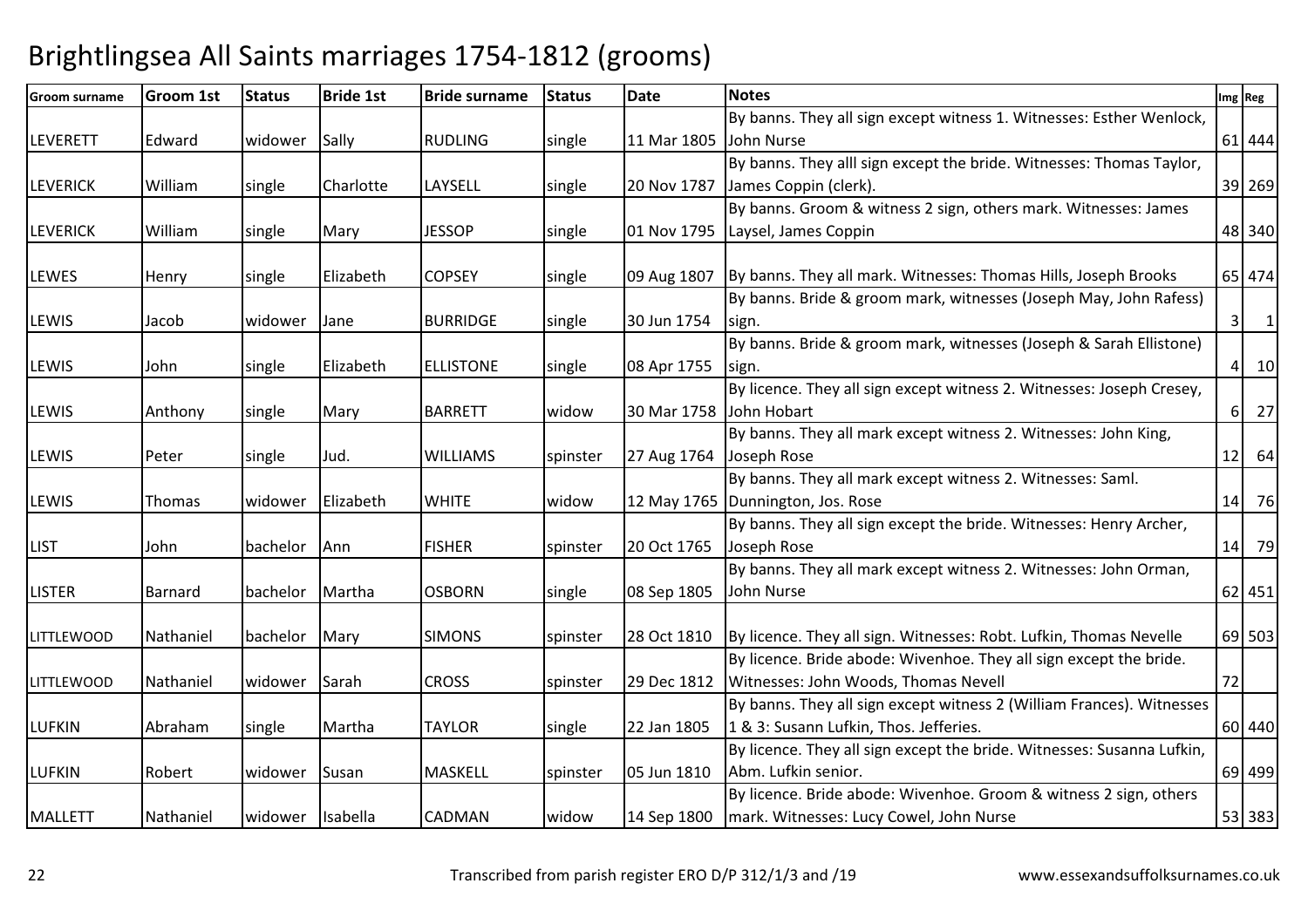| <b>Groom surname</b> | <b>Groom 1st</b> | <b>Status</b> | <b>Bride 1st</b> | <b>Bride surname</b> | <b>Status</b> | <b>Date</b>       | <b>Notes</b>                                                            |                | Img Reg |
|----------------------|------------------|---------------|------------------|----------------------|---------------|-------------------|-------------------------------------------------------------------------|----------------|---------|
|                      |                  |               |                  |                      |               |                   | By banns. They all mark except witness 2. Witnesses: Susan Tabor,       |                |         |
| <b>MANN</b>          | Henry            | single        | Sarah            | <b>GUDDEL</b>        | single        | 13 Nov 1775       | Joseph Rose                                                             |                | 24 150  |
| <b>MAPLES</b>        | Thomas           | single        | Hannah           | <b>HARBIN</b>        | single        | 08 Feb 1756       | By banns. They all mark. Witnesses: John Hobart, John Neal              | 5 <sup>1</sup> | 15      |
|                      |                  |               |                  |                      |               |                   | By banns. They all mark except witness 2. Marital statuses not in       |                |         |
| <b>MARTIN</b>        | Samuel           |               | Elizabeth        | <b>ORRIS</b>         |               | 05 Oct 1771       | register. Witnesses: Robert Orris, Sarah Winter                         |                | 19 115  |
|                      |                  |               |                  |                      |               |                   | By banns. Bride & groom mark, witnesses (Susan Martin, Jos. Rose)       |                |         |
| <b>MARTIN</b>        | Samuel           |               | Thamer           | <b>SIMONS</b>        |               | 04 Aug 1777       | sign. Marital statuses not in register.                                 |                | 26 166  |
|                      |                  |               |                  |                      |               |                   | By banns. Groom & witness 2 (the clerk) sign, others mark.              |                |         |
| <b>MARTIN</b>        | John             | widower       | Mary             | <b>FOSTER</b>        | widow         | 12 Aug 1785       | Witnesses: James Martin, James Coppin                                   |                | 34 235  |
|                      |                  |               |                  |                      |               |                   | By banns. Groom & witness 2 (the clerk) sign, others mark.              |                |         |
| <b>MARTIN</b>        | John             | widower       | Hannah           | <b>THOMPSON</b>      | widow         | 22 Feb 1789       | Witnesses: Thomas Watson, James Coppin                                  |                | 40 278  |
|                      |                  |               |                  |                      |               |                   | By banns. Bride & groom mark, witnesses (Samuel Baker, James            |                |         |
| <b>MARTIN</b>        | James            | single        | Hannah           | <b>WORDLEY</b>       | single        | 25 Jan 1792       | Coppin) sign.                                                           |                | 43 300  |
|                      | John             |               |                  |                      |               |                   | By banns. They all sign except the bride. Marital statuses not in       |                |         |
| <b>MARTIN</b>        | Gibbs            |               | Sarah            | <b>WESTTON</b>       |               | 08 Oct 1793       | register. Witnesses: Elizabeth Watson, William Cipsey                   |                | 45 319  |
|                      |                  |               |                  |                      |               |                   | By banns. Bride & groom mark, witnesses (Lucy Mayhew, John              |                |         |
| <b>MARTIN</b>        | Edward           | single        | Susan            | <b>THOMPSON</b>      | single        | 18 Jan 1798       | Nurse) sign.                                                            |                | 50 358  |
|                      |                  |               |                  |                      |               |                   | By banns. They all sign except the bride. Witnesses: Samuel Woolvit,    |                |         |
| <b>MARTIN</b>        | Abraham          | bachelor      | Ann              | <b>FIELDGATE</b>     | single        | 13 Jul 1801       | Tamar Martin                                                            |                | 54 394  |
|                      |                  |               |                  |                      |               |                   | By licence. Groom abode: Frating. Bride & groom mark, witnesses         |                |         |
|                      |                  |               |                  |                      |               |                   | (Robert Grimsey, John Nurse) sign. Reg numebr should be 428 but         |                |         |
| <b>MASKAL</b>        | Abraham          | widower       | Mary             | <b>TAYLOR</b>        | single        | 26 Apr 1804       | wrongly entered as 128.                                                 |                | 59 428  |
|                      |                  |               |                  |                      |               |                   | By banns. Groom abode: St. Osyth. Groom & witness 2 sign, others        |                |         |
| <b>MASKELL</b>       | William          | single        | Jane             | <b>BUNN</b>          | single        | 15 Nov 1772       | mark. Witnesses: Joseph Harrison, Susannah Bun                          |                | 21 129  |
|                      |                  |               |                  |                      |               |                   | By banns. Groom & witness 2 sign, others mark. Witnesses: William       |                |         |
| <b>MASKELL</b>       | William          | single        | Charlotte        | <b>SMITH</b>         | single        | 23 Oct 1800       | Midson, John Nurse                                                      |                | 53 385  |
|                      |                  |               |                  |                      |               |                   |                                                                         |                |         |
|                      |                  |               |                  |                      |               |                   | By banns. Bride & groom mark, witnesses (William Wade, James            |                |         |
| <b>MAY</b>           | William          |               | Lydia            | <b>WRIGHT</b>        |               | 29 Sep 1784       | Coppin) sign. Witness 2 is the clerk. Marital statuses not in register. | 1              |         |
|                      |                  |               |                  |                      |               |                   | By banns. Bride & groom mark, witnesses (Mary Gowing, John Nurse)       |                |         |
| <b>MAY</b>           | William          | widower       | Hannah           | <b>WARD</b>          | widow         | 20 May 1802 sign. |                                                                         |                | 55 397  |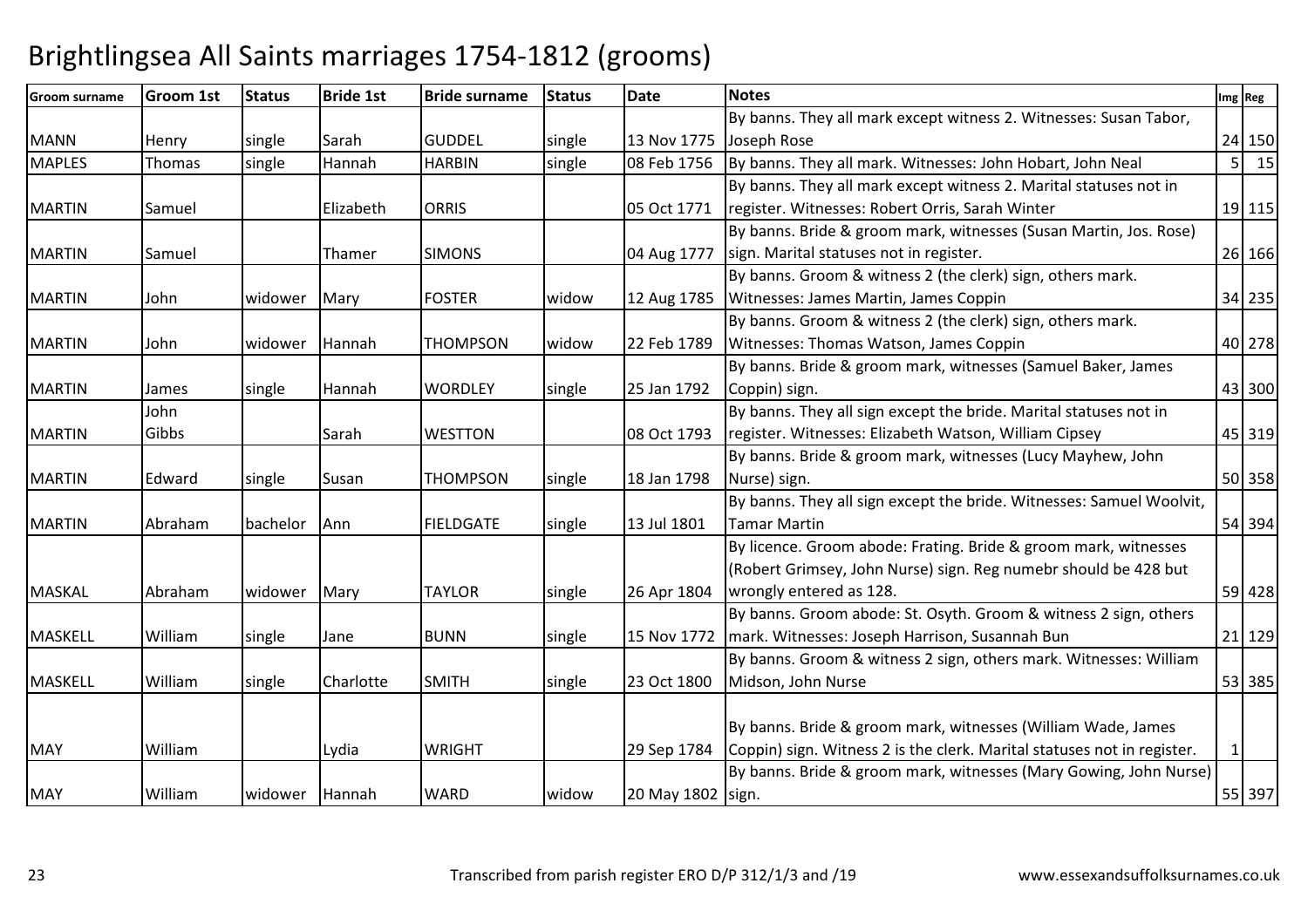| <b>Groom surname</b> | <b>Groom 1st</b> | <b>Status</b> | <b>Bride 1st</b> | <b>Bride surname</b> | <b>Status</b> | <b>Date</b>        | <b>Notes</b>                                                            |           | Img Reg |
|----------------------|------------------|---------------|------------------|----------------------|---------------|--------------------|-------------------------------------------------------------------------|-----------|---------|
|                      |                  |               |                  |                      |               |                    | By banns. Bride & groom mark, witnesses (John Burgis, John Pegrum)      |           |         |
| <b>MAYHEW</b>        | William          | single        | Elizabeth        | <b>WILEY</b>         | single        | 28 Nov 1762        | sign.                                                                   |           | $10$ 44 |
|                      |                  |               |                  |                      |               |                    |                                                                         |           |         |
|                      |                  |               |                  |                      |               |                    | By banns. Groom abode: Alresford. Bride & groom mark, witnesses         |           |         |
| <b>MAYS</b>          | Henry            | single        | Judith           | <b>TABOR</b>         | single        | 19 Oct 1779        | (John Tabor, William Rudling) sign. Witness 1 is John Tabor jnr.        |           | 29 193  |
|                      |                  |               |                  |                      |               |                    | By banns. Groom & witness 1 mark, others sign. Witnesses: Samuel        |           |         |
| <b>MEAD</b>          | Samuel           | single        | Sarah            | <b>HARVEY</b>        | single        | 21 Feb 1764        | Mead, Joseph Rose                                                       |           | $12$ 59 |
|                      |                  |               |                  |                      |               |                    | By licence. They all mark exept witness 1. Witnesses: Joseph Rose,      |           |         |
| <b>MEAD</b>          | Samuel           | widower       | Sarah            | <b>BURRIDGE</b>      | widow         | 23 Apr 1767        | <b>Samuel Mead</b>                                                      |           | 16 92   |
|                      |                  |               |                  |                      |               |                    | By banns. Bride & groom mark, witnesses (Mary Millis?, Jos. Rose)       |           |         |
| MEDCALF              | Gregory          | single        | Mary             | <b>HILL</b>          | widow         | 19 Nov 1774        | sign.                                                                   |           | 23 143  |
|                      |                  |               |                  |                      |               |                    |                                                                         |           |         |
| <b>MIDDLETON</b>     | Nathaniel        | single        | Mary             | <b>LAST</b>          | widow         | 13 Jun 1758        | By banns. They all mark. Witnesses: John Hobart, Edward Tudor           | <b>71</b> | 29      |
|                      |                  |               |                  |                      |               |                    | By banns. They all mark except witness 2 (Joseph Rose). Witness 1       |           |         |
| MIDDLETON            | John             | single        | Mary             | <b>GUNFIELD</b>      | single        | 14 Apr 1765        | (George Harvey) marks with an H.                                        |           | 14 75   |
|                      |                  |               |                  |                      |               |                    | By banns. They all mark. Marital statuses not in register. Witnesses:   |           |         |
| <b>MIDDLETON</b>     | John             |               | Mary             | <b>JESSOP</b>        |               |                    | 16 Mar 1778 Robert Howard, William Winterflood                          |           | 27 175  |
|                      |                  |               |                  |                      |               |                    | By banns. Groom & witness 2 sign, others mark. Witnesses: John          |           |         |
| <b>MIDDLETON</b>     | John             | widower       | Lucy             | <b>KING</b>          | single        |                    | 04 Mar 1803 Thompson, John Nurse                                        |           | 56 403  |
|                      |                  |               |                  |                      |               |                    | By banns. They all mark except witness 1. Witnesses: Thomas Nevell,     |           |         |
| <b>MIDLANE</b>       | Daniel           | single        | Elizabeth        | <b>DUNNINGS</b>      | single        | 30 Aug 1812        | <b>Christopher Dunnings</b>                                             |           | 71 519  |
|                      |                  |               |                  |                      |               |                    | By banns. Groom abode: Goldhanger. They all sign. Witnesses: John       |           |         |
| <b>MIHILL</b>        | William          | single        | Elizabeth        | <b>BURGIS</b>        | single        | 21 Jun 1787        | Burgis, Thos. Bukley.                                                   |           | 37 259  |
|                      |                  |               |                  |                      |               |                    | By licence. Groom abode: All Saints, Colchester. They all sign. Marital |           |         |
|                      |                  |               | Anna             |                      |               |                    | statuses not in register. Witnesses: Maurice Mason, Broome? Baines      |           |         |
| <b>MILES</b>         | Thomas           |               | Amelia           | <b>WADE</b>          |               | 19 Feb 1799        | Hurlock                                                                 |           | 51 364  |
|                      |                  |               |                  |                      |               |                    | By licence. Groom & witness 1 sign, others mark. Witnesses: Jos.        |           |         |
| <b>MILLER</b>        | John             | widower       | Sarah            | <b>HOBART</b>        | single        | 12 Aug 1760        | Cresey, Mary Perriman                                                   | 81        | 32      |
| <b>MILLER</b>        | John             | widower       | Hannah           | <b>WADE</b>          | spinster      | $* * 1770$         | Banns only - not a marriage. Published 13, 20, 27 May 1770              | 18        |         |
|                      |                  |               |                  |                      |               |                    | By banns. They all sign except the bride. Witnesses: John Jacob, Thos   |           |         |
| <b>MILLER</b>        | John             | single        | Hannah           | <b>WARD</b>          | single        | 21 Aug 1772 Angier |                                                                         |           | 21 125  |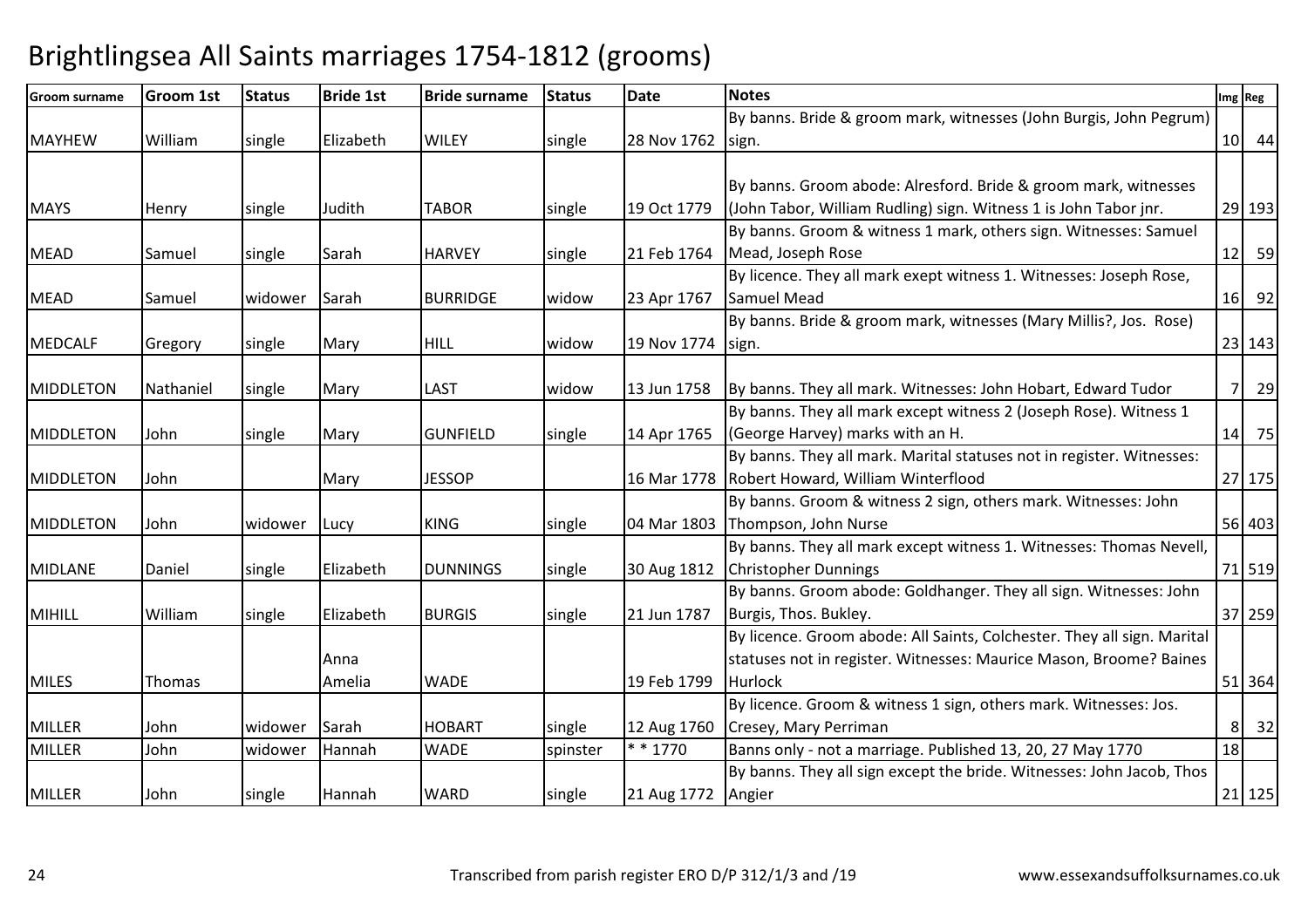| <b>Groom surname</b> | <b>Groom 1st</b> | <b>Status</b> | <b>Bride 1st</b> | <b>Bride surname</b> | <b>Status</b> | <b>Date</b> | <b>Notes</b>                                                                  |                | Img Reg |
|----------------------|------------------|---------------|------------------|----------------------|---------------|-------------|-------------------------------------------------------------------------------|----------------|---------|
| <b>MILLS</b>         |                  |               | Elizabeth        | <b>BUTTON</b>        |               |             |                                                                               |                | 50 359  |
|                      | Thomas           | single        |                  |                      | single        |             | 29 Mar 1798 By banns. They all sign. Witnesses: John Barber, Vivian Davenport |                |         |
|                      |                  |               |                  |                      |               |             | By banns. They all mark except witness 2. witnesses: Sarah Finch,             |                |         |
| <b>MITTSON</b>       | William          | single        | Elizabeth        | <b>ROBINSON</b>      | single        | 03 Jun 1803 | James Tabor.                                                                  |                | 56 407  |
|                      |                  |               |                  |                      |               |             | By banns. Bride & groom mark, witnesses (Mary Bullson, James                  |                |         |
| <b>MOOR</b>          | Joseph           | single        | Hannah           | <b>TALBOT</b>        | widow         | 24 Nov 1789 | Coppin) sign. Witness 2 is the clerk.                                         |                | 40 282  |
|                      |                  |               |                  |                      |               |             | By banns. They all mark except witness 2. Witnesses: Jacob Lewis,             |                |         |
| <b>MORSE</b>         | William          | single        | Mary             | <b>DIZNEY</b>        | single        | 24 Sep 1764 | Thos. Wade                                                                    | 12             | 66      |
|                      |                  |               |                  |                      |               |             | By licence. Groom abode: St. Osyth. They all sign. Witnesses: William         |                |         |
| <b>MOSELEY</b>       | Edward           | bachelor      | Mary             | <b>MILLER</b>        | spinster      | 09 May 1771 | Garwoods, Richd Miller                                                        |                | 19 111  |
|                      |                  |               |                  |                      |               |             |                                                                               |                |         |
| <b>MUNSON</b>        | Arthur           | widower       | Susan            | <b>BUTCHER</b>       | spinster      |             | 29 Sep 1812   By banns. They all sign. Witnesses: John Paine?, Henry Munson   |                | 71 510  |
|                      |                  |               |                  |                      |               |             | By banns. They all mark except witness 2. Marital statuses not in             |                |         |
| <b>MUNT</b>          | Samuel           |               | Susan            | <b>TABOR</b>         |               | 01 Oct 1776 | register. Witnesses: Judith Tabor, Jos. Rose                                  |                | 25 160  |
|                      |                  |               |                  |                      |               |             | By banns. Groom abode: Thorpe-le-Soken. They all sign except the              |                |         |
| <b>MUSSETT</b>       | James            | bachelor      | Mary             | <b>LAST</b>          | spinster      | 28 Jul 1766 | bride.                                                                        | 15             | 86      |
|                      |                  |               |                  |                      |               |             | By banns. Bride & groom mark, witnesses (John Nourse, Joseph Rose)            |                |         |
| <b>NEVEL</b>         | Thomas           | single        | Eleanora         | <b>WARFORD</b>       | widow         | 26 Jun 1774 | sign.                                                                         |                | 23 141  |
|                      |                  |               |                  |                      |               |             | By banns. Groom abode: Thorrington. They all sign except the bride            |                |         |
|                      |                  |               |                  |                      |               |             | and witness 2 (Sarah Tisdell). Witnesses 1 & 3: Elizabeth Root, Joseph        |                |         |
| <b>NEVELL</b>        | Thomas           | single        | Sarah            | <b>JESSOP</b>        | single        | 18 Aug 1795 | <b>Bloss</b>                                                                  |                | 47 335  |
|                      |                  |               |                  |                      |               |             | By banns. They all sign except the bride. Witnesses: John Church,             |                |         |
| <b>NEVELL</b>        | Thomas           | widower       | Rose             | <b>NURSE</b>         | widow         | 21 Dec 1809 | James Brown                                                                   |                | 68 497  |
|                      |                  |               |                  |                      |               |             | By licence. Bride abode: St. Clement Danes, Middlesex. They all sign.         |                |         |
| <b>NEWTON</b>        | Philip           |               | Lucy             | <b>TAYLOR</b>        |               | 11 Dec 1777 | Witnesses: Ann Woodcock, Jas. Harriss                                         |                | 27 174  |
|                      |                  |               |                  |                      |               |             |                                                                               |                |         |
|                      |                  |               |                  |                      |               |             | By banns. They all mark groom's marital status not in register.               |                |         |
|                      |                  |               |                  |                      |               |             |                                                                               |                |         |
| <b>NOBLE</b>         | John             |               | Mary             | <b>CLARK</b>         | widow         | 13 Oct 1783 | Witness 2's mark is his initials. Witnesses: Mary Gibson, Jacob Turner        | $\overline{2}$ |         |
|                      |                  |               |                  |                      |               |             |                                                                               |                |         |
|                      |                  |               |                  |                      |               |             | By banns. Bride & groom mark, witnesses (Elizabeth Mayhew, Susan              |                |         |
| <b>NOBLE</b>         | Mark             |               | Mary             | <b>GIBSON</b>        |               | 14 Oct 1783 | Kendall) sign. Marital statuses not in register.                              | 2              |         |
| <b>NOBLE</b>         | John             | widower       | Susannah         | <b>YOUNGS</b>        | single        | 17 Jul 1806 | By licence. They all sign. Witnesses: Mary Jolly, John Hazell                 |                | 63 454  |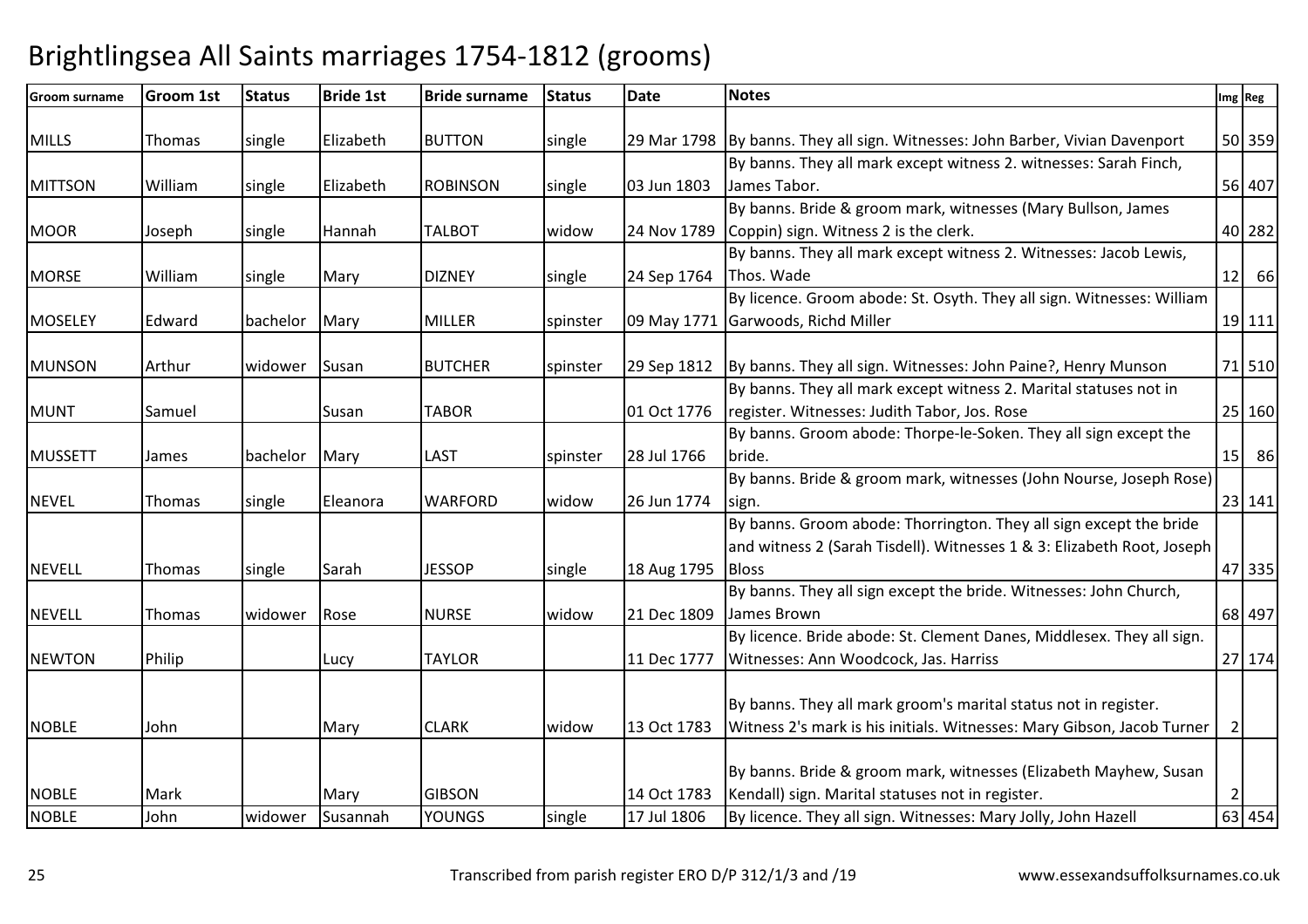| <b>Groom surname</b> | <b>Groom 1st</b> | <b>Status</b>  | <b>Bride 1st</b> | <b>Bride surname</b> | <b>Status</b> | <b>Date</b> | <b>Notes</b>                                                          |                 | Img Reg |
|----------------------|------------------|----------------|------------------|----------------------|---------------|-------------|-----------------------------------------------------------------------|-----------------|---------|
|                      |                  |                |                  |                      |               |             | By banns. They all sign except the groom. Witnesses: John Rafess,     |                 |         |
| <b>NUNN</b>          | Joshua           | single         | Sarah            | <b>PAIN</b>          | single        | 25 Dec 1754 | Joseph Rose                                                           | $\vert 4 \vert$ | 6       |
|                      |                  |                |                  |                      |               |             | By banns. Groom & witness 2 sign, others mark. Witnesses: John        |                 |         |
| <b>NURSE</b>         | John             | bachelor       | Mary             | <b>GOYMER</b>        | spinster      | 04 Apr 1771 | Ames, Joseph Rose                                                     |                 | 19 110  |
|                      |                  |                |                  |                      |               |             | By banns. They all sign except the bride. Witnesses: John Cockerell,  |                 |         |
| <b>NURSE</b>         | John             | widower        | Elizabeth        | <b>MILLER</b>        | single        | 25 Oct 1779 | Joseph Rose                                                           |                 | 29 194  |
|                      |                  |                |                  |                      |               |             |                                                                       |                 |         |
|                      |                  |                |                  |                      |               |             | By banns. They all mark except the groom. Witnesses: John & Maria     |                 |         |
| <b>NURSE</b>         | John             | <b>widower</b> | Rose             | <b>DUNNAGE</b>       | widow         | 11 Nov 1803 | Ellis. Reg number should be 116 but incorrectly entered as 116.       |                 | 57 416  |
|                      |                  |                |                  |                      |               |             | By banns. Groom & witness 1 sign, others mark. Witnesses: Phebe       |                 |         |
| <b>NURSE</b>         | John             | single         | Rachel           | <b>IVES</b>          | single        | 09 Nov 1806 | Wenlock, John Ives                                                    |                 | 64 463  |
| OLDMIXON             | John             | single         | Mary             | <b>GEORGE</b>        | single        | 30 Jul 1787 | By banns. They all sign. Witnesses: S Arnold, Ann Wade                |                 | 38 262  |
|                      |                  |                |                  |                      |               |             | By banns. Groom abode: Great Bentley. They all sign except the        |                 |         |
| <b>OLIVE</b>         | Joseph           | single         | Martha           | <b>CLARK</b>         | single        | 06 Oct 1795 | bride. Witnesses: Saml. Simons, James Coppin                          |                 | 47 337  |
|                      |                  |                |                  |                      |               |             |                                                                       |                 |         |
| <b>ORAMS</b>         | Benjamin         | bachelor       | Sarah            | <b>TOSDEL</b>        | widow         | 07 Jul 1796 | By banns. They all mark. Witnesses: Frances Good, Thomas Green        |                 | 48 347  |
|                      |                  |                |                  |                      |               |             | By licence. Bride & groom mark, witnesses (Wm. Simons, Jno.           |                 |         |
| <b>ORMAN</b>         | John             | widower        | Ann              | <b>MAYS</b>          | widow         | 01 Mar 1791 | Richardson) sign. Married by the Parish.                              |                 | 42 292  |
|                      |                  |                |                  |                      |               |             | By banns. They all mark except witness 3 (John Nurse). Witnesses 1 &  |                 |         |
| <b>ORMAN</b>         | John             | widower        | Mary             | <b>LEVERICK</b>      | widow         | 22 Sep 1803 | 2: James & Mary Alexander                                             |                 | 57 413  |
|                      |                  |                |                  |                      |               |             |                                                                       |                 |         |
|                      |                  |                |                  |                      |               |             | By banns. They all mark except witness 2, the clerk. Marital statuses |                 |         |
| <b>ORMON</b>         | John             | single         | Ann              | <b>WHITMAND</b>      | widow         | 09 Feb 1784 | not in reigster. Witnesses: John Osbourn, James Coppin                | $\overline{2}$  |         |
|                      |                  |                |                  |                      |               |             | By banns. They all mark except witness 1. Witnesses: Joseph Rose,     |                 |         |
| <b>OSBORN</b>        | Thomas           | single         | Sarah            | <b>MIDDLETON</b>     | single        | 03 Dec 1767 | <b>Elisabeth Wilson</b>                                               |                 | 16 96   |
|                      |                  |                |                  |                      |               |             | By banns. Groom & witness 1 mark, others sign. Witnesses: Hannah      |                 |         |
| <b>OSBOURN</b>       | John             | widower        | Mary             | <b>TUDOR</b>         | widow         | 12 Mar 1787 | Peek, Thos Holden                                                     |                 | 37 256  |
|                      |                  |                |                  |                      |               |             | By banns. Groom & witness 2 sign, others mark. Witnesses: William     |                 |         |
| <b>PAIN</b>          | Edward           | single         | Mary             | <b>TAYLOR</b>        | single        | 02 Aug 1806 | Farrington, John Nurse                                                |                 | 63 455  |
|                      |                  |                |                  |                      |               |             | By banns. They all mark except the groom. Witnesses: Isaac Death,     |                 |         |
| <b>PAIN</b>          | John             | single         | Jane             | <b>YOUNGS</b>        | single        | 08 Oct 1808 | <b>Mary Atkins</b>                                                    |                 | 67 485  |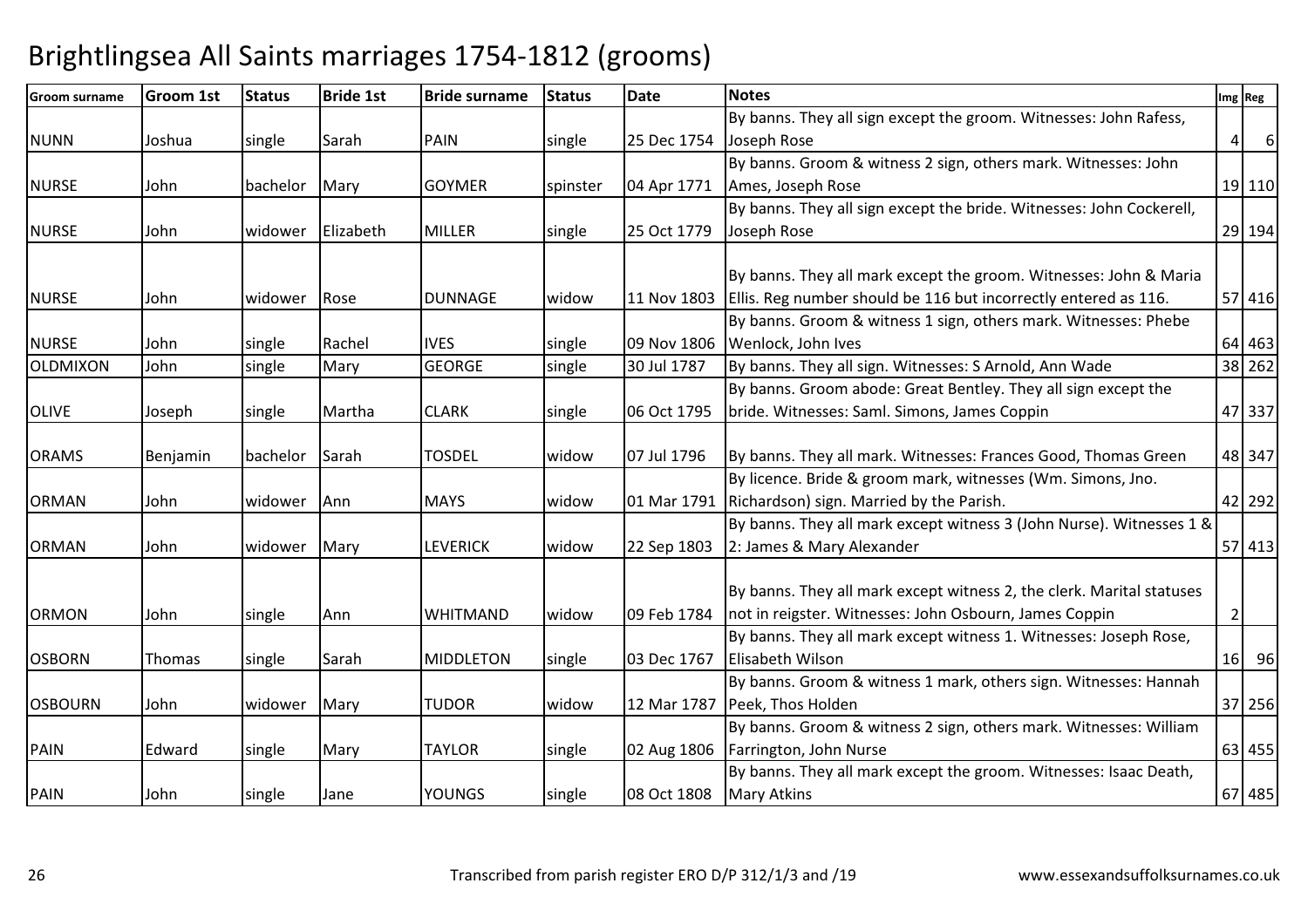| <b>Groom surname</b> | <b>Groom 1st</b> | <b>Status</b> | <b>Bride 1st</b> | <b>Bride surname</b> | <b>Status</b> | <b>Date</b>           | <b>Notes</b>                                                           |    | Img Reg |
|----------------------|------------------|---------------|------------------|----------------------|---------------|-----------------------|------------------------------------------------------------------------|----|---------|
|                      |                  |               |                  |                      |               |                       | By banns. They all mark except witness 2. Witnesses: Mary Bigsby,      |    |         |
| PARTRIDGE            | John             | single        | Hannah           | <b>TUKE</b>          | single        | 17 Apr 1798           | John Nurse                                                             |    | 50 360  |
|                      |                  |               |                  |                      |               |                       | By banns. Bride & groom mark, witnesses (Joseph Rose, Mary Abbot)      |    |         |
| <b>PASCHAL</b>       | Gamaliel         | single        | Mary             | <b>BARKER</b>        | single        | 08 Dec 1771           | sign.                                                                  |    | 20 118  |
|                      |                  |               |                  |                      |               |                       | By licence. Bride & groom mark, witnesses (Jos. Gledhill, Jno.         |    |         |
| <b>PATRICK</b>       | George           | bachelor      | Mary             | <b>BOWES</b>         | spinster      | 08 Dec 1799           | Fieldgate) sign.                                                       |    | 52 375  |
|                      |                  |               |                  |                      |               |                       | By banns. Bride & groom mark, witnesses (Joseph Rose, John Ames)       |    |         |
| <b>PAYNE</b>         | Edward           | single        | Rhoda            | <b>ROBINSON</b>      | single        | 29 Oct 1775           | sign.                                                                  |    | 24 149  |
|                      |                  |               |                  |                      |               |                       | By banns. They all mark except witness 2. Witnesses: Sarah King,       |    |         |
| <b>PAYNE</b>         | Edward           | lwidower      | Martha           | <b>EVERRET</b>       | single        | 12 Aug 1792           | James Coppin                                                           |    | 43 305  |
|                      |                  |               |                  |                      |               |                       | By licence. They all sign except witness 1. Witnesses: John Flower,    |    |         |
| <b>PEARSON</b>       | William          | bachelor      | Frances          | <b>ROOK</b>          | single        | 24 May 1763 Thos Wade |                                                                        |    | 10 48   |
|                      |                  |               |                  |                      |               |                       | By banns. They all mark except witness 2. Marital statuses not in      |    |         |
| <b>PEEK</b>          | Daniell          |               | Hannah           | <b>OSBOURN</b>       |               | 29 Sep 1777           | register. Witnesses: Thomas Osbourn, Jos. Rose                         |    | 26 168  |
|                      |                  |               |                  |                      |               |                       |                                                                        |    |         |
| <b>PEGGS</b>         | Daniel           | single        | Mary             | <b>WHALE</b>         | single        | 05 Dec 1767           | By banns. They all mark. Witnesses: Thomas Farrington, Mary Hill       |    | 16 97   |
|                      |                  |               |                  |                      |               |                       | By banns. Groom & witness 1 (James Letch) mark, others sign.           |    |         |
| <b>PEGGS</b>         | John             | bachelor      | Elizabeth        | <b>CHAMPION</b>      | single        | 22 Jan 1801           | Witnesses 2 & 3: Sarah Bawtree, John Holden                            |    | 54 390  |
|                      |                  |               |                  |                      |               |                       |                                                                        |    |         |
| PERRIMAN             | Benjamin         | single        | Sarah            | <b>COPPIN</b>        | single        | 09 Sep 1759           | By banns. They all mark. Witnesses: Nathaniel & Joseph Everard         | 71 | 35      |
|                      |                  |               |                  |                      |               |                       | By licence. Bride & groom mark, witnesses (John Fearis?, James         |    |         |
| <b>PHILIPS</b>       | Charles          |               | Rebecca          | <b>BURROUGHS</b>     |               | 06 Aug 1797           | Coppin) sign. Marital statuses not in register.                        |    | 49 353  |
|                      |                  |               |                  |                      |               |                       | By banns. Bride & groom mark, witnesses (Sam. Simons, Elizth.          |    |         |
| <b>PITTICK</b>       | Stephen          | single        | Mary             | <b>HIGBY</b>         | single        | 06 Oct 1795           | Woods) sign.                                                           |    | 47 338  |
|                      |                  |               |                  |                      |               |                       | By banns. They all sign. Witnesses: Susaner Mayhew, Leonard            |    |         |
| <b>PLUMER</b>        | Robert           | single        | Susan            | <b>GOYMER</b>        | single        | 19 Apr 1792           | Haward                                                                 |    | 43 301  |
|                      |                  |               |                  |                      |               |                       |                                                                        |    |         |
|                      |                  |               |                  |                      |               |                       | By banns. They all sign. Witnesses: Eliz. Challings, Thos. Angier. Reg |    |         |
| <b>POLLEY</b>        | Adam             | widower       | Mary             | <b>HARWOOD</b>       | single        | 07 Apr 1804           | number should be 427 but wrongly entered as 127.                       |    | 59 427  |
|                      |                  |               |                  |                      |               |                       | By banns. Groom & witness (John Fieldgate) sign, bride marks. No       |    |         |
| <b>POPPS</b>         | John             | widower Sarah |                  | <b>ELY</b>           | single        | 13 Jul 1773           | second witness.                                                        |    | 21 132  |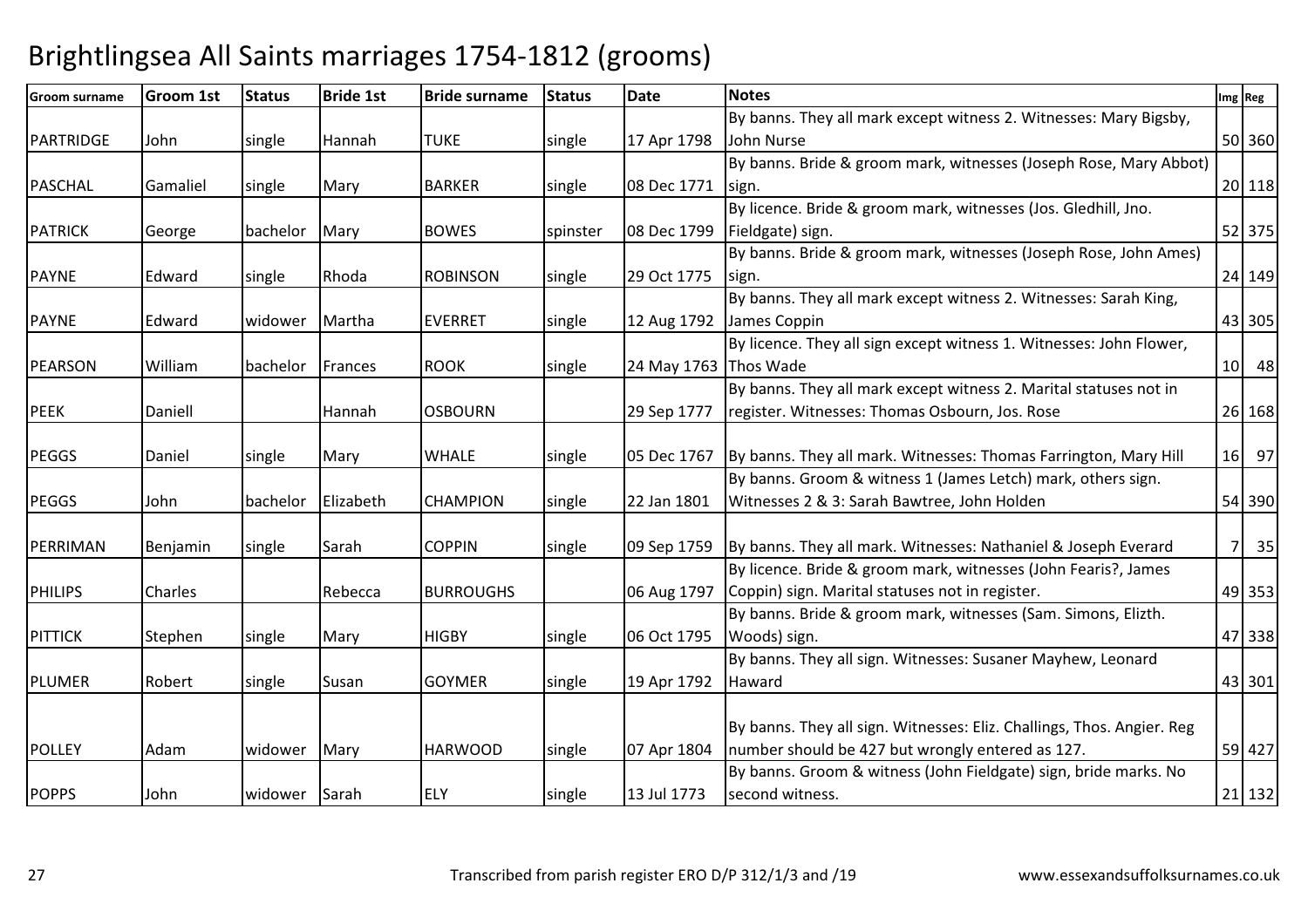| <b>Groom surname</b> | <b>Groom 1st</b> | <b>Status</b>   | <b>Bride 1st</b> | <b>Bride surname</b> | Status   | <b>Date</b>             | <b>Notes</b>                                                                 |                | Img Reg |
|----------------------|------------------|-----------------|------------------|----------------------|----------|-------------------------|------------------------------------------------------------------------------|----------------|---------|
|                      |                  |                 |                  |                      |          |                         | By banns. Bride & groom mark, witnesses (J Pitchford, James Coppin)          |                |         |
| <b>PURDY</b>         | William          | single          | Elizabeth        | <b>PITCHFORD</b>     | single   | 25 Oct 1781             | sign. Witness 2 is the clerk.                                                |                | 31 211  |
|                      |                  |                 |                  |                      |          |                         |                                                                              |                |         |
|                      |                  |                 |                  |                      |          |                         | By banns. Groom abode: Little Bentley. They all mark except witness          |                |         |
| <b>PURDY</b>         | Samuel           | single          | Elizabeth        | <b>CAWSTONE</b>      | single   | 05 Jan 1790             | 2 (the clerk). Witnesses: William Purdy, James Coppin                        |                | 41 284  |
|                      |                  |                 |                  |                      |          |                         | By banns. Bride & groom mark, witnesses (Robert Hunt, Mary Ann               |                |         |
| <b>PURDY</b>         | James            | <b>bachelor</b> | Elizabeth        | <b>HUNT</b>          | spinster | 09 Oct 1812             | Cole) sign.                                                                  |                | 71 511  |
|                      |                  |                 |                  |                      |          |                         |                                                                              |                |         |
| <b>QUILTER</b>       | James            | single          | Sarah            | <b>EVERITT</b>       | single   | 31 Oct 1799             | By banns. They all sign. Witnesses: Elizabeth Root, John Quilter             |                | 51 371  |
|                      |                  |                 |                  |                      |          |                         | By banns. They all mark except witness 1. Witnesses: William Brown,          |                |         |
| <b>RALF</b>          | John             | single          | Elizabeth        | <b>BEDINGFIELD</b>   | single   | 08 Aug 1762             | John Hobart                                                                  |                | $9$ 42  |
|                      |                  |                 |                  |                      |          |                         | By banns. They all mark except witness 2. Witnesses: John King,              |                |         |
| <b>RALPH</b>         | John             | widower         | Judith           | <b>LEWIN</b>         | widow    | 15 Sep 1767             | Joseph Rose                                                                  |                | 16 94   |
|                      |                  |                 |                  |                      |          |                         | By banns. They all mark except witness 1. Witnesses: John Harris,            |                |         |
| <b>RAMPLING</b>      | George           | bachelor        | Elizabeth        | <b>HARRISS</b>       | single   | 04 Oct 1803             | Elizabeth Bacon                                                              |                | 57 414  |
|                      |                  |                 |                  |                      |          |                         | By banns. They all mark except witness 2. Marital statuses not in            |                |         |
| <b>RAMSEY</b>        | Richard          |                 | Elizabeth        | <b>SIMPSON</b>       |          | 08 Nov 1778             | register. Witnesses: John Ramsey, Joseph Rose                                |                | 27 180  |
|                      |                  |                 |                  |                      |          |                         | By banns. Bride & groom mark, witnesses (Thomas Farrow, John                 |                |         |
| <b>RANDALL</b>       | John             | widower         | Sarah            | <b>SMITH</b>         | single   | 10 Mar 1805             | Nurse) sign.                                                                 |                | 61 443  |
|                      |                  |                 |                  |                      |          |                         | By banns. They all mark except the groom. Witnesses: John                    |                |         |
| <b>RANSOM</b>        | William          | widower         | Sarah            | <b>SMITH</b>         | single   | 28 Feb 1757             | Woodgate, Mary Goodchild                                                     | 5 <sup>1</sup> | 20      |
|                      |                  |                 |                  |                      |          |                         | By banns. Bride & groom mark, witnesses (James Rawling, Joseph               |                |         |
| <b>RAWLING</b>       | Philip           |                 | Margaret         | <b>PUGSLEY</b>       |          | 22 Jun 1778             | Rose) sign. Marital statuses not in register.                                |                | 27 178  |
|                      |                  |                 |                  |                      |          |                         | By banns. They all sign except the bride. Groom's surname spelt              |                |         |
|                      |                  |                 |                  |                      |          |                         | Raymond in register, but he signs Rayment. Witnesses: Jno.                   |                |         |
| <b>RAYMENT</b>       | John             | bachelor        | Sally            | <b>PULLEN</b>        | spinster |                         | 11 May 1768   Fieldgate, Joseph Rose                                         |                | 17 100  |
|                      |                  |                 |                  |                      |          |                         |                                                                              |                |         |
| <b>RAYMENT</b>       | John             | widower         | Sarah            | <b>WINTER</b>        | single   |                         | 23 Mar 1772 By banns. They all sign. Witnesses: John Kingsbury, Samuel Lewis |                | 20 120  |
|                      |                  |                 |                  |                      |          |                         | By banns. They all mark except witness 2. Witnesses: John Drake,             |                |         |
| <b>RICHARDSON</b>    | William          | widower         | Mary             | <b>HOPKINS</b>       | widow    | 18 Mar 1764 Joseph Rose |                                                                              |                | $12$ 60 |
|                      |                  |                 |                  |                      |          |                         | By banns. Groom & witness 2 sign, others mark. Witnesses: Elizabeth          |                |         |
| <b>RICHARDSON</b>    | William          |                 | Naomi            | <b>KURCHY</b>        |          | 10 Oct 1777             | Clark, William Wade                                                          |                | 26 169  |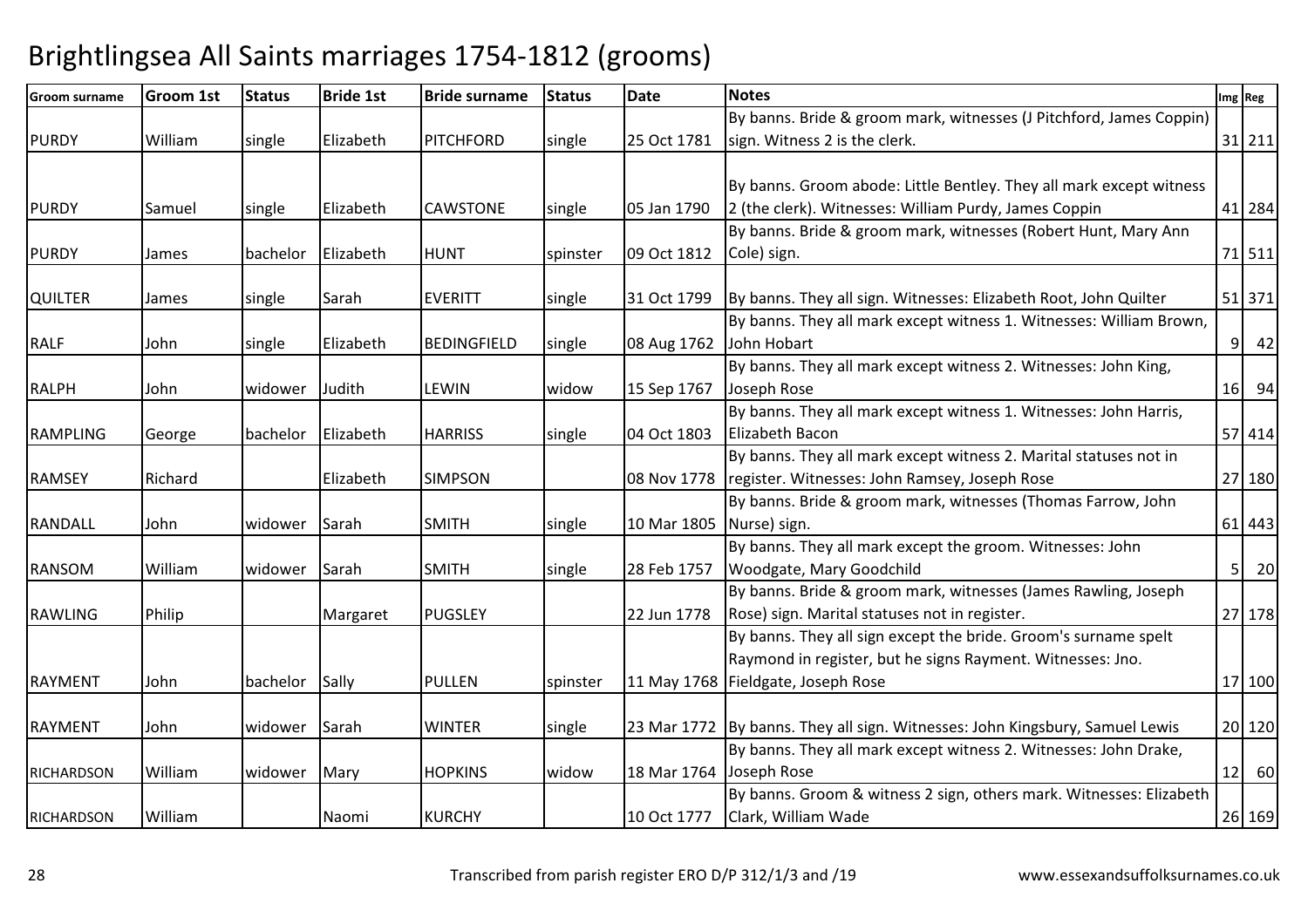| Groom surname     | <b>Groom 1st</b> | <b>Status</b> | <b>Bride 1st</b> | <b>Bride surname</b> | <b>Status</b> | <b>Date</b>               | <b>Notes</b>                                                                | Img Reg              |
|-------------------|------------------|---------------|------------------|----------------------|---------------|---------------------------|-----------------------------------------------------------------------------|----------------------|
|                   |                  |               |                  |                      |               |                           | By banns. Groom & witness 2 (James Coppin, clerk) sign, others              |                      |
| <b>RICHARDSON</b> | William          | single        | Sarah            | <b>SEGGERS</b>       | single        | 05 Feb 1781               | mark. Witness 1: Mary Underwood                                             | 31 205               |
|                   |                  |               |                  |                      |               |                           | By licence. Groom abode: Manningtree. They all sign. Witnesses:             |                      |
| <b>RICHARDSON</b> | John             | single        | Susannah         | <b>TABOR</b>         | single        | 04 Dec 1782               | Smith Tabor jnr, Esther & Elizabeth Tabor.                                  | 33 222               |
|                   |                  |               |                  |                      |               |                           | By banns. They all sign except the bride. Witnesses: Thos. Ruffalls,        |                      |
| <b>RICHARDSON</b> | Joseph           | single        | Hannah           | <b>THOMPSON</b>      | single        | 19 Jan 1800               | John Nurse                                                                  | 52 376               |
|                   |                  |               |                  |                      |               |                           | By licence. Groom abode: St. Bride's, Middlesex. They all sign.             |                      |
|                   | Joseph           |               |                  |                      |               |                           | Groom's marital status not in register. Witnesses: James Wright, A. E.      |                      |
| <b>RICHARDSON</b> | John             |               | Mary Ann         | <b>HARRISS</b>       | spinster      | 24 Sep 1808               | Tabor                                                                       | 66 482               |
|                   |                  |               |                  |                      |               |                           |                                                                             |                      |
| <b>RICHMOND</b>   | Thomas           | widower       | Mary             | <b>HORN</b>          | widow         | 18 Sep 1759               | By banns. They all mark. Witnesses: John Hobart, Thomas Holder              | 36<br>7 <sup>1</sup> |
|                   |                  |               |                  |                      |               |                           | By banns. They all sign except the bride. Witnesses: Saml. Box,             |                      |
| <b>RICHMOND</b>   | Joseph           | single        | Elizabeth        | <b>BAWTREE</b>       | single        |                           | 16 May 1792 Jemima Peggs                                                    | 43 302               |
|                   |                  |               |                  |                      |               |                           |                                                                             |                      |
| <b>RIVERS</b>     | John             | single        | Rachel           | <b>NICE</b>          | spinster      |                           | 17 Nov 1761   By banns. They all mark. Witnesses: John Ellinot, John Hobart | 9 37                 |
|                   |                  |               |                  |                      |               |                           | By banns. Groom & witness 1 mark, others sign. Witnesses: Jacob             |                      |
| <b>RIVERS</b>     | William          | single        | Mary             | <b>HAWARD</b>        | single        | 24 Sep 1764               | Lewis, Thos. Wade                                                           | $12$ 65              |
|                   |                  |               |                  |                      |               |                           | By banns. Bride & groom mark, witnesses (William Pearson, Thos              |                      |
| <b>ROBERTS</b>    | Thomas           | widower       | Mary             | <b>SPENCER</b>       | widow         | 24 May 1763   Wade) sign. |                                                                             | 10 49                |
|                   |                  |               |                  |                      |               |                           | By banns. Bride & groom mark, witnesses (P. Wenlock, Isaac Death)           |                      |
| <b>ROBINSON</b>   | Richard          | single        | Mary             | <b>DEATH</b>         | widow         | 29 Aug 1786               | sign.                                                                       | 36 248               |
|                   |                  |               |                  |                      |               |                           | By licence. Bride abode: Woodbridge, Suffolk. They all sign.                |                      |
| <b>ROBINSON</b>   | Francis          | bachelor      | Jane             | <b>POWELL</b>        | spinster      | 12 Apr 1807               | Witnesses: Thos. Colson, James Aldous                                       | 65 468               |
|                   |                  |               |                  |                      |               |                           | By banns. They all mark except the groom. Witnesses: John &                 |                      |
| <b>ROOT</b>       | Samuel           | widower       | Martha           | <b>STEVERSON</b>     | single        | 17 Feb 1756               | Elizabeth Bishop                                                            | $5 \quad 16$         |
|                   |                  |               |                  |                      |               |                           | By banns. Groom & witness 2 mark, others sign. Marital statuses not         |                      |
| <b>ROOT</b>       | Samuel           |               | Jane             | LEWIS                |               | 17 Dec 1778               | in register. Witnesses: Joseph Rose, Jacob Lews                             | 28 183               |
| <b>ROOT</b>       | John             | single        | Ann              | <b>JACOB</b>         | single        | 22 Feb 1781               | By licence. They all sign. Witnesses: Thos. & Margaret Jacob                | 31 207               |
|                   |                  |               |                  |                      |               |                           | By banns. They all mark except the groom. Witnesses: William &              |                      |
| <b>ROOT</b>       | James            | single        | Laetitia         | <b>HOWARD</b>        | single        | 30 Oct 1787               | Susanna Winterflood                                                         | 38 266               |
|                   |                  |               |                  |                      |               |                           | By licence. They all mark except the groom. Witnesses: Elizabeth            |                      |
| <b>ROOT</b>       | James            | single        | Margaret         | <b>DOWLING</b>       | single        | 04 Sep 1794               | Rudland, James Letch                                                        | 46 327               |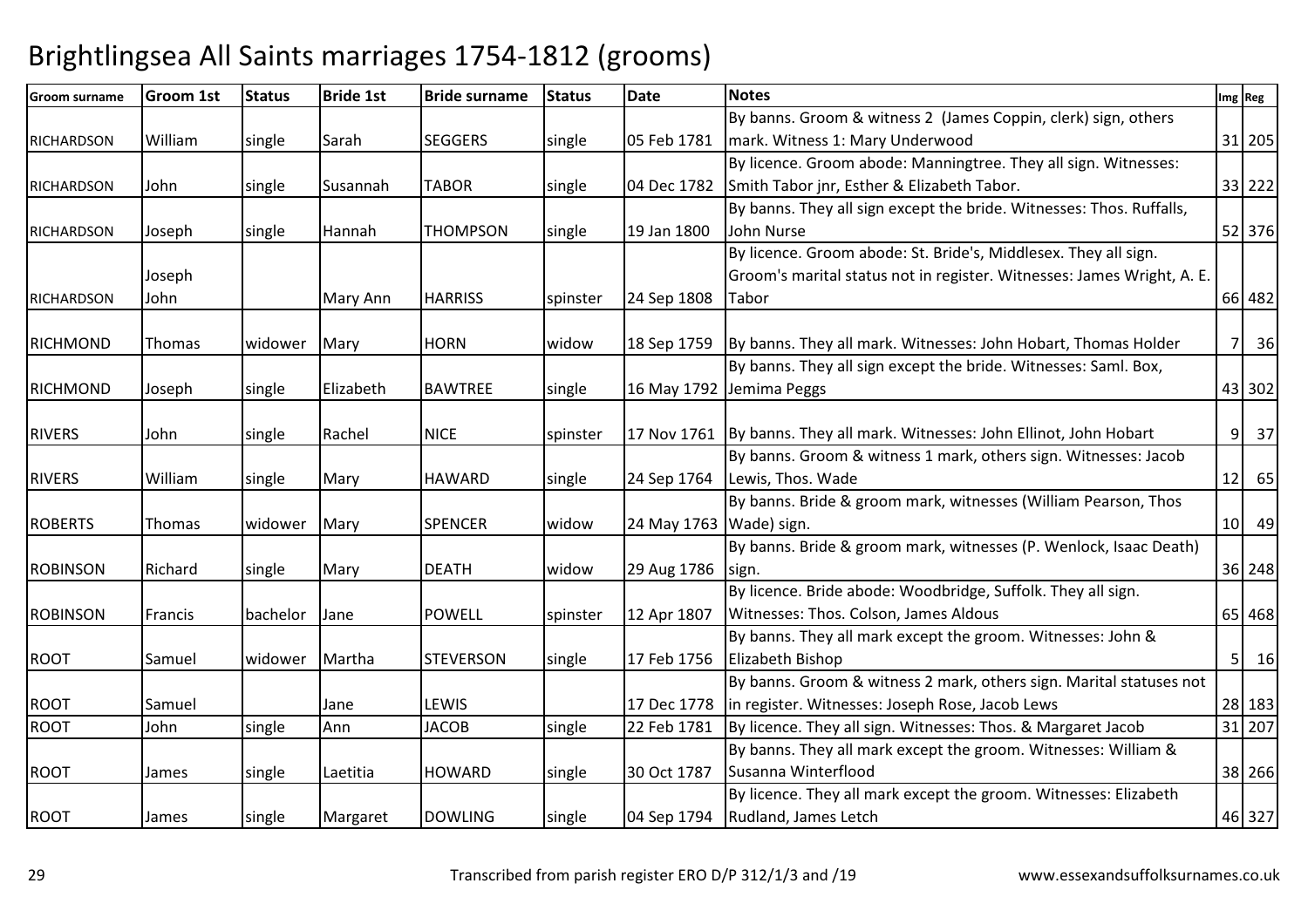| <b>Groom surname</b> | <b>Groom 1st</b> | <b>Status</b> | <b>Bride 1st</b> | <b>Bride surname</b> | <b>Status</b> | <b>Date</b> | <b>Notes</b>                                                          |                 | Img Reg |
|----------------------|------------------|---------------|------------------|----------------------|---------------|-------------|-----------------------------------------------------------------------|-----------------|---------|
|                      |                  |               |                  |                      |               |             | By banns. Groom & witness 1 sign, others mark. Witnesses: Susan       |                 |         |
| <b>ROOT</b>          | John             | single        | Sarah            | <b>DRAKE</b>         | single        | 11 Jul 1805 | Woolvett, William Francis                                             |                 | 61 448  |
|                      |                  |               |                  |                      |               |             |                                                                       |                 |         |
| <b>ROOT</b>          | John             | bachelor      | Susanna          | <b>LUFKIN</b>        | spinster      | 24 Dec 1810 | By banns. They all sign. Witnesses: Mahala Aldous, Abram. Lufkin      |                 | 69 506  |
|                      |                  |               |                  |                      |               |             | By banns. They all sign except the bride. Witnesses: John Almond,     |                 |         |
| <b>ROSE</b>          | Joseph           | single        | Mary             | <b>HARMONY</b>       | single        | 11 Dec 1756 | John Hobart                                                           | 5 <sup>1</sup>  | 19      |
|                      |                  |               |                  |                      |               |             | By banns. Bride & groom mark, witnesses (David Grimes, Joseph         |                 |         |
| <b>ROSE</b>          | William          | bachelor      | Sarah            | <b>WRIGHT</b>        | spinster      | 17 Mar 1767 | Rose) sign.                                                           |                 | 16 91   |
|                      |                  |               |                  |                      |               |             | By banns. They all mark except witness 2. Witnesses: Thomas           |                 |         |
| <b>ROSE</b>          | <b>Nicholas</b>  | single        | Sarah            | <b>WATCHAM</b>       | single        | 11 Dec 1793 | Goldacre, James Coppin                                                |                 | 45 321  |
|                      |                  |               |                  |                      |               |             | By banns. Groom & witness 2 mark, others sign. Witnesses: Thomas      |                 |         |
| <b>ROUGHT</b>        | John             | single        | Elizabeth        | LEWIS                | spinster      | 03 Dec 1761 | Walle, John Hobart                                                    | 9 <sup>1</sup>  | 38      |
|                      |                  |               |                  |                      |               |             | By banns. They all mark except witness 2. Witnesses: Benjamin         |                 |         |
| <b>ROULING</b>       | Samuel           | single        | Rachel           | <b>HODSON</b>        | widow         | 13 Mar 1796 | Orams, James Coppin                                                   |                 | 48 343  |
|                      |                  |               |                  |                      |               |             |                                                                       |                 |         |
|                      |                  |               |                  |                      |               |             | By banns. They all mark except witness 2. Witnesses: Mary Scurrell,   |                 |         |
| <b>ROUS</b>          | Francis          | bachelor      | Mary             | <b>BARKER</b>        | single        | 02 Oct 1804 | John Nurse. Reg number should be 435 but entered wrongly as 135.      |                 | 60 435  |
|                      |                  |               |                  |                      |               |             | By banns. They all mark except witness 2. Witnesses: Mary Holdier,    |                 |         |
| <b>ROUSE</b>         | John             | single        | Hannah           | <b>BRIDGES</b>       | single        | 22 Feb 1809 | Thomas Neville                                                        |                 | 67 489  |
|                      |                  |               |                  |                      |               |             | By banns. They all mark except witness 2. Witnesses: John Chick,      |                 |         |
| <b>ROUSE</b>         | Francis          | widower       | Lucy             | <b>CHICK</b>         | single        | 23 Jul 1809 | <b>Thomas Nevell</b>                                                  |                 | 68 492  |
|                      |                  |               |                  |                      |               |             | By banns. Bride & groom mark, witnesses sign. Witness 2 is the clerk. |                 |         |
| <b>RUDLAND</b>       | William          | single        | Elizabeth        | <b>DOLDING</b>       | single        | 05 May 1789 | Witnesses: Susan Goymer, James Coppin                                 |                 | 40 279  |
| <b>RUDLING</b>       | William          | single        | Elisabeth        | <b>SMITH</b>         | spinster      | 05 Feb 1768 | By banns. They all sign. Witnesses: John Jarvis, Francis Tudor        | 17 <sup>1</sup> | 99      |
|                      |                  |               |                  |                      |               |             | By banns. Groom abode: Harwich. They all sign except the groom.       |                 |         |
| <b>RUDLING</b>       | Richard          | single        | Rachel           | <b>MILLER</b>        | single        | 18 Jan 1781 | Witnesses: Esther Tabor, Elizabeth Mayhew                             |                 | 30 204  |
|                      |                  |               |                  |                      |               |             | By banns. Witnesses: Jane Root, James Coppin (clerk). They all sign   |                 |         |
| <b>RUDLING</b>       | Richard          | widower       | Mary             | <b>ROOT</b>          | single        | 08 Feb 1785 | except the groom, who marks with the letter R.                        |                 | 34 232  |
|                      |                  |               |                  |                      |               |             | By banns. Witness: Thomas Nevelle. They all sign except the bride.    |                 |         |
| <b>RUDLING</b>       | Edmund           | single        | Elizabeth        | <b>FOSTER</b>        | single        | 04 Apr 1809 | No 2nd witness.                                                       |                 | 67 490  |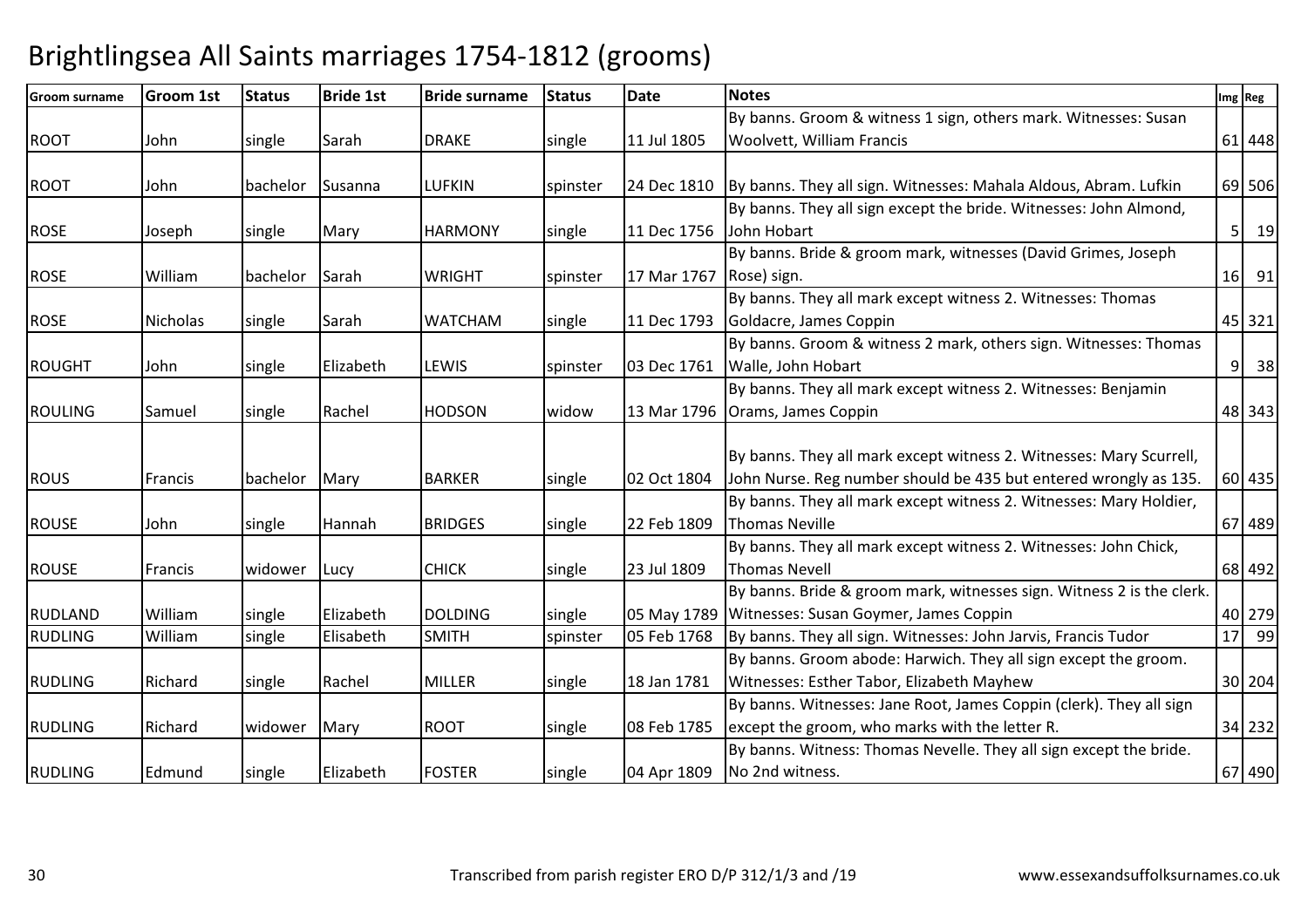| <b>Groom surname</b> | Groom 1st | <b>Status</b> | <b>Bride 1st</b> | <b>Bride surname</b> | <b>Status</b> | <b>Date</b> | <b>Notes</b>                                                          | Img Reg |  |
|----------------------|-----------|---------------|------------------|----------------------|---------------|-------------|-----------------------------------------------------------------------|---------|--|
|                      |           |               |                  |                      |               |             | By banns. They all sign except the bride. Witnesses: James Coppin     |         |  |
|                      |           |               |                  |                      |               |             | (clerk), William Richardson. Groom signs surname Ruffell but spelt    |         |  |
| <b>RUFFELL</b>       | Thomas    | single        | Elizabeth        | <b>RICHARDSON</b>    | single        | 05 Dec 1783 | Ruffles in register.                                                  | 33 228  |  |
|                      |           |               |                  |                      |               |             | By banns. They all mark except witness 2. Witnesses: John Moore,      |         |  |
| <b>RUFFELLS</b>      | George    | single        | Elizabeth        | <b>LUFKIN</b>        | single        | 28 Sep 1807 | Sam. Mund                                                             | 66 475  |  |
|                      |           |               |                  |                      |               |             | By banns. They all sign except witness 1. Witness 2 is the clerk.     |         |  |
| <b>SADLER</b>        | David     | single        | Susannah         | <b>POOLEY</b>        | single        | 30 Sep 1785 | Witnesses: Samuel Abott, James Coppin                                 | 35 238  |  |
|                      |           |               |                  |                      |               |             | By banns. They all sign. Marital statuses not in register. Witnesses: |         |  |
| <b>SAINTY</b>        | Phillip   |               | Abigail          | <b>WILEY</b>         |               | 20 Oct 1776 | Jos. Rose, Nathaniel Wiley                                            | 25 162  |  |
| <b>SAINTY</b>        | Philip    | widower       | Amelia           | <b>MOSELEY</b>       | spinster      |             | 05 May 1796 By licence. They all sign. Witnesses: Sarah & John King   | 48 344  |  |
|                      |           |               |                  |                      |               |             | By banns. They all sign except the bride. Witnesses: John King,       |         |  |
| <b>SAINTY</b>        | Robert    | single        | Mary             | <b>RUDLING</b>       | single        | 03 Oct 1797 | <b>Elisabeth Stark</b>                                                | 49 355  |  |
|                      |           |               |                  |                      |               |             | By banns. They all sign except the bride. Witness 1 is neither James  |         |  |
| <b>SAUNDERS</b>      | Thomas    | single        | Sarah            | <b>INGAT</b>         | single        | 05 Sep 1773 | or Jane, but 'Jame' Went. Witness 2: Elizabeth Went                   | 22 133  |  |
|                      |           |               |                  |                      |               |             | By banns. They all sign except the bride. Witnesses: Isaac & Mary     |         |  |
| <b>SAUNDERS</b>      | Thomas    | widower       | Hannah           | <b>BRET</b>          | widow         | 01 Sep 1793 | Death                                                                 | 45 317  |  |
|                      |           |               |                  |                      |               |             | By banns. They all sign except the groom. Witnesses: Ellen Carr,      |         |  |
| <b>SAUNDERS</b>      | Thomas    | single        | Susan            | <b>CLARK</b>         | single        | 08 Aug 1803 | Nathanie Wenlock                                                      | 56 409  |  |
|                      |           |               |                  |                      |               |             | By banns. They all mark except witness 2. Witnesses: Maria Butcher,   |         |  |
| <b>SAWYER</b>        | John      | single        | Mary             | <b>MANN</b>          | single        | 19 Nov 1805 | John Nurse                                                            | 62 454  |  |
|                      |           |               |                  |                      |               |             | By banns. They all mark except witness 2. Witnesses: Mary Dunnings,   |         |  |
| <b>SCARLET</b>       | John      | widower       | Sarah            | <b>BARNS</b>         | single        | 13 Sep 1806 | John Nurse                                                            | 63 457  |  |
|                      |           |               |                  |                      |               |             | By banns. They all mark except witness 2 (James Coppin, the clerk).   |         |  |
| <b>SCOT</b>          | Thomas    | widower       | Susan            | <b>BURREL</b>        | widow         | 22 Jun 1790 | Witness 1: Richard Pullen                                             | 41 287  |  |
|                      |           |               |                  |                      |               |             | By banns. They all mark except the bride. Witnesses: Jacob Lewis,     |         |  |
| <b>SCOTT</b>         | Thomas    | single        | Sarah            | <b>GILES</b>         | single        | 26 Sep 1758 | Ann Lamb                                                              | 7 31    |  |
|                      |           |               |                  |                      |               |             | By banns. Bride & groom mark, witnesses (Thos [FT][a_]ley, Joseph     |         |  |
| <b>SCOTT</b>         | Thomas    | widower       | Ann              | <b>DUNNINGS</b>      | widow         | 21 Aug 1763 | Rose) sign.                                                           | $11$ 54 |  |
|                      |           |               |                  |                      |               |             | By banns. They all mark except witness 1. Witnesses: Isaac Grimsey,   |         |  |
| <b>SEAMAN</b>        | Mordicai  | single        | Martha           | <b>GARRARD</b>       | single        | 09 Oct 1808 | <b>Elizabeth Garrard</b>                                              | 67 486  |  |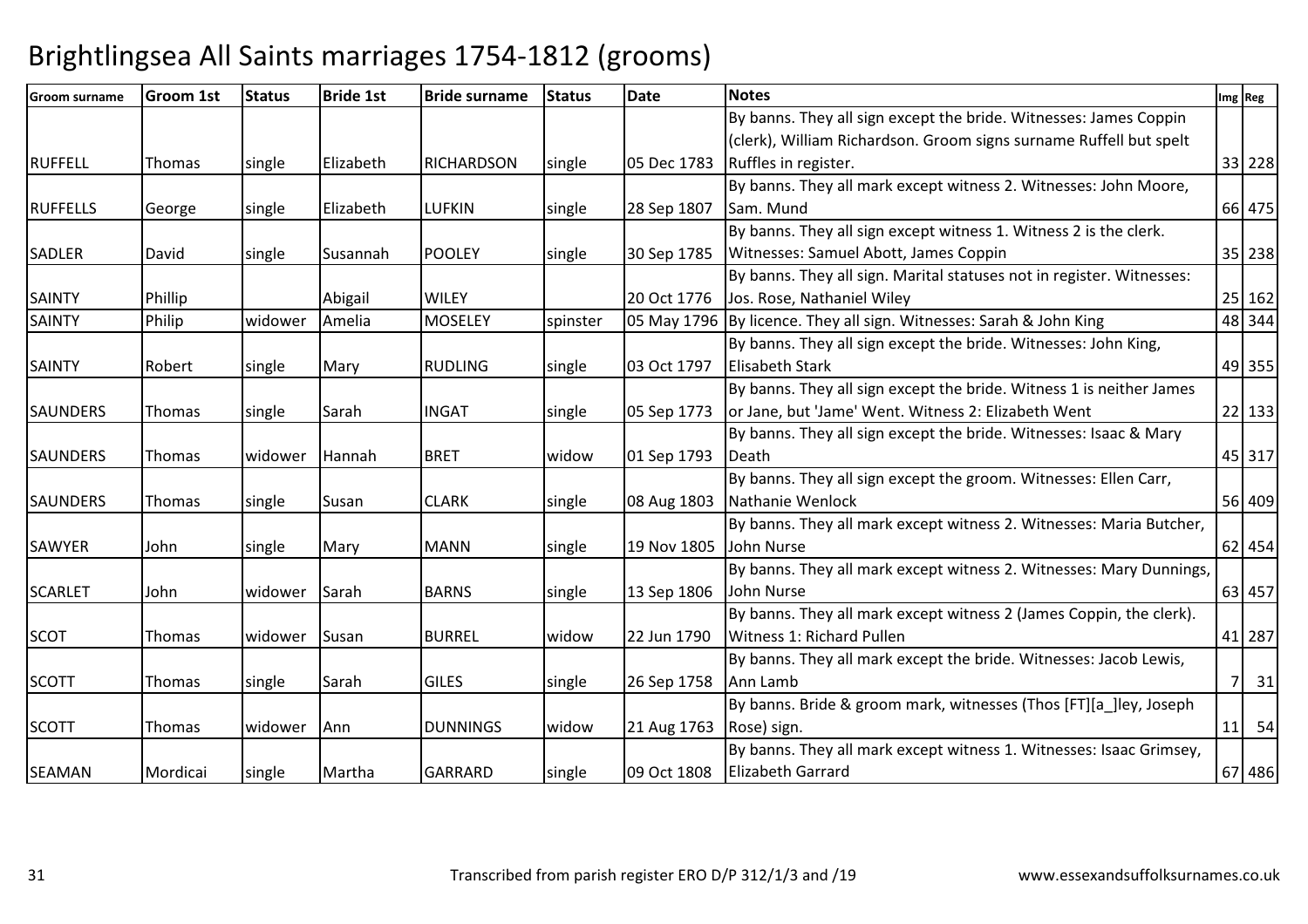| <b>Groom surname</b> | <b>Groom 1st</b> | <b>Status</b> | <b>Bride 1st</b> | <b>Bride surname</b> | <b>Status</b> | <b>Date</b> | <b>Notes</b>                                                           |                 | Img Reg |
|----------------------|------------------|---------------|------------------|----------------------|---------------|-------------|------------------------------------------------------------------------|-----------------|---------|
|                      |                  |               |                  |                      |               |             |                                                                        |                 |         |
|                      |                  |               |                  |                      |               |             | By licence. Groom abode: Kent. Bride & groom mark, witnesses           |                 |         |
| <b>SEAMER</b>        | Charles          | widower       | Tabitha          | <b>WENTERFLOOD</b>   | single        |             | 21 May 1783 (Thos. Edsell, James Coppin) sign. Witness 2 is the clerk. |                 | 33 225  |
|                      |                  |               |                  |                      |               |             |                                                                        |                 |         |
| <b>SEATER</b>        | Jerom            | bachelor      | Christian        | <b>JACKSON</b>       | single        | 03 Dec 1799 | By licence. They all sign. Witnesses: Graeme Spence, Peter Seater      |                 | 52 374  |
|                      |                  |               |                  |                      |               |             | By banns. They all sign except witness 1. Marital statuses not in      |                 |         |
| <b>SHARP</b>         | James            |               | Ann              | <b>DRAKE</b>         |               | 24 Nov 1777 | register. Witnesses: John Higham, Joseph Rose                          |                 | 27 173  |
|                      |                  |               |                  |                      |               |             | By licence. They all mark except the groom. Witnesses: Robert          |                 |         |
| <b>SHEAD</b>         | Joseph           | bachelor      | Susan            | <b>BUCK</b>          | widow         | 23 Feb 1762 | Chandler, John Hobart                                                  |                 | 39<br>9 |
|                      |                  |               |                  |                      |               |             | By banns. They all mark except witness 1. Witnesses: John Nurse,       |                 |         |
| SHEARMAN             | Thomas           | single        | Mary             | <b>GREEN</b>         | widow         | 14 Jul 1799 | <b>William How</b>                                                     |                 | 51 369  |
|                      |                  |               |                  |                      |               |             | By banns. They all sign except the bride. Marital statuses not in      |                 |         |
| <b>SHEEPARD</b>      | William          |               | Mary             | <b>GRIMES</b>        |               | 20 Jul 1779 | register. Witnesses: Lucy Buck, Robt. Chandler                         |                 | 28 188  |
|                      |                  |               |                  |                      |               |             | By banns. They all sign except the bride. Witnesses: James Osborn      |                 |         |
| <b>SHEEPARD</b>      | John             | single        | Mary             | <b>BAWTREE</b>       | single        | 10 Jan 1793 | Purkiss, Mary King                                                     |                 | 44 312  |
|                      |                  |               |                  |                      |               |             |                                                                        |                 |         |
| <b>SHELVER</b>       | Daniel           | single        | Mary             | <b>OSBORN</b>        | single        | 12 Oct 1762 | By banns. They all mark. Witnesses: Richd Cuttell, John Hobart         | 10 <sup>1</sup> | 43      |
|                      |                  |               |                  |                      |               |             | By banns. Groom & witness 1 mark, others sign. Witnesses: Samuel       |                 |         |
| <b>SHELVER</b>       | Robert           | single        | Mary             | <b>HARE</b>          | widow         | 27 Sep 1764 | Meed, Joseph Rose                                                      | 13              | 67      |
|                      |                  |               |                  |                      |               |             | By banns. They all sign except witness 1. Witnesses: John Starling,    |                 |         |
| <b>SHEPHERD</b>      | William          | single        | Mary             | <b>JOHNSON</b>       | single        | 13 Jan 1756 | Joseph Hearn                                                           | 5 <sup>1</sup>  | 13      |
|                      |                  |               |                  |                      |               |             | By banns. They all sign except the bride. Witnesses: Thos Wade,        |                 |         |
| <b>SHEPHERD</b>      | William          | widower       | Abigail          | <b>HARRIS</b>        | widow         | 04 Jul 1763 | Joseph Rose                                                            | 11              | 52      |
|                      |                  |               |                  |                      |               |             | By banns. Bride & groom mark, witnesses (John List, Joseph Rose)       |                 |         |
| <b>SHEPPARD</b>      | John             | bachelor      | Hannah           | <b>HATTON</b>        | widow         | 15 Jun 1769 | sign.                                                                  |                 | 18 105  |
|                      |                  |               |                  |                      |               |             |                                                                        |                 |         |
| <b>SHERLOCK</b>      | William          | bachelor      | Mary             | <b>WENLOCK</b>       | spinster      | 30 Jul 1776 | By licence. They all sign. Witnesses: Miles Hobart, Sarah Sherlock     |                 | 25 158  |
|                      |                  |               |                  |                      |               |             | By licence. Bride abode: Wivenhoe. They all sign. Witnesses: Anna      |                 |         |
| <b>SIMONS</b>        | William          | widower       | Martha           | <b>DAVIS</b>         | widow         | 20 Nov 1794 | Amelia Wade, Sarah & John Simons                                       |                 | 46 330  |
|                      |                  |               |                  |                      |               |             | By banns. They all sign except the bride. Witnesses: Mary Bundock,     |                 |         |
| <b>SIMONS</b>        | John             | single        | Sarah            | <b>PEWTER</b>        | single        |             | 26 May 1811 Thomas Nevelle                                             |                 | 70 509  |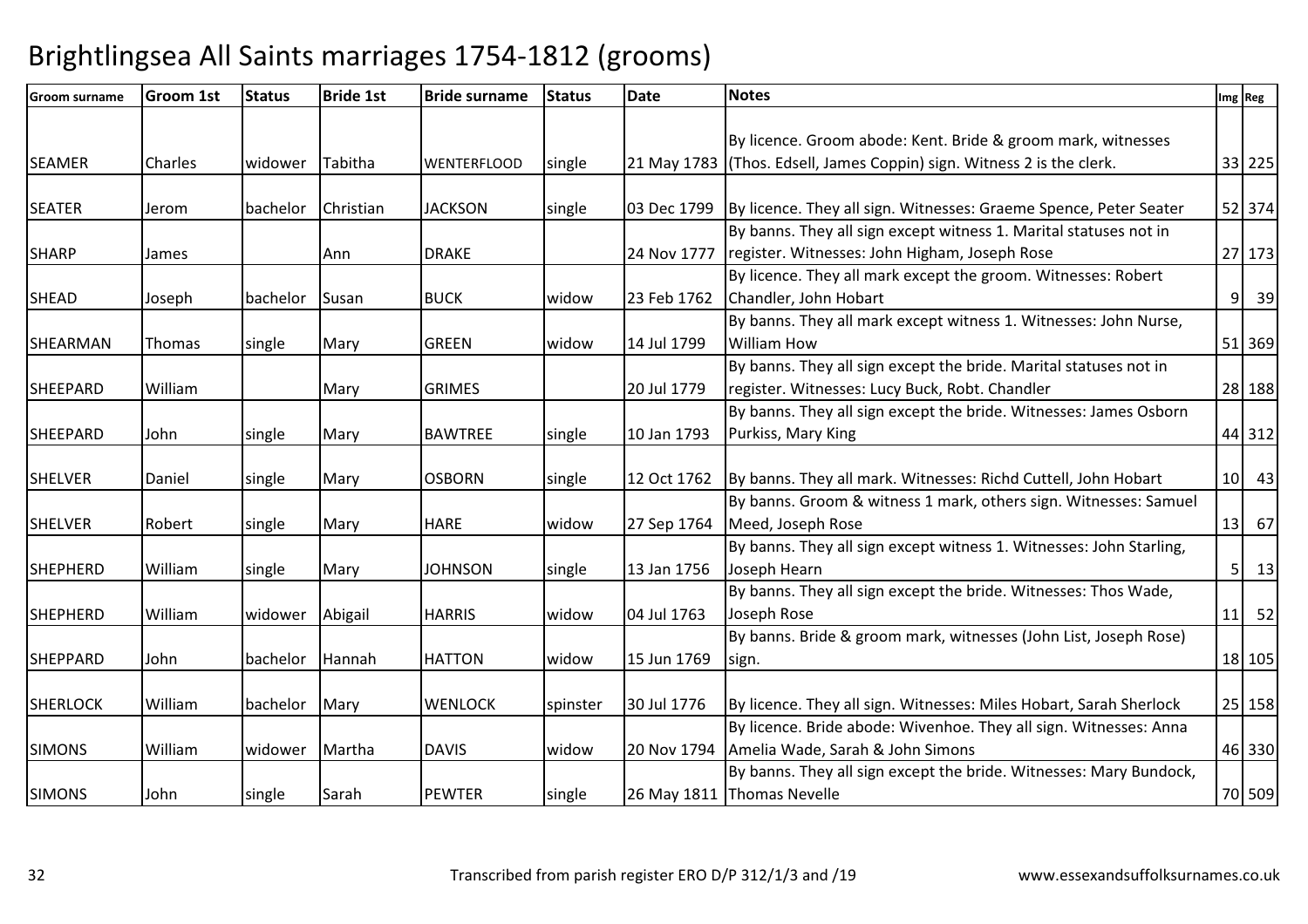| <b>Groom surname</b> | Groom 1st | <b>Status</b> | <b>Bride 1st</b>   | <b>Bride surname</b> | <b>Status</b> | <b>Date</b> | <b>Notes</b>                                                        | Img Reg  |
|----------------------|-----------|---------------|--------------------|----------------------|---------------|-------------|---------------------------------------------------------------------|----------|
|                      |           |               | Mary               |                      |               |             | By licence. They all sign. Witnesses: Hannah Rolle, Wm & Elizabeth  |          |
| <b>SIMONS</b>        | Orbell    | bachelor      | Eleanor            | <b>STAMMERS</b>      | spinster      | 10 Dec 1812 | <b>Simons</b>                                                       | 72 517   |
|                      |           |               |                    |                      |               |             | By banns. Bride & groom mark, witnesses (Nathaniel Middleton,       |          |
| <b>SMITH</b>         | James     | single        | Elizabeth          | LAST                 | single        | 20 Dec 1763 | Joseph Rose) sign.                                                  | $11$ 58  |
|                      |           |               |                    |                      |               |             | By banns. They all mark except witness 2. Marital statuses not in   |          |
| <b>SMITH</b>         | William   |               | Mary               | <b>BURRELL</b>       |               | 07 Jun 1778 | register. Witnesses: Susan Burrell, Joseph Rose                     | 27 177   |
|                      |           |               |                    |                      |               |             | By banns. Bride & groom mark, witnesses sign. Witnesses: Anna       |          |
| <b>SMITH</b>         | James     | widower       | Hannah             | <b>RAMPLIN</b>       | widow         | 12 Jan 1795 | Amelia Wade, William Wade jnr.                                      | 46 331   |
|                      |           |               |                    |                      |               |             | By banns. Bride & groom mark, witnesses (Edward Cook, James         |          |
| <b>SMITH</b>         | Charles   |               | Sarah              | <b>GILDERS</b>       |               | 03 Jun 1796 | Coppin) sign. Marital statuses not in register.                     | 48 346   |
|                      |           |               |                    |                      |               |             | By banns. Groom abode: St. Mary's Rotherhithe. They all sign.       |          |
| <b>SMITH</b>         | James     | bachelor      | Ann                | <b>ROOT</b>          | single        |             | 31 May 1803 Witnesses: Robt. & Mary Ann Harriss                     | 56 406   |
|                      |           |               |                    |                      |               |             | By banns. They all mark except witness 2. Witnesses: Joseph         |          |
| <b>SMYTH</b>         | William   | bachelor      | Sarah              | <b>CARNAL</b>        | spinster      | 01 Nov 1764 | Harrison, Jos. Rose                                                 | 13 70    |
|                      |           |               |                    |                      |               |             | By banns. Bride & groom mark, witnesses (John Kingsbury, Joseph     |          |
| <b>SMYTH</b>         | Charles   | bachelor      | Rose               | <b>GILES</b>         | spinster      | 31 Oct 1765 | Rose) sign.                                                         | $14$ 80  |
|                      |           |               |                    |                      |               |             | By banns. Bride & groom mark, witnesses (Sarah & James Coppin)      |          |
| <b>SOUTHGATE</b>     | Samuel    | single        | Sarah              | <b>COPPIN</b>        | single        | 10 Sep 1792 | sign.                                                               | 43 306   |
|                      |           |               |                    |                      |               |             | By banns. They all sign. Witnesses: Elizabeth Taylor, Sepherd       |          |
| <b>STAMMERS</b>      | John      | single        | Susannah           | <b>AMES</b>          | single        | 29 Oct 1806 | Stammers                                                            | 64 461   |
|                      |           |               |                    |                      |               |             | By banns. Bride & groom mar, witnesses (John Fieldgate, Joseph      |          |
| <b>STANTON</b>       | Robert    |               | Sarah              | <b>CLARK</b>         |               | 13 Jul 1784 | Underwood) sign. Marital statuses not in register.                  | $1\vert$ |
|                      |           |               |                    |                      |               |             | By licence. Groom abode: Harwich. They all sign. Witnesses: Saml    |          |
| <b>STARK</b>         | James     | bachelor      | Elizabeth          | <b>RUDLING</b>       | single        | 14 Jan 1796 | Blomfield, John Bishop                                              | 48 342   |
|                      |           |               |                    |                      |               |             | By licence. Groom abode: West Mersea. They all sign. Witnesses:     |          |
| <b>STEPHENSON</b>    | John      | widower       | Mary               | <b>SHERLOCK</b>      | spinster      | 09 Oct 1771 | Elizabeth Bishop, Willm. Rought                                     | 19 116   |
|                      |           |               |                    |                      |               |             | By banns. They all mark except witness 1. Witnesses: Christopher    |          |
| <b>STILES</b>        | Edward    | single        | Ann                | <b>TAYLOR</b>        | single        | 29 Aug 1779 | Dunnings, Sarah Sparra                                              | 29 190   |
|                      |           |               |                    |                      |               |             | By banns. They all mark except witness 2 (James Coppin), the clerk. |          |
| <b>STILES</b>        | Edward    | single        | Sarah              | SPARROW              | single        | 14 Feb 1780 | Witness 1: John French                                              | 30 198   |
|                      |           |               |                    |                      |               |             | By banns. Groom abode: Britwell, Oxfordshire. They all sign.        |          |
| <b>STOPES</b>        | Aylmer    |               | bachelor Lucy Mary | <b>COLES</b>         | single        |             | 02 Mar 1797   Witnesses: Ann & Anna Amelia Wade                     | 49 350   |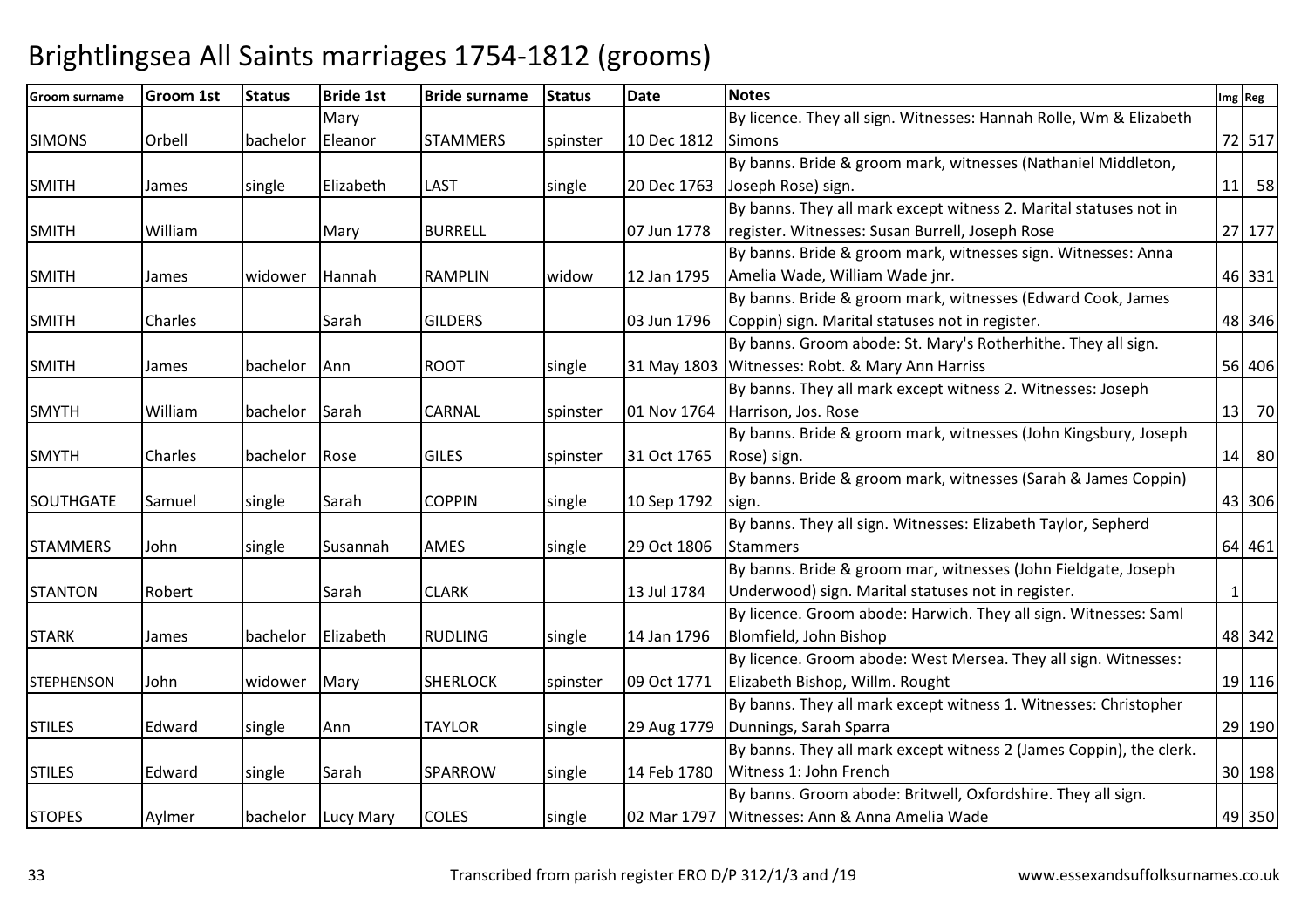| <b>Groom surname</b> | <b>Groom 1st</b> | <b>Status</b> | <b>Bride 1st</b> | <b>Bride surname</b> | <b>Status</b> | <b>Date</b> | <b>Notes</b>                                                                      |    | Img Reg              |
|----------------------|------------------|---------------|------------------|----------------------|---------------|-------------|-----------------------------------------------------------------------------------|----|----------------------|
|                      |                  |               |                  |                      |               |             | By banns. Groom abode: Great Bentley. They all sign. Witnesses:                   |    |                      |
| <b>STOW</b>          | James            | single        | Mary             | <b>BROWN</b>         | single        | 16 Apr 1759 | Isaac Hayward, John Taylor                                                        |    | 34<br><b>7</b>       |
|                      |                  |               |                  |                      |               |             | By licence. They all sign. Witnesses: Rachel Miller, Susanna Stow, Jas.           |    |                      |
| <b>STOW</b>          | Jonathan         |               | Sarah            | <b>MILLER</b>        |               | 28 Nov 1776 | <b>Harriss</b>                                                                    |    | 25 164               |
|                      |                  |               |                  |                      |               |             | By banns. They all sign except the bride. Groom is William Tabor                  |    |                      |
| <b>TABOR</b>         | William          | single        | Mary             | <b>CHINERY</b>       | widow         | 17 Jul 1770 | junior. Witnesses: Ezekiel Blyth, Joseph Rose                                     |    | 18 106               |
| <b>TABOR</b>         | John             | single        | Sally            | <b>BARRETT</b>       | single        |             | 02 Nov 1779   By banns. They all sign. Witnesses: Henry Cook, Alexander Goodchild |    | 29 195               |
|                      |                  |               |                  |                      |               |             | By banns. They all sign. The groom is Anthony Tabor jnr. Witnesses:               |    |                      |
| <b>TABOR</b>         | Anthony          | single        | Ann Elizabeth    | <b>HART</b>          | single        | 04 Sep 1780 | Jno. Simons, Robert, Susannah & Esther Tabor                                      |    | 30 201               |
|                      |                  |               |                  |                      |               |             | By banns. They all sign except the bride. Witnesses: Joseph                       |    |                      |
| <b>TABOR</b>         | Matthew          | single        | Mary Chinery     | <b>TABOR</b>         | single        | 27 Dec 1791 | Underwood, Mary King                                                              |    | 42 299               |
|                      |                  |               |                  |                      |               |             | By banns. They all sign. Witnesses: John Tabor, John Nurse. Reg                   |    |                      |
| <b>TABOR</b>         | Matthew          | widower       | Elizabeth        | <b>JEFFERIES</b>     | widow         | 22 Dec 1803 | Inumber should be 418 but has been entered as 118.                                |    | 57 418               |
|                      |                  |               |                  |                      |               |             | By banns. Bride & groom mark, witnesses (Sukey Hart, John Hart?)                  |    |                      |
| <b>TALBOT</b>        | James            | widower       | Hannah           | SNELL                | single        | 28 Jan 1783 | sign.                                                                             |    | 33 223               |
| <b>TAYLOR</b>        | Ambrose          | single        | Sarah            | <b>BACON</b>         | single        | 02 Nov 1800 | By banns. They all sign. Witnesses: Sarah Quilter, John Nurse                     |    | 53 386               |
|                      |                  |               |                  |                      |               |             | By banns. Bride & groom mark, witnesses (Thomas Nevell, John                      |    |                      |
| <b>THEOBALD</b>      | William          | widower       | Mary             | <b>PUDNEY</b>        | spinster      | 22 Nov 1809 | Smith) sign.                                                                      |    | 68 496               |
|                      |                  |               |                  |                      |               |             | By banns. They all sign except the bride. Witnesses: Henry Archer,                |    |                      |
| <b>THOMPSON</b>      | John             | bachelor      | Elizabeth        | <b>SIMMONS</b>       | spinster      | 26 Oct 1764 | Joseph Rose                                                                       | 13 | 69                   |
|                      |                  |               |                  |                      |               |             | By banns. They all mark except witness 2. Witnesses: Sarah How,                   |    |                      |
| <b>THOMPSON</b>      | <b>James</b>     | bachelor      | Elizabeth        | <b>DAVISS</b>        | single        | 16 Feb 1801 | John Nurse                                                                        |    | 54 391               |
| <b>THORP</b>         | William          | single        | Martha           | <b>DOWNS</b>         | single        | 29 Jun 1760 | By banns. They all mark. Witnesses: Thomas Scott, John Hobart                     |    | 8 <sup>1</sup><br>31 |
|                      |                  |               |                  |                      |               |             | By licence. Groom abode: St. Osyth. They all mark except witness 1.               |    |                      |
|                      |                  |               |                  |                      |               |             | Witnesses: Sarah Bawtree, Elizabeth Capon Reg number should be                    |    |                      |
| <b>THORP</b>         | Robert           | widower       | Susan            | <b>WINTERFLOOD</b>   | widow         | 29 Mar 1804 | 426 but wrongly entered as 126.                                                   |    | 58 426               |
|                      |                  |               |                  |                      |               |             |                                                                                   |    |                      |
|                      |                  |               |                  |                      |               |             | By banns. Groom abode: Coggeshall. Bride & groom mark, witnesses                  |    |                      |
| <b>THROWER</b>       | John             |               | Elizabeth        | <b>CLARK</b>         |               |             | 07 Feb 1785 (Susanna Youngs, John * [eo]gg) sign. Witness 2's surname smudged.    |    | 34 231               |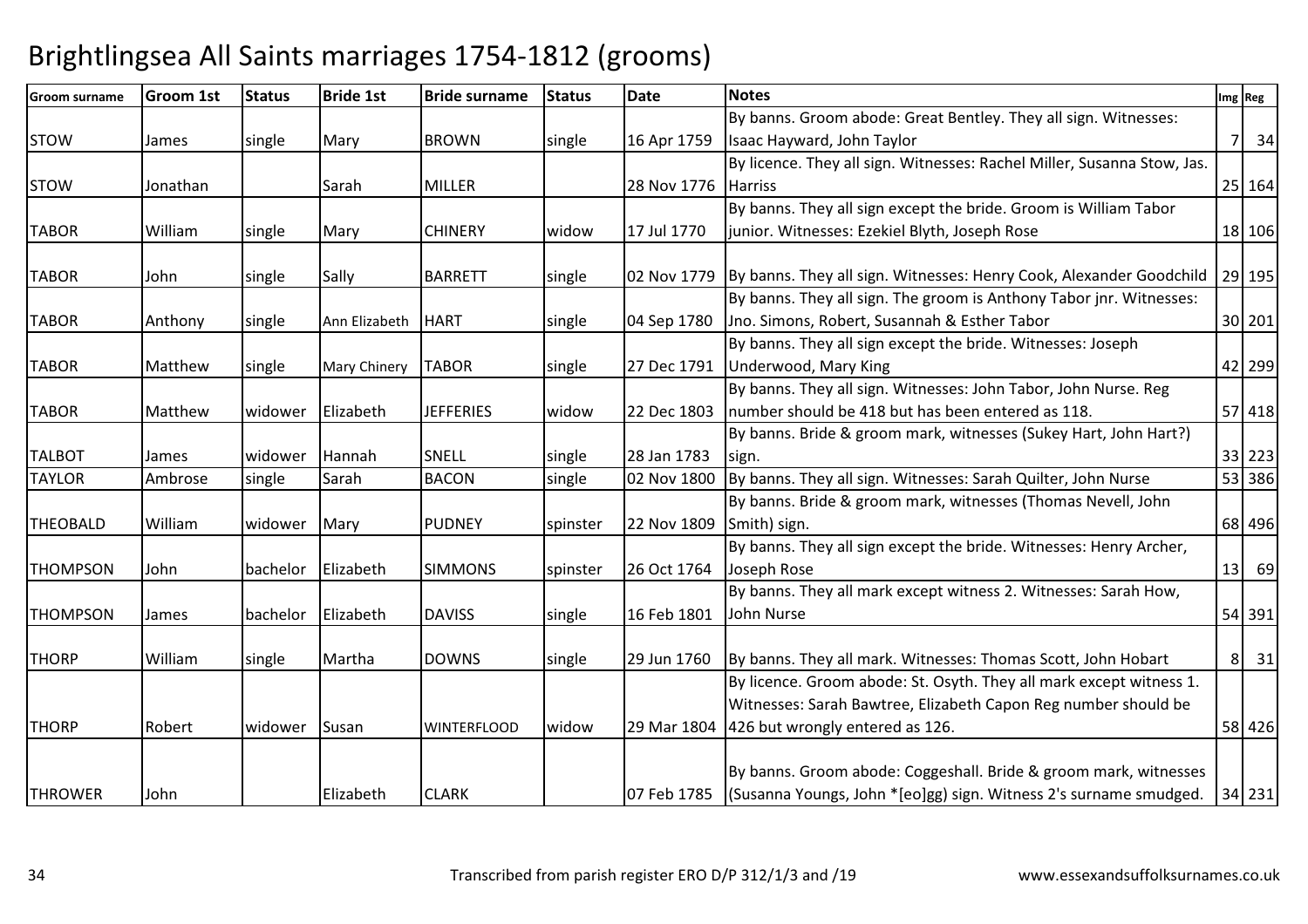| <b>Groom surname</b> | <b>Groom 1st</b> | <b>Status</b> | <b>Bride 1st</b> | <b>Bride surname</b> | <b>Status</b> | <b>Date</b> | <b>Notes</b>                                                            |    | Img Reg |
|----------------------|------------------|---------------|------------------|----------------------|---------------|-------------|-------------------------------------------------------------------------|----|---------|
|                      |                  |               |                  |                      |               |             |                                                                         |    |         |
|                      |                  |               |                  |                      |               |             | By banns. Bride & groom mark, witnesses (John Church, James             |    |         |
| <b>TIZDELL</b>       | Samuel           |               | Sarah            | <b>COMPTON</b>       |               | 12 Nov 1786 | Coppin) sign. Witness 2 is the clerk. Marital statuses not in register. |    | 36 250  |
| <b>TODD</b>          | William          | single        | Susannah         | <b>HATTON</b>        | single        | * * 1770    | Banns only - not a marriage. Published 12, 19, 26 Aug 1770              | 18 |         |
|                      |                  |               |                  |                      |               |             | By banns. They all sign except the bride. Witnesses: Susaner King,      |    |         |
| <b>TODD</b>          | John             | single        | Elizabeth        | <b>KERSEY</b>        | single        | 21 Nov 1797 | Leonard Haward                                                          |    | 50 357  |
|                      |                  |               |                  |                      |               |             |                                                                         |    |         |
|                      |                  |               |                  |                      |               |             | By banns. They all sign except the bride. Witnesses: Sarah Cook, John   |    |         |
| <b>TOOK</b>          | John             | single        | Martha           | <b>SADLER</b>        | single        | 08 May 1781 | Appleby. Out of place - appears amongst November marriages.             |    | 32 213  |
|                      |                  |               |                  |                      |               |             | By banns. Bride & groom mark, witnesses (Sarah Fisher, John Nurse)      |    |         |
| <b>TRANHAM</b>       | John             | single        | Mary             | PEAR                 | single        | 06 Jul 1800 | sign.                                                                   |    | 53 381  |
|                      |                  |               |                  |                      |               |             | By banns. Groom & witness 2 mark, others sign. Witnesses: Elizabeth     |    |         |
| <b>TRANHAM</b>       | Joseph           | single        | Catherine        | <b>NUNN</b>          | single        | 29 Oct 1802 | Nunn, Thomas Bacon                                                      |    | 55 401  |
|                      |                  |               |                  |                      |               |             | By licence. They all sign. Marital statuses not in register. Witnesses: |    |         |
| <b>TUDER</b>         | Francis          |               | Mary             | <b>DODD</b>          |               | 18 Jul 1776 | John & Rachel Fieldgate                                                 |    | 25 157  |
|                      |                  |               |                  |                      |               |             | By banns. Bride & groom mark, witnesses (Willm Darby, Joseph Rose)      |    |         |
| <b>TUDOR</b>         | Edward           | widower       | Katharine        | <b>READ</b>          | widow         | 07 Aug 1763 | sign.                                                                   |    | $11$ 53 |
|                      |                  |               |                  |                      |               |             |                                                                         |    |         |
|                      |                  |               |                  |                      |               |             | By licence. Bride abode: Boreham. They all mark except witnesses 1      |    |         |
| <b>TURNER</b>        | Samuel           | single        | Elizabeth        | <b>COOK</b>          | single        | 01 Jun 1790 | & 2 (Thomas Ruffell, James Coppin). Witness 3: Lucy Bowel.              |    | 41 286  |
|                      |                  |               |                  |                      |               |             | By banns. Bride & groom mark, witnesses (John Went, Thomas              |    |         |
| <b>TURPIN</b>        | John             | single        | Mahalah          | <b>WENT</b>          | single        | 25 Dec 1812 | Nevell) sign.                                                           |    | 72 516  |
|                      |                  |               |                  |                      |               |             |                                                                         |    |         |
|                      |                  |               |                  |                      |               |             | By licence. Bride & groom mark, witnesses (Anth. Tabor, Jas. Harriss)   |    |         |
| <b>UNDERWOOD</b>     | Joseph           |               | Mary             | <b>RICHARDSON</b>    |               | 12 Oct 1776 | sign. Marital statuses not in register. Witness 1 is the overseer.      |    | 25 161  |
|                      |                  |               |                  |                      |               |             | By banns. Bride & groom mark, witnesses (Ann Wade, Joseph Rose)         |    |         |
| <b>UNDERWOOD</b>     | John             |               | Mary             | <b>ROSE</b>          |               | 09 Nov 1778 | sign. Marital statuses not in register.                                 |    | 28 181  |
|                      |                  |               |                  |                      |               |             |                                                                         |    |         |
| <b>UNDERWOOD</b>     | Joseph           | single        | Sarah            | <b>GARDINER</b>      | single        | 20 Jul 1802 | By banns. They all sign. Witnesses: Susanah Wolvet, Abrm. Lufkin        |    | 55 398  |
|                      |                  |               |                  |                      |               |             | By banns. They all mark except witness 1. Witnesses: Susan Clark,       |    |         |
| <b>VINCE</b>         | William          | single        | Susan            | <b>BURREL</b>        | single        | 20 Sep 1791 | <b>Thomas Scot</b>                                                      |    | 42 295  |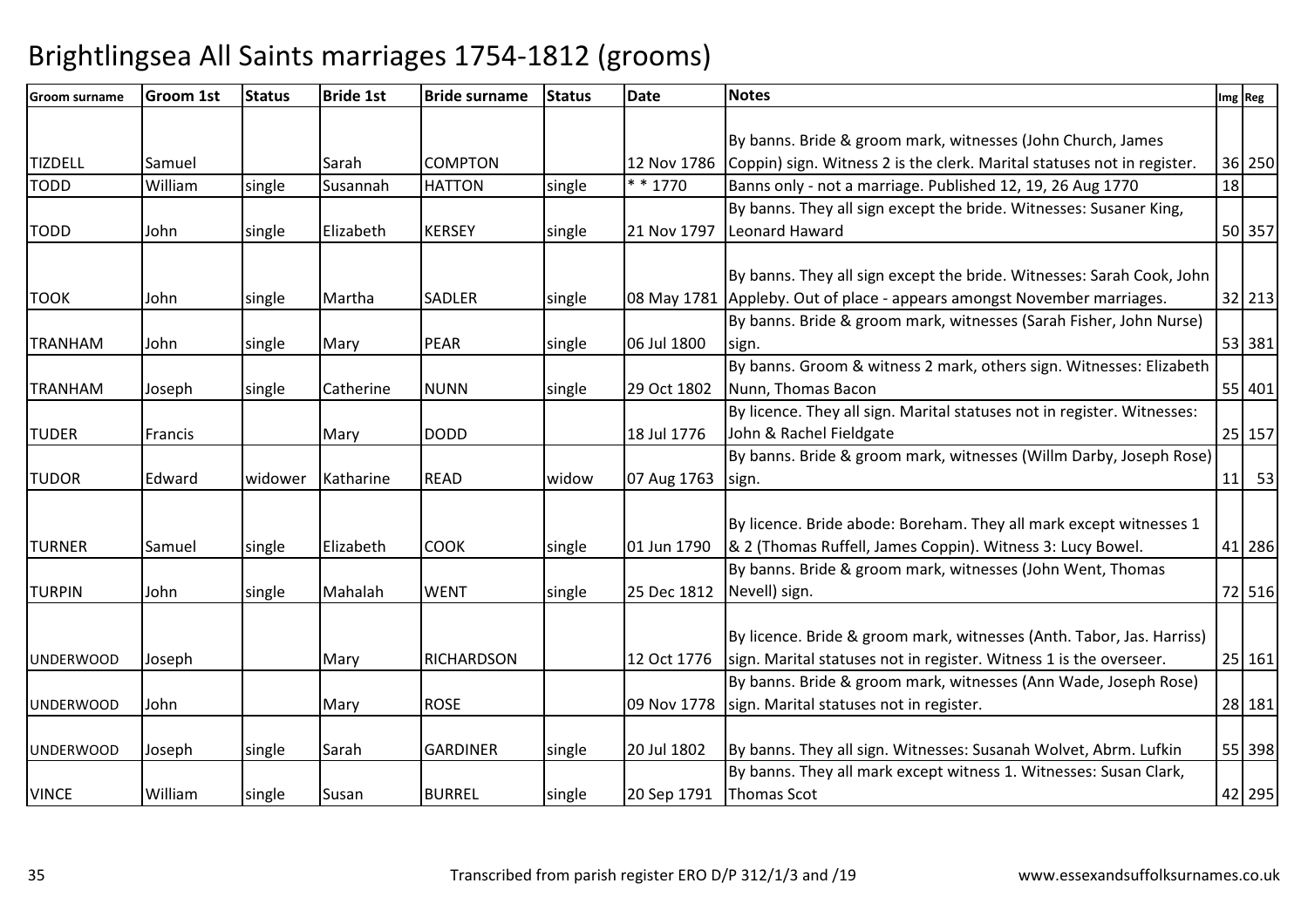| <b>Groom surname</b> | <b>Groom 1st</b> | <b>Status</b> | <b>Bride 1st</b> | <b>Bride surname</b> | <b>Status</b> | <b>Date</b> | <b>Notes</b>                                                                                                                                                                                       |                | Img Reg |
|----------------------|------------------|---------------|------------------|----------------------|---------------|-------------|----------------------------------------------------------------------------------------------------------------------------------------------------------------------------------------------------|----------------|---------|
|                      |                  |               |                  |                      |               |             | By banns. They all sign. Witnesses: William Abbott, Elizabeth                                                                                                                                      |                |         |
| <b>VINCET</b>        | Henry            | single        | Susannah         | <b>MORRIS</b>        | widow         | 19 Aug 1771 | Reynolds                                                                                                                                                                                           |                | 19 113  |
| <b>WADE</b>          | <b>Thomas</b>    | widower       | Elisabeth        | <b>DENT</b>          | spinster      | 13 Oct 1767 | By banns. They all sign. Witnesses: Jno. Fieldgate, Miles Hobart                                                                                                                                   |                | 16 95   |
| <b>WADE</b>          | William<br>Henry | single        | Anne             | SANDELL              | single        | 21 Apr 1772 | By licence. Bride abode: St. Peter's, Colchester. They all sign. Groom<br>is The Revd. William Henry Wade, Clerk A. B. Both witnesses (John<br>Bowry, Chris. Tennant) are also clerks (ie. Clergy) |                | 20 122  |
|                      |                  |               |                  |                      |               |             | By licence. Bride abode: St. Mary's, Colchester. They all sign. The<br>groom is Revd William Wade A B clerk. Witnesses: Thos. & W.                                                                 |                |         |
| <b>WADE</b>          | William          | widower       | Ann              | <b>HURLOCK</b>       | widow         | 07 Jun 1785 | Adams, Ann Cook Fowler                                                                                                                                                                             |                | 34 233  |
| <b>WADE</b>          | Thomas           | single        | Sarah            | <b>STILES</b>        | single        | 02 Oct 1806 | By banns. They all sign except the groom. Witnesses: Robt. Anderson,<br>John Nurse                                                                                                                 |                | 64 459  |
| <b>WADE</b>          | Thos.            |               | Mary             | <b>PITTOCK</b>       |               | $* * 1812$  | Banns only - not a marriage. Read 29 Nov, 1 & 6 Dec 1812                                                                                                                                           |                | 72 519  |
| <b>WALFORD</b>       | James            | bachelor      | Mary             | <b>BURROWS</b>       | spinster      | 27 Nov 1764 | By banns. They all mark except witness 2. Witnesses: Edward Tudor,<br>Joseph Rose                                                                                                                  |                | 13 72   |
| <b>WARBURTON</b>     | <b>Thomas</b>    |               | Mary             | <b>EVERARD</b>       | spinster      | 20 Sep 1759 | By licence. Groom abode: Elmstead. They all sign. Groom is a vicar,<br>the Reverend Thomas Warburton. Witnesses: Edwd. Boggess (senr or<br>junr - hard to tell which), Mill. Fowler.               |                | 8 37    |
| <b>WARD</b>          | Thomas           |               | Hannah           | <b>BOND</b>          |               | 13 Nov 1783 | By banns. They all mark except witness 1, the clerk. Marital statuses<br>not in reigster. Witnesses: James Coppin, Anna Wade                                                                       | $\overline{2}$ |         |
| <b>WARD</b>          | Thomas           | single        | Mary             | <b>SHELVER</b>       | single        | 17 Nov 1791 | By licence. Groom abode: St. Osyth. They all sign except the groom.<br>Witnesses: Chas. Adams, Jno. Richardson                                                                                     |                | 42 297  |
| <b>WARFORD</b>       | <b>Ellis</b>     | widower       | Eleanor          | <b>CAMPTEN</b>       | widow         | 28 Jul 1766 | By banns. Groom & witness 2 sign, others mark. Witnesses: Robert<br>Chandler, Joseph Rose                                                                                                          |                | 15 85   |
| <b>WARREN</b>        | John             | bachelor      | Sarah            | <b>HIGBEE</b>        | spinster      | 30 Sep 1810 | By banns. They all mark except witness 1. Witnesses: Thomas<br>Nevelle, Joseph Kettle                                                                                                              |                | 69 502  |
| <b>WELHAMS</b>       | John             | single        | Mary             | <b>UNDERWOOD</b>     | widow         | 26 Oct 1788 | By banns. Bride & groom mark, witnesses (James Coppin, James<br>Chaplin) sign. Witness 1 is the clerk.                                                                                             |                | 39 275  |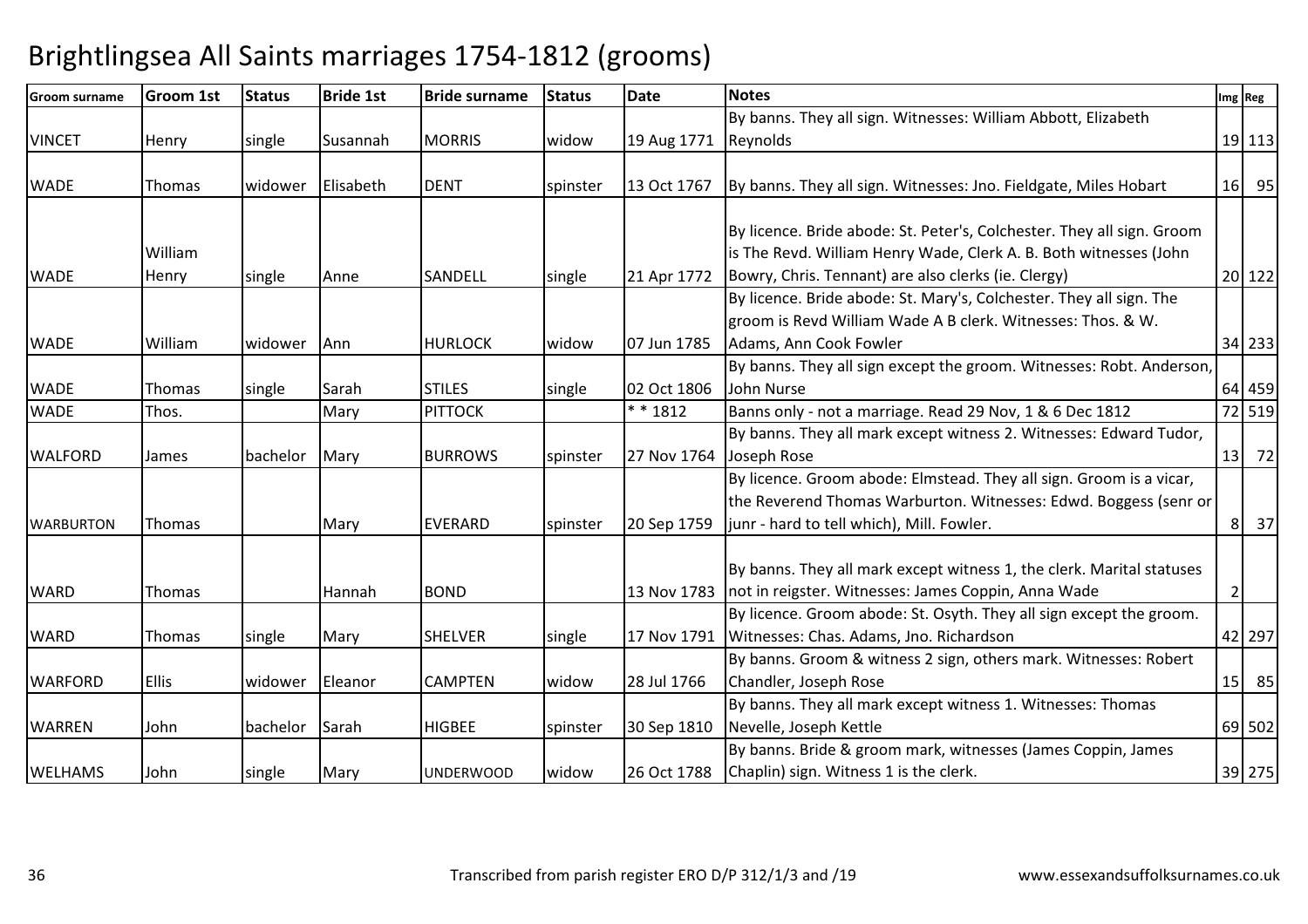| <b>Groom surname</b> | <b>Groom 1st</b> | <b>Status</b> | <b>Bride 1st</b> | <b>Bride surname</b> | <b>Status</b> | <b>Date</b> | <b>Notes</b>                                                            |   | Img Reg        |
|----------------------|------------------|---------------|------------------|----------------------|---------------|-------------|-------------------------------------------------------------------------|---|----------------|
|                      |                  |               |                  |                      |               |             | By banns. Bride abode: St. Osyth. Bride & groom mark, witnesses         |   |                |
|                      |                  |               |                  |                      |               |             | (Amey Day, Thomas Sherlock) sign. Bride's marital status not in         |   |                |
| <b>WELLAM</b>        | John             | single        | Susan            | <b>BARNS</b>         |               | 09 Jan 1806 | register.                                                               |   | 62 455         |
|                      |                  |               |                  |                      |               |             | By licence. Groom abode: Thorrington. They all sign. Witnesses: John    |   |                |
| <b>WELLER</b>        | John             | single        | Martha           | <b>HARRISS</b>       | single        | 29 Apr 1773 | Cook, Lucy Browning                                                     |   | 21 130         |
|                      |                  |               | Elizabeth        |                      |               |             |                                                                         |   |                |
| <b>WELLER</b>        | James            | single        | Shipman          | <b>HARWOOD</b>       | single        | 15 Jun 1779 | By licence. They all sign. Witnesses: Charles Adams, Mary Harwood       |   | 28 187         |
|                      |                  |               |                  |                      |               |             |                                                                         |   |                |
|                      |                  |               |                  |                      |               |             | By licence. They all sign except the bride. Witnesses: Samuel Simons,   |   |                |
| <b>WELLER</b>        | James            | bachelor      | Martha           | <b>FARRINGTON</b>    | widow         | 25 Sep 1804 | Mary Bockin. Reg number should be 433 but entered wrongly as 133.       |   | 59 433         |
|                      |                  |               |                  |                      |               |             |                                                                         |   |                |
| <b>WELLER</b>        | John             | bachelor      | Elizabeth        | <b>WOODS</b>         | spinster      | 01 Jan 1805 | By licence. They all sign. Witnesses: Samuel & Martha Simons.           |   | 60 439         |
|                      |                  |               |                  |                      |               |             | By licence. They all sign. Witnesses: William Nicholls, William         |   |                |
| <b>WENLOCK</b>       | Nathaniel        | single        | Judith           | <b>GIBBS</b>         | single        |             | 14 May 1778 Sherlock, Thos. Wenlock                                     |   | 27 176         |
|                      |                  |               |                  |                      |               |             | By licence. They all sign. Marital statuses not in register. Witnesses: |   |                |
| <b>WENLOCK</b>       | Thomas           |               | Sarah            | <b>SHERLOCK</b>      |               | 28 Jan 1779 | Chr. & Nathl. Wenlock                                                   |   | 28 184         |
|                      |                  |               |                  |                      |               |             |                                                                         |   |                |
| <b>WENLOCK</b>       | Thomas           | single        | Susan            | <b>BRAGG</b>         | widow         | 19 Dec 1812 | By banns. They all sign. Witnesses: Phebe Wenlock, Saml. Woolvett       |   | 71 512         |
|                      |                  |               |                  |                      |               |             |                                                                         |   |                |
|                      |                  |               |                  |                      |               |             | By banns. Groom & witness 1 sign, others mark. Marital statuses not     |   |                |
| <b>WENT</b>          | James            |               | Martha           | <b>DAY</b>           |               | 06 Jun 1776 | in register. Witnesses: Joseph Rose, Joseph Brooks                      |   | 24 155         |
|                      |                  |               |                  |                      |               |             | By banns. They all sign except the bride. Witnesses: James Tranham,     |   |                |
| <b>WENT</b>          | John             | single        | Mary             | <b>TRANHAM</b>       | widow         | 04 Jun 1806 | John Nurse                                                              |   | 63 452         |
|                      |                  |               |                  |                      |               |             | By banns. Groom & witness 2 sign, others mark. Witnesses: Robert        |   |                |
| <b>WHITE</b>         | Henry            | single        | Elizabeth        | <b>OLIVE</b>         | spinster      | 01 Apr 1755 | Goodchild, John Rafess                                                  | 4 | $\overline{9}$ |
|                      |                  |               |                  |                      |               |             | By banns. They all sign except the groom. Witnesses: Jno. Bayley, Jos.  |   |                |
| <b>WHITECAKE</b>     | John             | bachelor      | Jemima           | <b>BUCK</b>          | single        | 10 Jan 1772 | l Rose                                                                  |   | 20 119         |
|                      |                  |               |                  |                      |               |             | By banns. They all mark except witness 2. Marital statuses not in       |   |                |
| <b>WHITMAND</b>      | Isaac            |               | Ann              | <b>OSBORN</b>        |               | 21 Oct 1776 | register. Witnesses: Daniell Peek, Jos. Rose                            |   | 25 163         |
|                      |                  |               |                  |                      |               |             | By banns. Bride & groom mark, witnesses (John Fieldgate, Lilley         |   |                |
| <b>WILLET</b>        | Thomas           | widower Sarah |                  | SANSOM               | single        | 26 Dec 1790 | Pretty) sign.                                                           |   | 41 290         |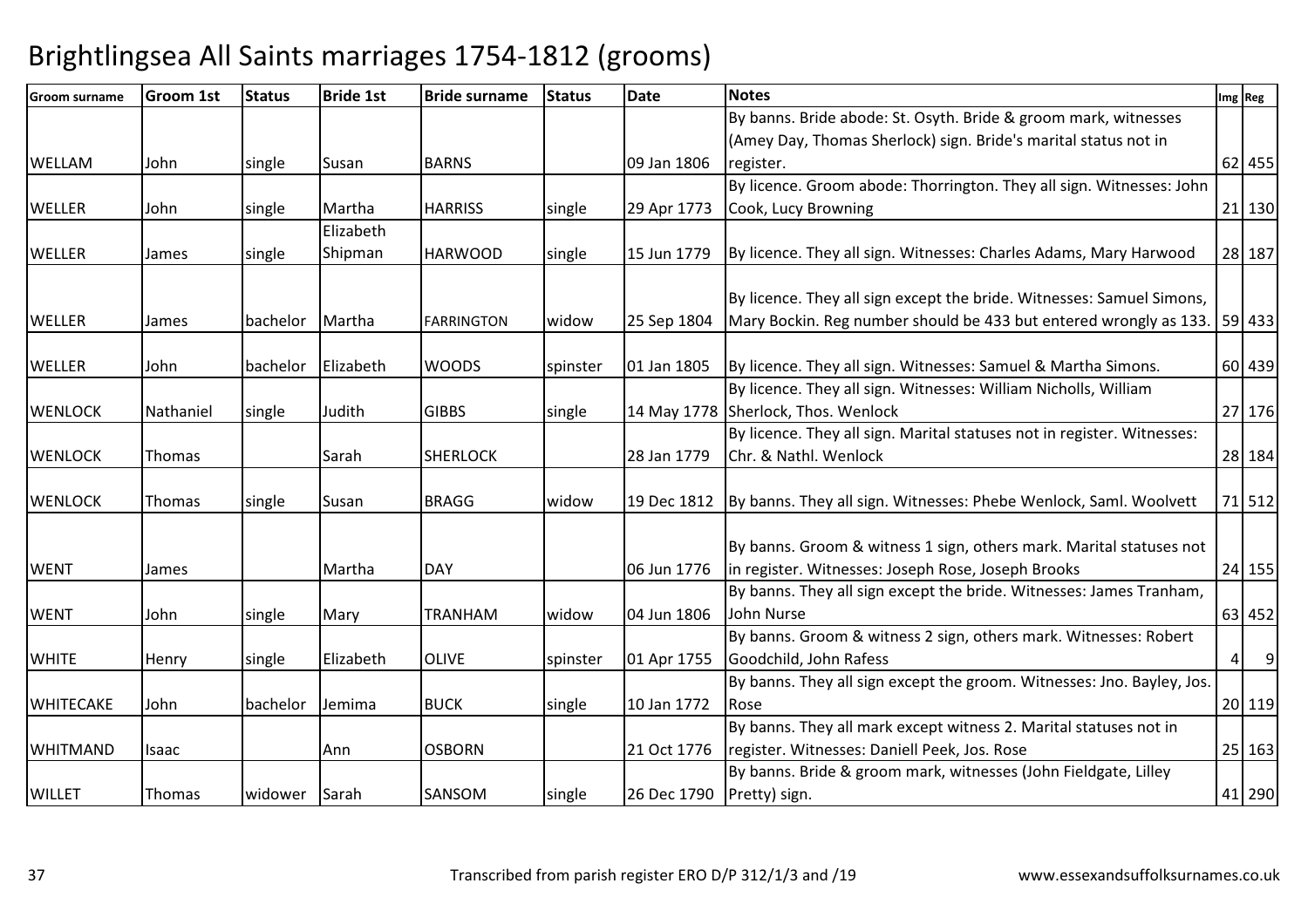| <b>Groom surname</b> | <b>Groom 1st</b> | <b>Status</b> | <b>Bride 1st</b> | <b>Bride surname</b> | <b>Status</b> | <b>Date</b>              | <b>Notes</b>                                                                  |          | Img Reg |
|----------------------|------------------|---------------|------------------|----------------------|---------------|--------------------------|-------------------------------------------------------------------------------|----------|---------|
|                      |                  |               |                  |                      |               |                          | By banns. Bride & groom mark, witnesses (John Miller, Jos. Rose)              |          |         |
| <b>WITMAN</b>        | Isaac            | widower       | Mary             | <b>VINCENT</b>       | single        | 14 Mar 1774 sign.        |                                                                               |          | 22 140  |
|                      |                  |               |                  |                      |               |                          | By banns. Groom & witness 1 mark, others sign. Witnesses: John                |          |         |
| <b>WOLSTONE</b>      | Thomas           | single        | Elizabeth        | <b>ROUGHT</b>        | widow         | 20 Sep 1763              | King, Mary Youngs                                                             |          | $11$ 55 |
|                      |                  |               |                  |                      |               |                          | By banns. Bride & groom mark, witnesses (W. Stubblefield, Anthony             |          |         |
| <b>WOODGATE</b>      | John             | widower       | Rachel           | <b>CAMPEIGN</b>      | single        | 09 Mar 1758 Tabor) sign. |                                                                               | $6 \mid$ | 26      |
|                      |                  |               |                  |                      |               |                          | By banns. Bride & groom mark, witnesses (Jno Kingsbury, James                 |          |         |
| <b>WOODLEE</b>       | James            | single        | Martha           | <b>CHIDWICK</b>      | single        | 07 Jun 1781              | Coppin) sign. Witness 2 is the clerk.                                         |          | 31 210  |
|                      |                  |               |                  |                      |               |                          | By banns. Bride & groom mark, witnesses (John Copsey, Elisabeth               |          |         |
| <b>WOODLEE</b>       | James            | widower       | Elizabeth        | <b>PITCHFORD</b>     | single        | 21 Apr 1783              | Trannam) sign.                                                                |          | 33 224  |
|                      |                  |               |                  |                      |               |                          | By banns. They all mark except witness 2. Marital statuses not in             |          |         |
| <b>WOODS</b>         | Samuel           |               | Hannah           | <b>HARRIS</b>        |               | 30 Jan 1777              | register. Witnesses: James Ives, Anthony Lewis                                |          | 26 165  |
|                      |                  |               |                  |                      |               |                          |                                                                               |          |         |
|                      |                  |               |                  |                      |               |                          | By licence. Bride & groom mark, witnesses (Solomon Richardson,                |          |         |
| <b>WOOLVET</b>       | Joseph           |               | Susan            | <b>PARSONS</b>       | spinster      |                          | 02 May 1776 Jeremiah Rushbrook) sign. Groom's marital status not in register. |          | 24 154  |
|                      |                  |               |                  |                      |               |                          | By licence. They all sign. Reg number should be 422 but has been              |          |         |
|                      |                  |               |                  |                      |               |                          | entered as 122. witnesses: Hannah Christiana Wenlock, Thomas                  |          |         |
| <b>WOOLVET</b>       | Samuel           | bachelor      | Mary Ann         | <b>TAYLOR</b>        | single        | 12 Jan 1804              | Taylor                                                                        |          | 58 422  |
|                      |                  |               |                  |                      |               |                          | By banns. They all sign except the groom. Bride's marital status not in       |          |         |
|                      |                  |               |                  |                      |               |                          | register. Reg number shold be 424 but wrongly entered as 124.                 |          |         |
| <b>WOOLVET</b>       | Joseph           | single        | Sarah            | <b>GROSE</b>         |               | 07 Feb 1804              | Witnesses: Abrm. Lufkin, Susan Woolvet                                        |          | 58 424  |
|                      |                  |               |                  |                      |               |                          | By banns. They all mark except witness 1. Witnesses: George Farrow,           |          |         |
| <b>WOOLVET</b>       | Thomas           | single        | Susan            | <b>GENERY</b>        | single        | 04 Feb 1808              | Rebecca Wrinch                                                                |          | 66 477  |
|                      |                  |               |                  |                      |               |                          | By banns. Bride abode: Great Clacton. They all sign. Witnesses: John          |          |         |
| <b>WORDLEY</b>       | William          | single        | Eleanor          | <b>NICE</b>          | single        |                          | 02 May 1793 King, Ann Feedam                                                  |          | 44 314  |
|                      |                  |               | Elizabeth        |                      |               |                          | By banns. They all sign. Witnesses: John Almond, Ann Rott, Mary Ann           |          |         |
| <b>WORDLEY</b>       | Robert           | bachelor      | Ann              | <b>ROOT</b>          | single        | 11 Mar 1801              | <b>Harriss</b>                                                                |          | 54 392  |
|                      |                  |               |                  |                      |               |                          | By banns. Bride abode: Great Bentley. They all sign except the bride.         |          |         |
| <b>WRIGHT</b>        | <b>Thomas</b>    | single        | Elizabeth        | <b>LONG</b>          | single        | 07 Oct 1798              | Witnesses: Saml. Wright, Susan Ames                                           |          | 50 362  |
|                      |                  |               |                  |                      |               |                          |                                                                               |          |         |
| <b>WRINCH</b>        | John             | single        | Sarah            | <b>WOOLVET</b>       | single        |                          | 23 Jan 1806   By banns. They all sign. Witnesses: John Bragg, Mary Ann Sains  |          | 62 456  |